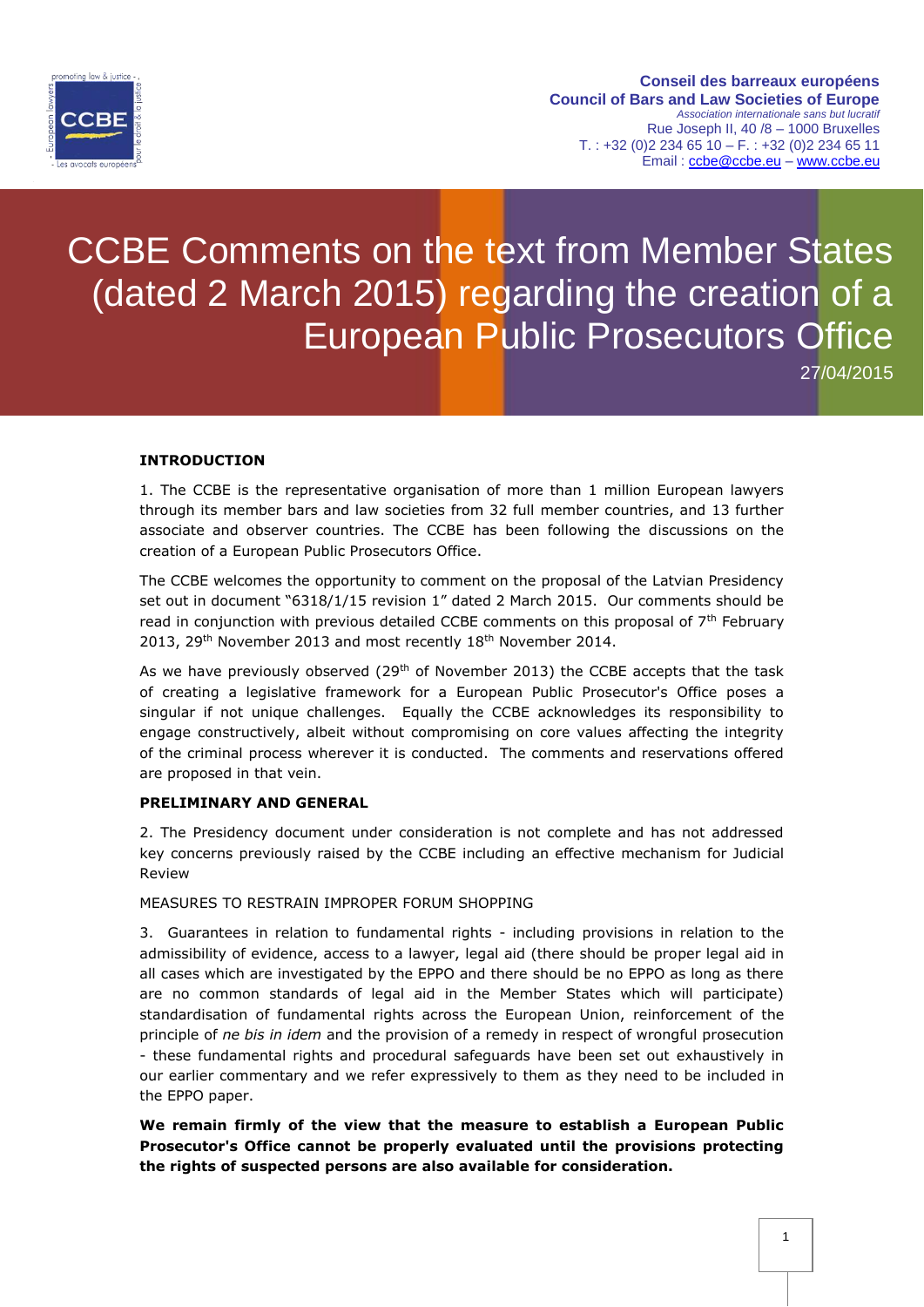The European Union is only too well aware of the unsatisfactory situation which persists as a result of the framework decision establishing the European Arrest Warrant model being introduced in advance of the procedural safeguards which were promised. Those safeguards have still not been fully introduced and the Arrest Warrant continues to pose significant practical problems for requested persons and their advisers by virtue of the lack of simultaneous safeguards being put in place.

Having regard to the above introductory observations, we comment as follows on the 2 March Presidency proposal:

In the first instance, we are happy to welcome the move to priority competence in place of the previously proposed automatic and exclusive competence being given to the European Public Prosecutor's Office.

We previously expressed concerns that the original proposal would swamp the office from the outset with an unrealistically heavy caseload resulting in damage being suffered not only by suspected persons but by national legal systems also. The current proposal appears to us to strike the correct balance identifying reasonable criteria for case selection and especially the provision which acknowledges that some cases can have such significance for the broader European Union that their prosecution by the European Public Prosecutor is warranted even if the sums at issue are not particularly high.

We reserve of course our position in respect of the internal rules of procedure which are not yet available to us.

#### **SOME SPECIFIC ISSUES.**

#### Article 5 - Basic principles of the activities

Article 5 (1)

We welcome the express and mandatory obligation on the European Public Prosecutor's Office to respect the rights enshrined in the Charter of Fundamental Rights of the European Union. While some commentators may take the view that this is merely an expression of the state of the law, in any event we are of the opposite view and hold that it is vital that fundamental rights are expressly acknowledged, especially in a document conferring significant additional powers on a new European institution. We accordingly expect that this mandatory language will also be included when the sections on fundamental rights and procedural safeguards are published.

#### Article 5 (5)

We believe this article could be expanded upon to indicate that the European Public Prosecutor will have the obligation of seeking out and disclosing exculpatory evidence and to make that evidence available to the defence in any proceedings they see fit to bring either in a national court or by way of Judicial Review to the court in Luxembourg.

#### Article 6 - Independence and accountability

Due to the situation in a number of Member States (for example, France, Spain, Poland, Belgium, Luxembourg), where at the hearing, the prosecutor sits at the table of the judge and accompanies the judge in the deliberation room before the beginning of the hearing, during any possible suspension of the hearing, and at the end of the hearing, which creates in the eyes of the public in the court room, including the parties to the case and their lawyers, the very unpleasant appearance and belief that there exists a special relationship/influence between prosecutor and judge and that discussions may take place between them in the deliberation room outside of the view and the knowledge of the other parties and their lawyers, we believe this article could be expanded upon to indicate that:

Under penalty of inadmissibility of the proceedings: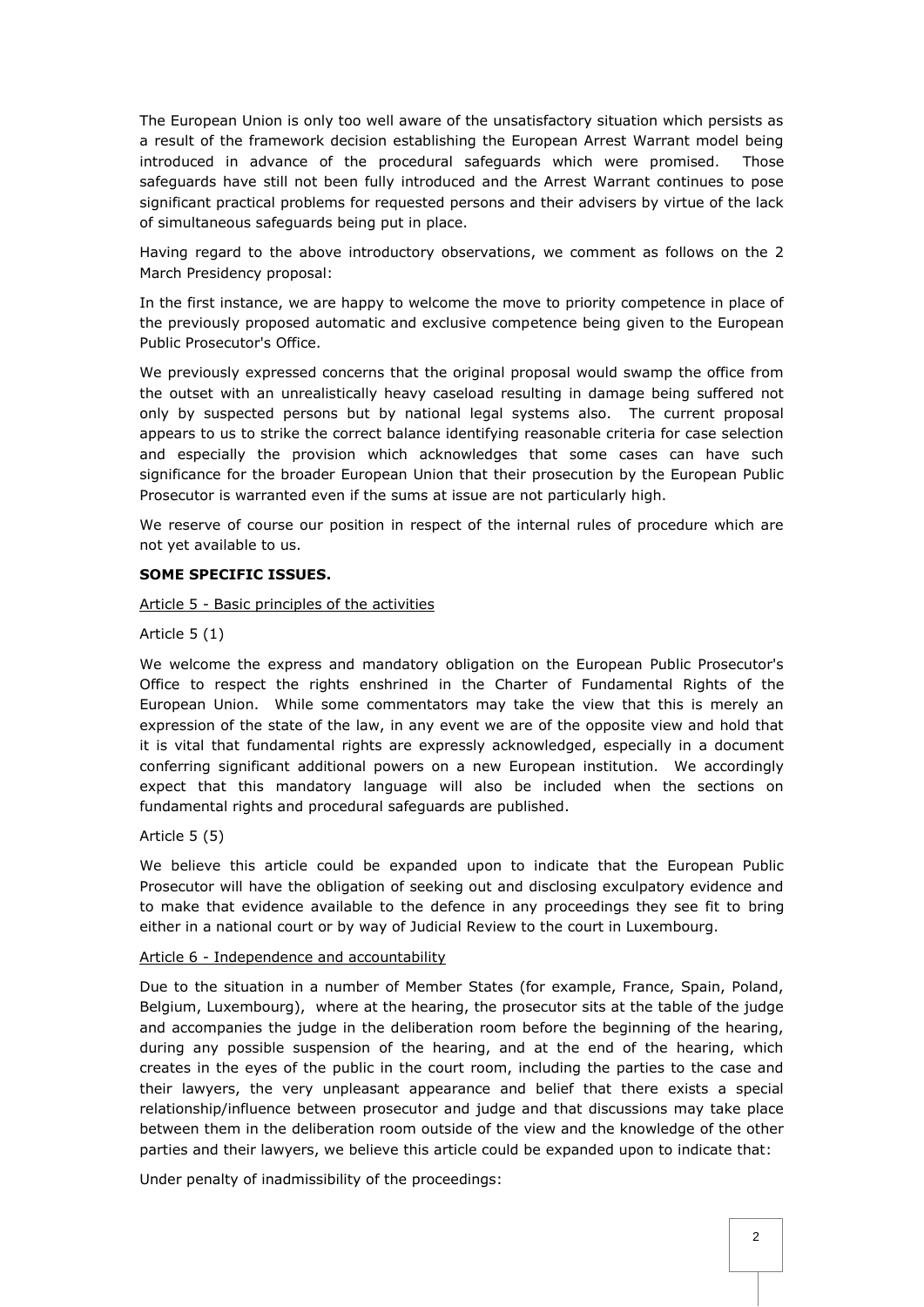- a) at the hearing the EPPO stands and speaks exclusively where the other parties and/or their lawyers do stand and plead;
- b) the EPPO may not be in the deliberation room or in the office of the judge without the presence of the other parties to the case and/or their lawyers.

#### Article 7 and Article 8 - Structure of the European Public Prosecutor's Office/the College

The College Model risks creating bureaucracy without any added value. The Permanent Chambers will have to review the case material and take all the relevant decisions during the proceedings. This may have the effect that proceedings last much longer than they would if they were only led at a national level. This is especially true in cases where the suspect is in pretrial detention, as the College Model may cause an unnecessary period of pre-trial detention which may be in conflict with Art. 5 Par 3 of the European Convention on Human Rights.

#### Article 9 – Permanent Chambers

We wish to reserve comment on this Article and indeed on the other Articles conferring powers until such time as we have the text of the Judicial Review mechanism available to us.

It is our central concern that the measure should not provide a platform for forum shopping where a decision as to the venue of trial could be influenced by factors such as differential laws of evidence or more restrictive rules on pre-trial detention or on sentencing generally. We believe that any decision as to the venue of trial must be subject to meaningful Judicial Review, and that the rules of evidence ought not to be more favourable in one jurisdiction over another, and that sanctions should be on a par.

We believe that the material available to the permanent chamber under the provisions of Article 9 (3) ought also to be available to the suspect and his advisers.

#### Article 12 - European Delegated Prosecutors (and Article 6.1 and Article 15.2 last sentence)

While the internal rules of procedure (when they become available to us) may address some of our concerns, we wish once more to highlight the potential for a conflict of interest between a Prosecutor acting on the one hand as a National Prosecutor and at the same time as a European delegated Prosecutor. There must be some measures proposed to remove the clear temptation to act inappropriately given the real potential for a conflict of interest. Whilst we appreciate the economic reason for having a part-time delegated Prosecutor we believe that the principled approach of having a strict dividing line between the two functions more than justifies the additional cost that might be borne.

#### Article 13 - Appointment and dismissal of the European Chief Prosecutor

#### Article 13 (2A)

We do not believe that serving members of the judiciary should be considered for appointment as European Public Prosecutor's. We have previously sought to emphasise the importance of distinguishing between the function of Prosecutors and the function of the judiciary. We believe that the rules of procedure must address this expressly. In keeping with that aim, members of the judiciary should remain disengaged from prosecution activities.

#### Article 13 (4)

We welcome the supervisory role to be given to the Court of Justice of the European Union and believe that a expanded section on the role of the court in relation to European Public Prosecutor issues will be required in the next draft of the Presidency proposal to include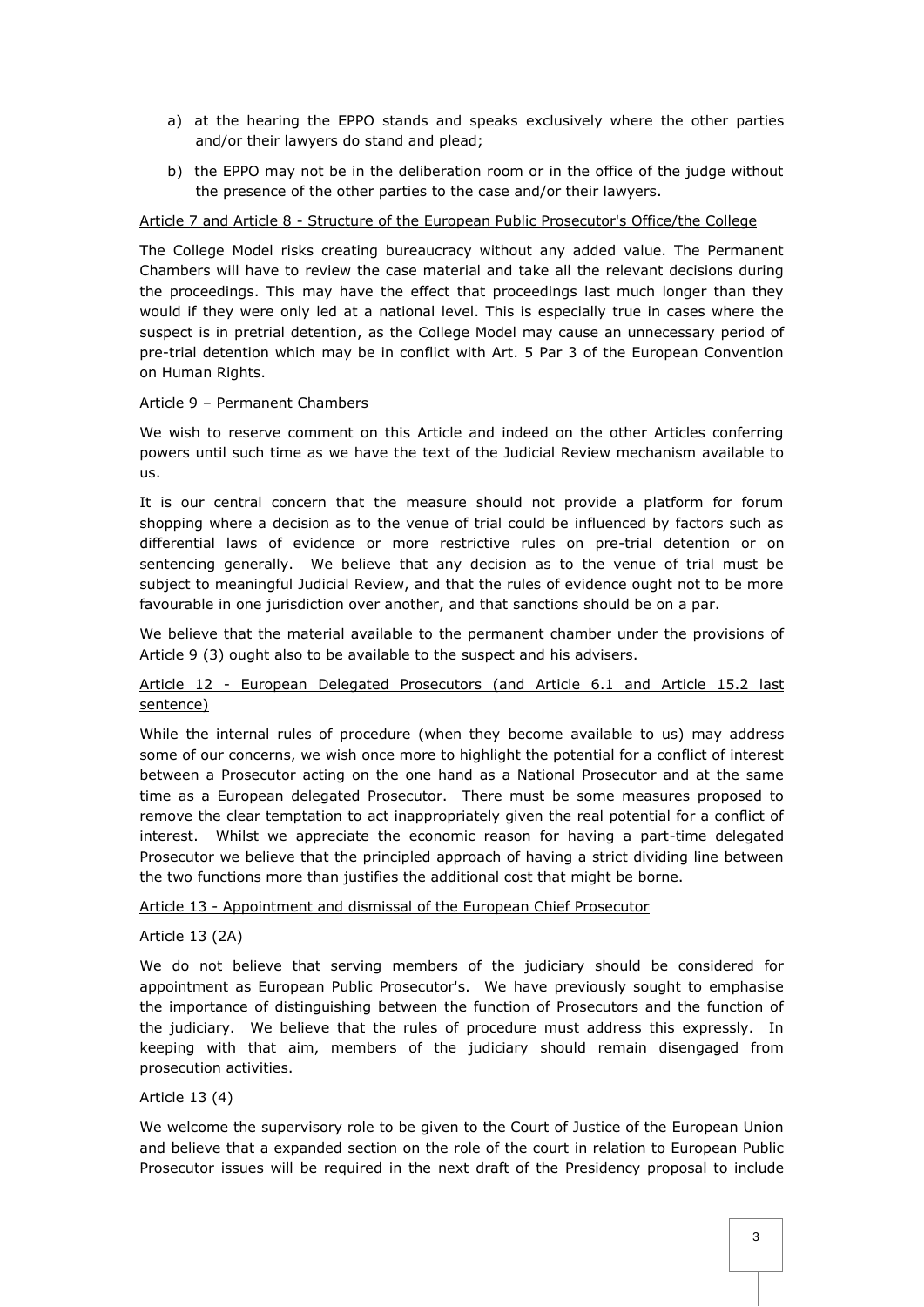issues such as Judicial Review, admissibility of evidence etc. We have previously pointed out our belief that a centralised system of obtaining rulings on procedural matters from the Court of Justice of the European Union will improve the standard of justice where European Public Prosecutor cases are concerned.

#### Article 22 - urgent measures

We express our concerns about the "*confirmation*" by the EPPO of "*the* [investigation] *measures taken by the national authorities, even if such measures have been undertaken and executed under rules other than those of this Regulation.*"

This provision could indeed work or be interpreted as an automatic "covering" of any possible inadmissible investigation measures taken by the national authorities, especially in "urgent" situation as concerned by this provision.

#### Article 23 (6) - Conducting the investigation

The protection of professional secrecy should equally apply to those who are advising suspected persons, and it might conveniently be recited at this juncture.

#### Article 26 - Investigation Measures

This Article lists several measures of investigation without any concrete preconditions or indications as to who (judge, prosecutor, police etc) shall be entitled to carry out such measures.

In addition, the provisions of Article 26 (a) which provides that *Member States shall ensure that the following investigative measures are also available under their laws to the European Public Prosecutor's Office - search any premises, land, means of transport, private home, clothes and any other personal property or computer system, and any conservatory measures necessary to preserve their integrity or to avoid the loss or contamination of evidence* - go well beyond the standard of the European Investigation Order.

#### Article 29 – Transactions

We had previously expressed our concern that the provision of an alternative to prosecution for those who could afford to pay a fine gave rise to the real risk of differential standards of administration of justice which could bring the entire system into disrepute. It would, for instance, appear that the perception would be created of a "rich man's justice" where persons who had the means to enter into a transaction would be spared imprisonment etc.

While remaining concerned at this potential, we are pleased to note that certain additional measures have been introduced to the current proposal which address those concerns.

The measures which we welcome are 29 (1d) which acknowledges that a transaction must be an exceptional measure in circumstances where a party has not previously offended. 29 (2) acknowledges the importance of legal advice. We have previously expressed the view that the prospect of a prosecution at the hands of the European Public Prosecutor would be so daunting that many citizens, wholly innocent of wrongdoing, may be compelled to enter into a transaction rather than face the potentially ruinous cost of defending the proceedings. We interpret paragraph 29 (2) as acknowledging that a citizen must be provided, at public expense, with legal representation to ensure that there is no inequality of arms and that any decision to enter into a transaction is arrived at freely and fairly and with the benefit of full legal advice.

We welcome Paragraph 29(3) as it appears to specifically envisage the prospect of a low transaction fine being applied where the means of the suspect are such that this is the only realistic avenue open.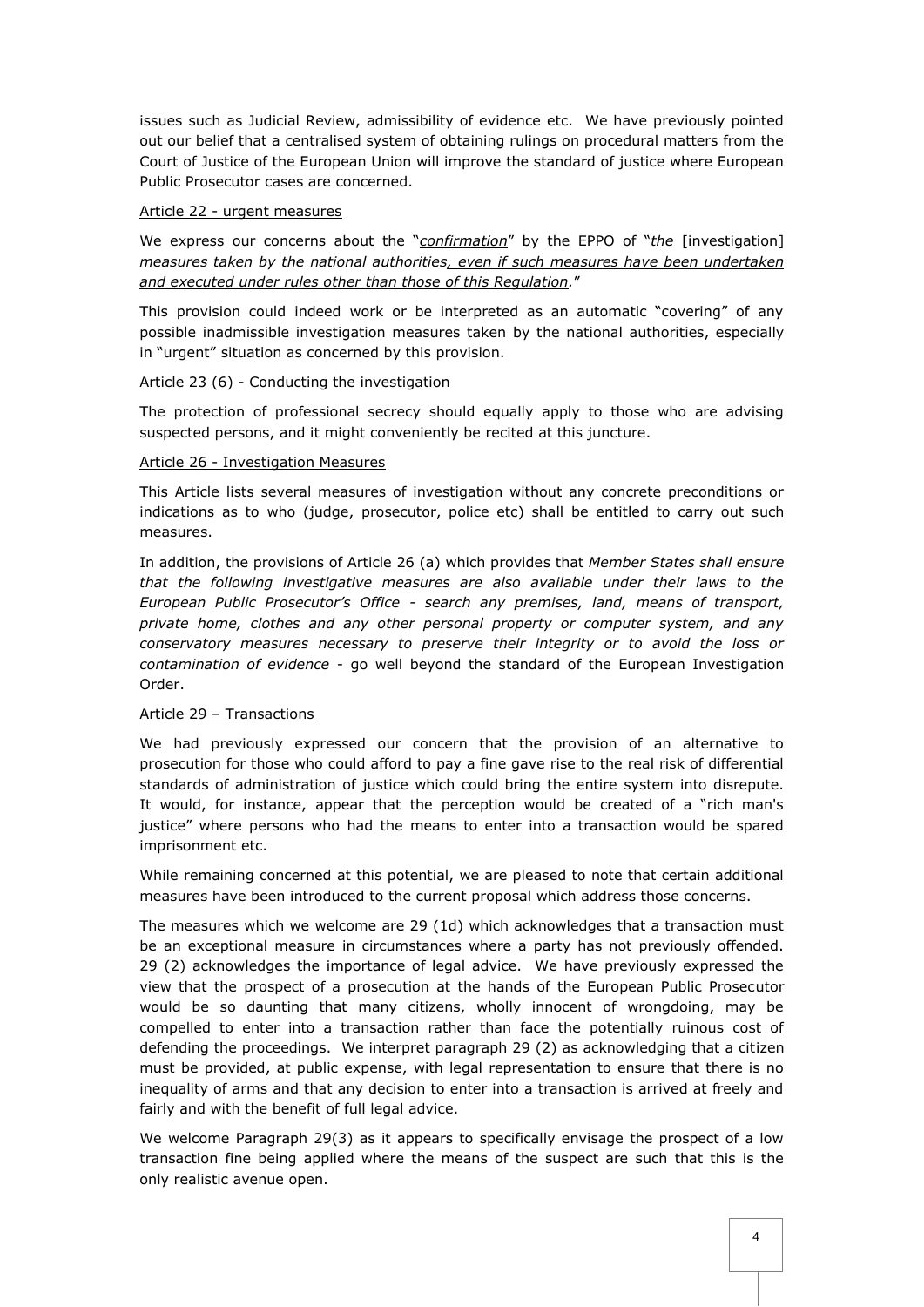We would like to add the necessity of a provision stating that if no transaction can be reached between parties - which is a possibility - the EPPO may not use in the later stages of the proceedings any information, communication or documents given during the previous discussion between parties to reach this transaction. If not, the risk exists that a strategy could arise consisting of the EPPO proposing a transaction with no real intention to make it possible, but only to bring the prosecuted person to take such steps that will be used against him/her in the later prosecution as an acknowledgment of guilt.

We reserve further comment on the transaction proposal until the full measure, including the protection of fundamental rights, and provisions in respect of procedural safeguards are available for study.

#### **CONCLUSION**

We hope our comments are of assistance, and we are happy to elaborate on any aspect should this be required.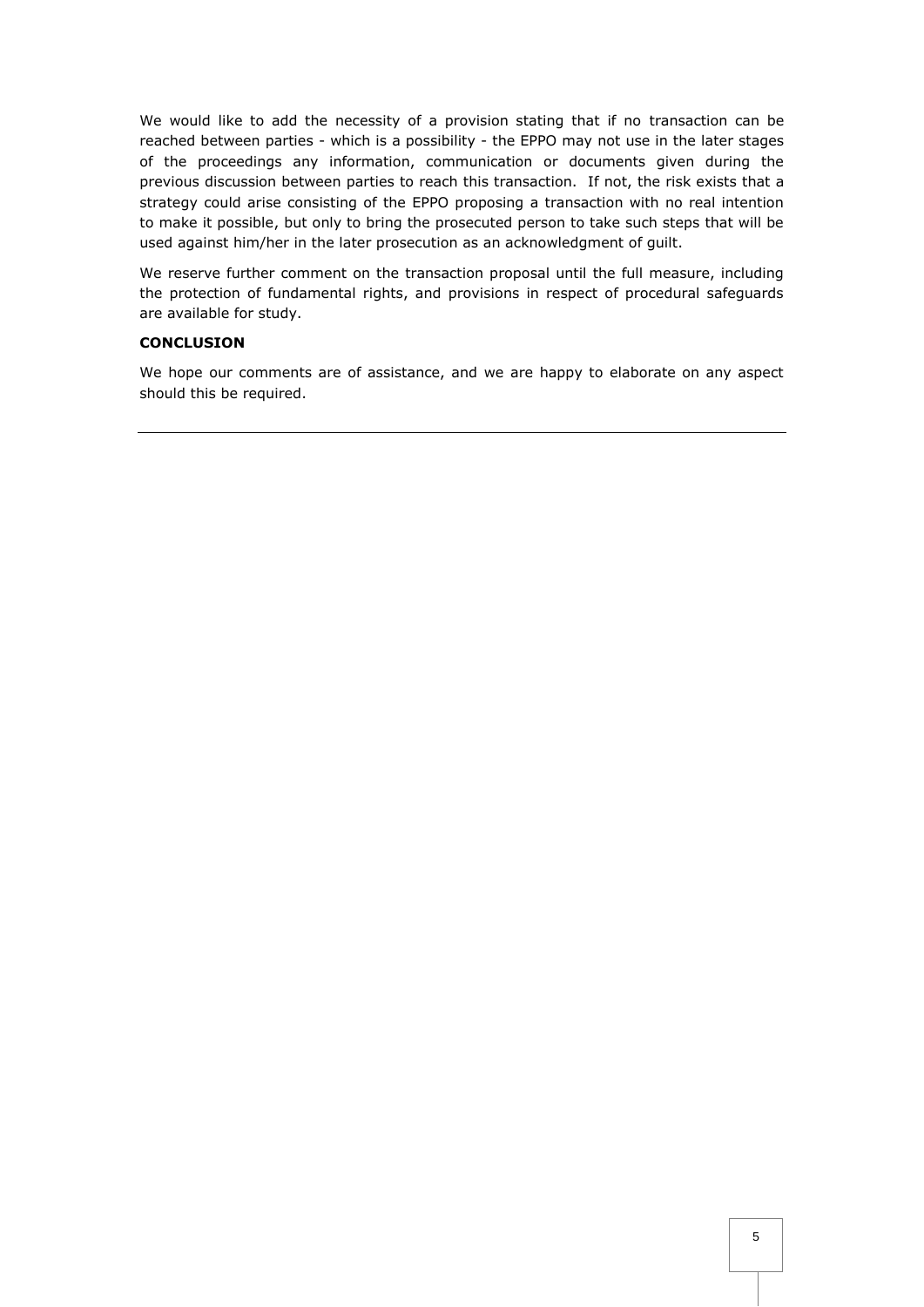

**Brussels, 2 March 2015 (OR. en)**

**6318/1/15 REV 1**

**Interinstitutional File: 2013/0255 (APP)**

**Council of the European Union**

> **EPPO 18 EUROJUST 48 CATS 33 FIN 126 COPEN 54 GAF 4**

| <b>NOTE</b> |                                                                                                     |
|-------------|-----------------------------------------------------------------------------------------------------|
| From:       | Presidency                                                                                          |
| To:         | Council                                                                                             |
| Subject:    | Proposal for a Regulation on the establishment of the European Public<br><b>Prosecutor's Office</b> |
|             | - Orientation debate/State of Play                                                                  |

# *A. State of Play*

The Latvian Presidency of the Council has continued the work of the previous Italian Presidency with a view to finalising the first five chapters of the Regulation. These chapters cover most of the issues of importance for the functioning of the Office, as they include rules on the status, structure and organisation of the Office, on the procedure for investigations, prosecutions and trial proceedings and on judicial review.

Seven meeting days in the competent Working Party (COPEN) and one discussion in CATS have been organised under the Latvian Presidency. The meetings have been held in a very constructive atmosphere and considerable advances have been made, notably as regards the details on the internal organisation of the Office and the important issue of how the cross-border work of the Office shall be organised. The Presidency will continue the work in the coming months with a view to finding agreement on a text that can be endorsed by the Council in June. To this note, the text in its current wording is attached in annex for information.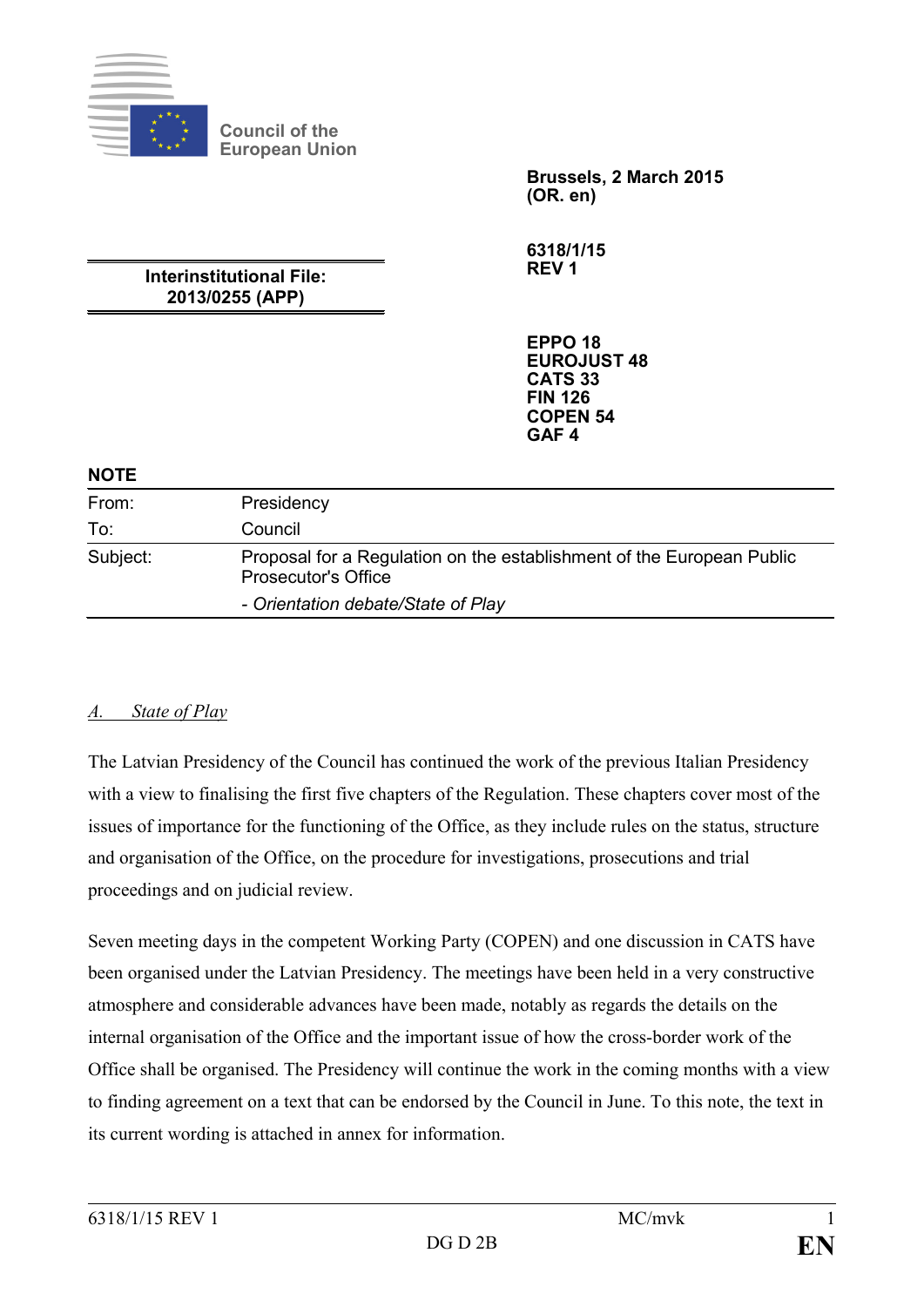# *B. The issue of transactions*

# *B.1 Background*

The original proposal from the Commission includes the following provision on transactions (Article 29):

- *1. Where the case is not dismissed and it would serve the purpose of proper administration of justice, the European Public Prosecutor's Office may, after the damage has been compensated, propose to the suspected person to pay a lump-sum fine which, once paid, entails the final dismissal of the case (transaction). If the suspected person agrees, he/she shall pay the lump sum fine to the Union.*
- *2. The European Public Prosecutor's Office shall supervise the collection of the financial payment involved in the transaction.*
- *3. Where the transaction is accepted and paid by the suspected person, the European Public Prosecutor shall finally dismiss the case and officially notify the competent national law enforcement and judicial authorities and shall inform the relevant Union institutions, bodies, agencies thereof.*
- *4. The dismissal referred to in paragraph 3 shall not be subject to judicial review.*

The purpose of the proposed provision is mainly to provide for a fast and effective way to close certain cases without an indictment. As was stated in recital 32 in the proposal, the possibility of proposing a transaction to the suspect if this would be in the interest of the proper administration of justice should be foreseen when the case is not dismissed on the ground that it is minor, but prosecution is not justified either.

The issue has been discussed several times at expert level, as well as in CATS, during the Lithuanian, Hellenic and Italian Presidencies. No common understanding on the content and form of the provision has thereby been reached.

During negotiations, a considerable number of various views and arguments for and against the provision, or aspects of the provision, have been put forward. The Presidency would summarise these discussions as follows: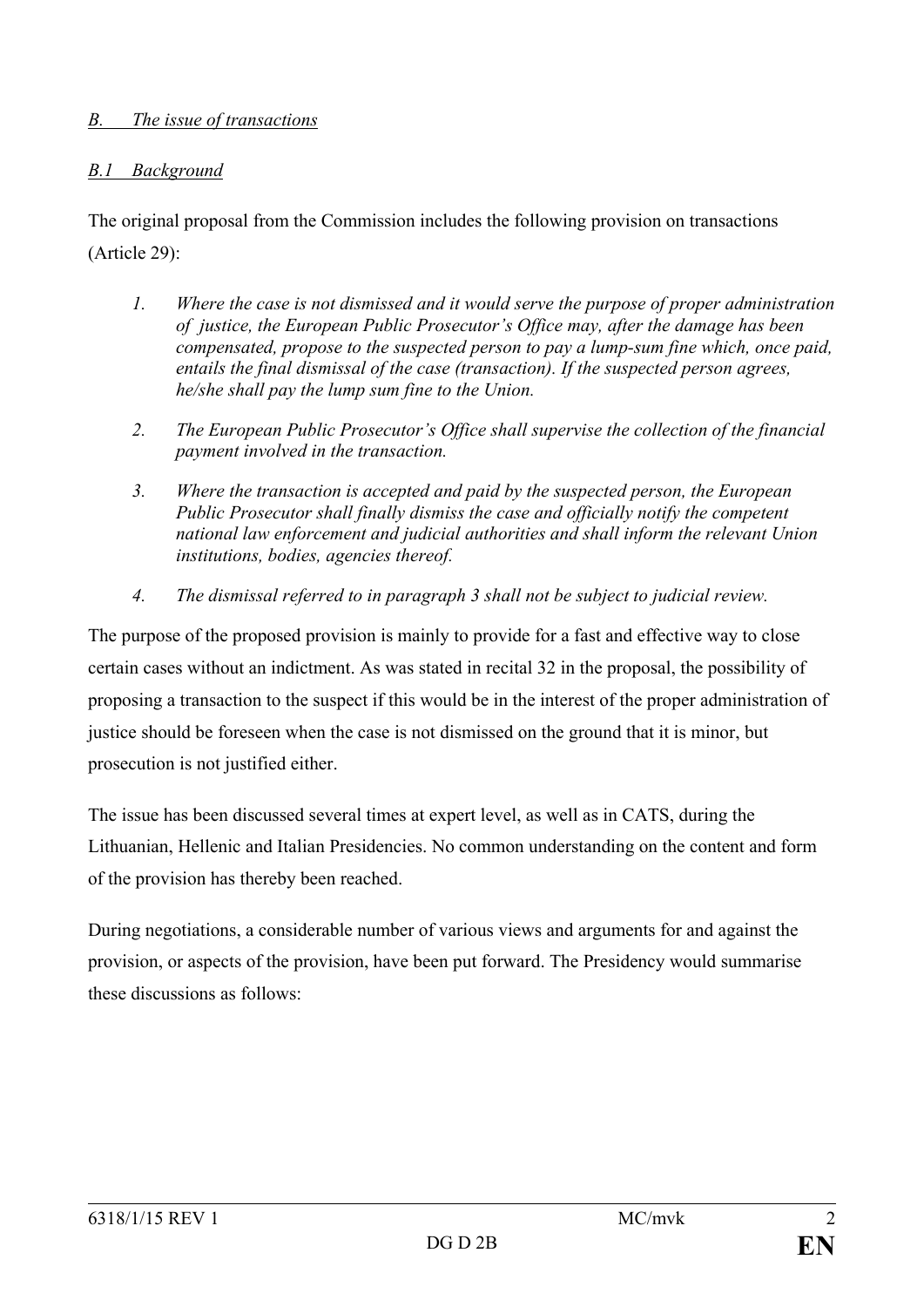- A majority of delegations have in principle expressed support for the idea of a common European system for transactions.
- Some delegations are against the introduction of such a system at European level, mainly since it is not known in national law. Some of these delegations have suggested that a "plea bargaining" system should be considered instead of the transaction mechanism.
- Some delegations have suggested that the draft Regulation could, instead of the proposed European transaction system, include rules that give the EPPO the possibility to conclude transactions on the basis of national law.
- Many delegations have noted that a transaction should only be possible under certain conditions, for example when the criminal offence in question is of a minor nature, or when it is a first-time offender or when the offender has not previously been the subject of a transaction.
- A considerable number of delegations have argued that a system of transaction would need to be submitted to judicial control of some form; it has thereby been questioned whether a transaction concluded without any involvement of a judge would have the effect of *res judicata*.
- Whereas many delegations are of the opinion that there must be a possibility to appeal against a decision on transactions by the EPPO, some have suggested that a possibility to appeal against decisions of European Delegated Prosecutors or Permanent Chambers to the College may be sufficient in this sense.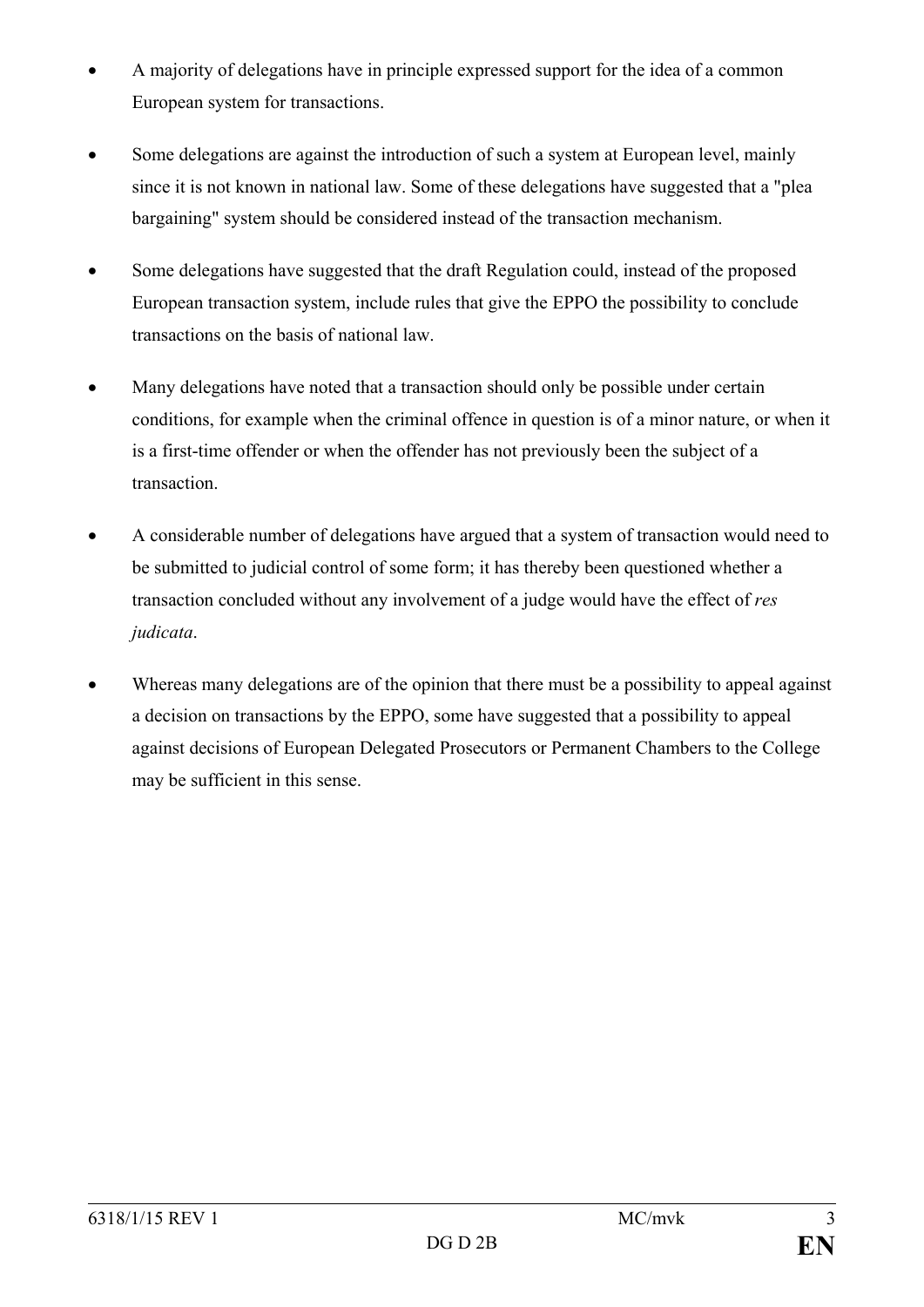In order to take account of the main concerns of delegations, the Italian Presidency in December 20[1](#page-8-0)4 presented a new text<sup>1</sup> of Article 29, which expressed the state of play in the negotiations at that moment in time. On the basis of general developments on the file, the Latvian Presidency proposes to update this text with a number of elements, in particular to take account of requests for a clarification of the conditions under which a transaction can be proposed and for a strengthening of the procedural safeguards. With these changes, the text would read as follows (the additions/deletions in relation to the December 2014 text marked in the text):

- *"1. After obtaining the approval of the competent Permanent Chamber, Where the case is not dismissed according to Article 28 and where the suspected persons' guilt is considered to be of a minor nature and it would serve the purpose of proper administration of justice, the European Delegated Prosecutor handling the caseor competent European Prosecutor may, after the damage has been compensated, propose to the suspected person to pay a lump-sum fine (hereafter: fine) which, once paid, entails the final dismissal of the case (transaction), if the following cumulative criteria are satisfied:*
	- *a) the damages caused to the Union's financial interests does not exceed [50 000/100 000 /250 000/500 000/xxx] euros;*
	- *b) it would serve the purpose of proper administration of justice;*
	- *c) the damage has been compensated;*

*d) the suspect has neither been the subject of a transaction under this Regulation nor been convicted of offences affecting the Union's financial interests before.*

*If the suspected person agrees, he/she shall pay the lump sum fine to the Union within a period of maximum four months.*

<span id="page-8-0"></span>**<sup>1</sup>** Doc 16993/14 EPPO 28 EUROJUST 221 CATS 209 FIN 1006 COPEN 318 GAF 68  $\mathbf{1}$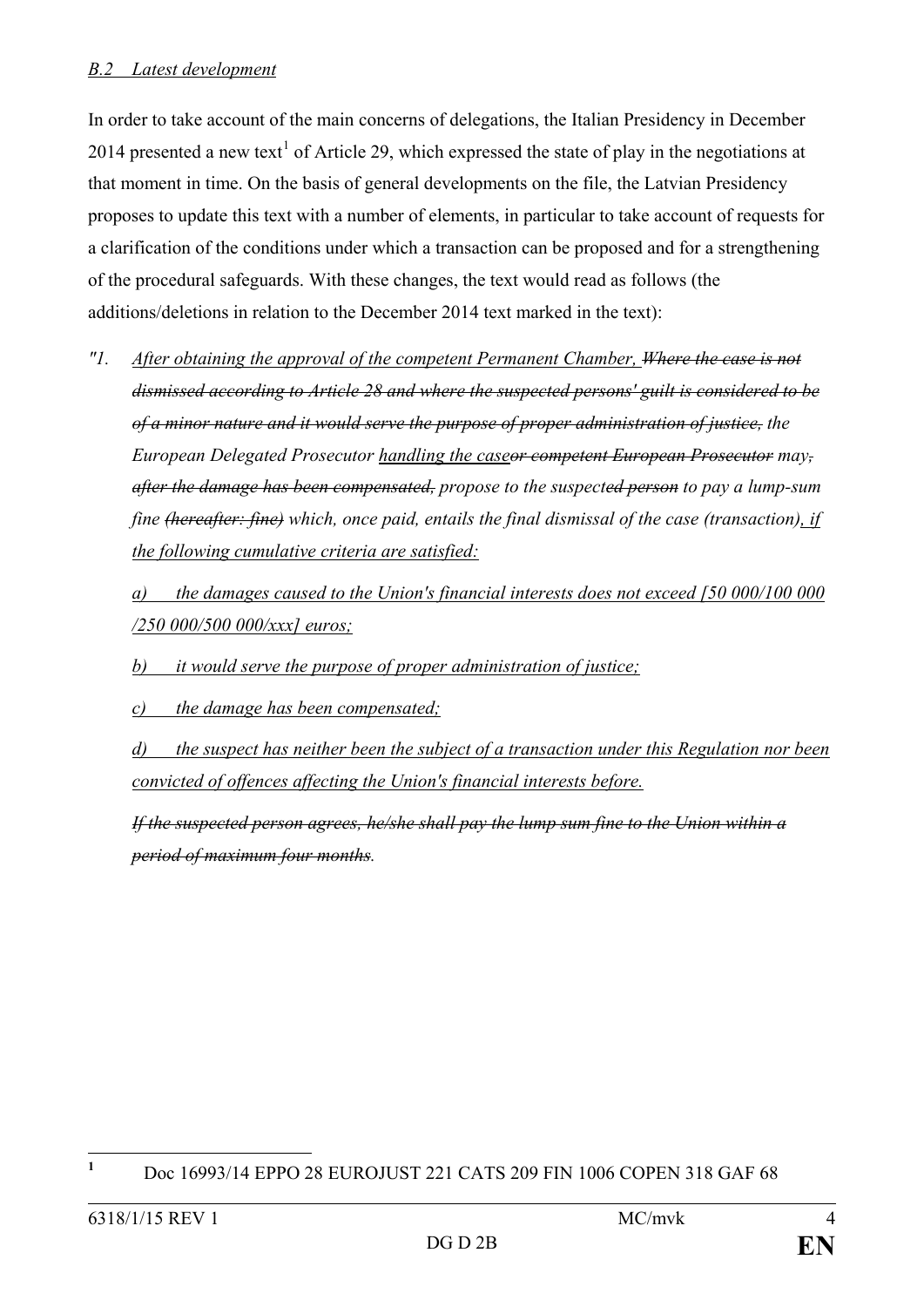- *2. The suspected person shall receive legal advice on the advisability of accepting or refusing the proposal for the transaction as well as on its legal consequences, in accordance with national law. The European Delegated Prosecutor or the European Prosecutor handling the case may propose a transaction in cases which can not be considered serious, or where the damage caused to the Union's financial interests does not exceed [xxx Euros], and the suspected person has not been convicted of offences affecting the interests of the Union before..*
- *3. The European Public Prosecutor's Office shall ensure that the amount of the fine is proportionate to the damage caused and to the suspected person's financial means. The amount of the fine shall be calculated in accordance with the method of calculation defined by the rules referred to in Article 72 (e).*
- *4. The transaction proposal shall set out the alleged facts, the identity of the suspected person, the alleged offence, the compensation made and the commitment of the European Public Prosecutor's Office to dismiss the case if the suspected person agrees with this proposal and pays the finelump-sum to the Union budget, as well as the time-limit within which the suspectedperson has to pay the finelump-sum, which shall not exceed 4 months. Where the suspected person agrees to such proposal, he/she shall pay within the set time-limit following receipt of the proposal of the European Public Prosecutor's Office. The European Public Prosecutor's Office can upon the request of the suspected person extend the period for the payment by another [15/30/45] days, where this is justified.*
- *5. The European Public Prosecutor's Office shall supervise the collection of the financial payment involved in the transaction. Where the transactionfine is paid by the suspected person within the time-limit set out in paragraph 4, the European Delegated Prosecutor or the European Prosecutor handling the case shall finally dismiss the case and notify the competent national law enforcement and judicial authorities and shall inform the relevant Union institutions, bodies, agencies and injured parties thereof. The transaction shall be noted in the Case Management System of the European Public Prosecutor's Office.*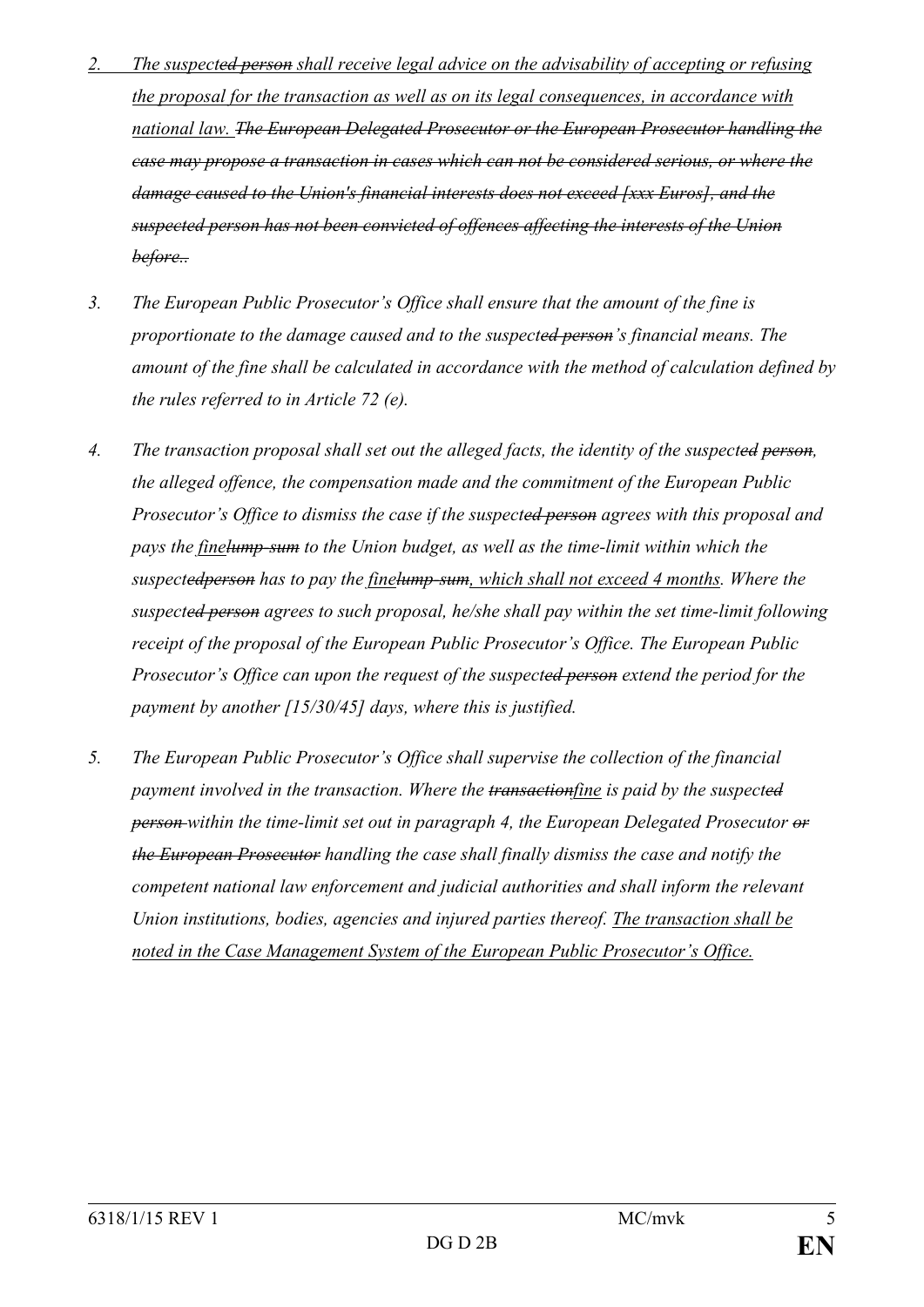- *6. If the proposed fine is not paid within the time set out in paragraph 4 the European Delegated Prosecutor or the European Prosecutor handling the case shall continue the prosecution of the case.*
- *7. The European Public Prosecutor's Office or the competent national authorities may not prosecute the suspected person for the same facts which constituted the offence being the subject of the final dismissal through a transaction."*

# *C. Questions*

With a view to finalising an agreed text of Article 29, the Presidency seeks the guidance of Ministers on the following questions:

- **1. Do Ministers agree in principle with the model for transactions of the European Public Prosecutor's Office as proposed by the Presidency under section B.2 above?**
- **2. In particular, do Ministers agree with the specific conditions for transactions proposed in paragraph 1 in the Presidency text, or could alternative conditions be considered?**
- **3. Do Ministers consider that there is a need to provide in the draft Regulation for a particular role for national Courts as regards some or all of the transactions described above, for example in the form of an obligation to refer a transaction to a Court for validation?**

 $\overline{\phantom{a}}$  , and the set of the set of the set of the set of the set of the set of the set of the set of the set of the set of the set of the set of the set of the set of the set of the set of the set of the set of the s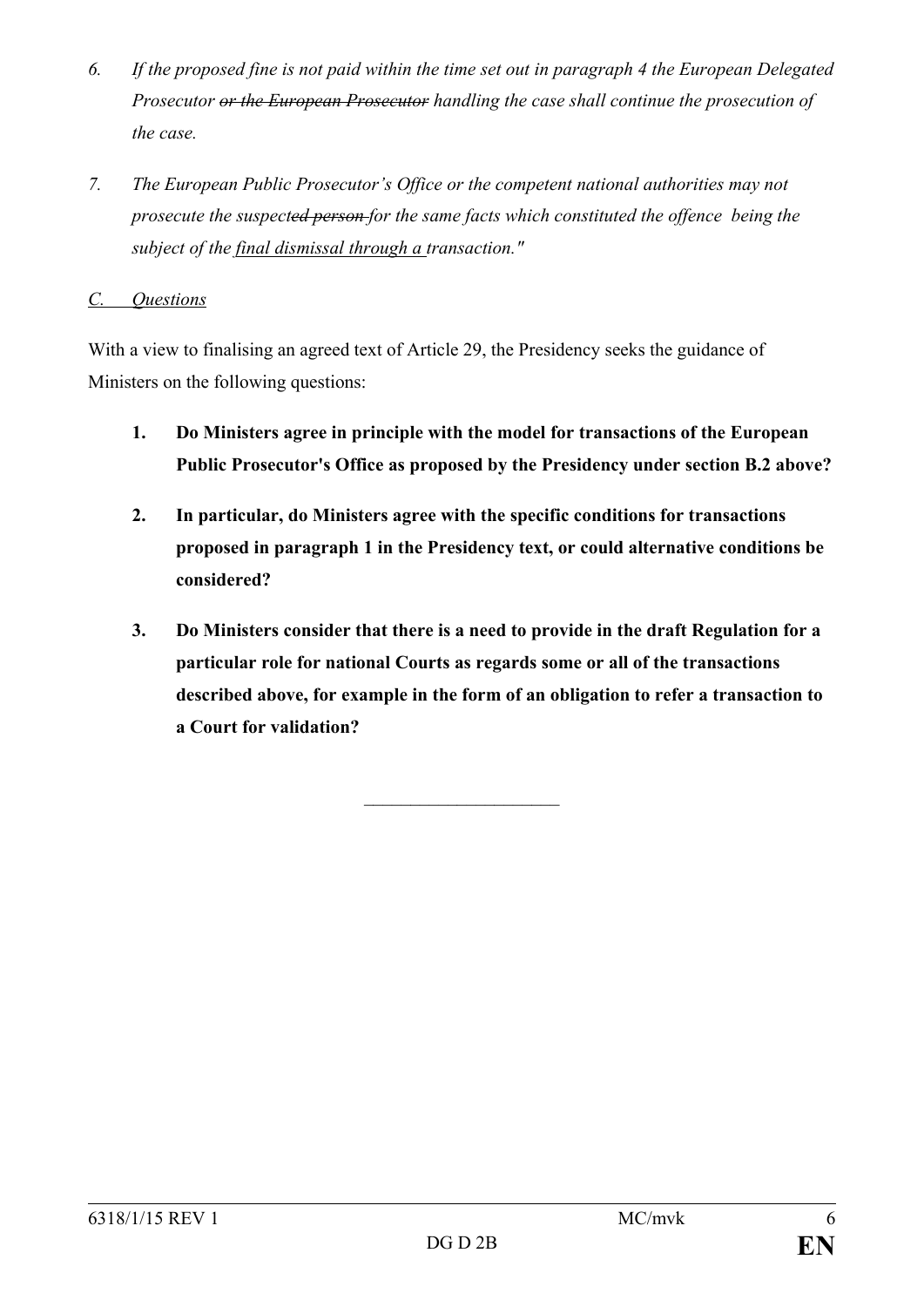**ANNEX**

# Draft

# **COUNCIL REGULATION**

# **on the establishment of the European Public Prosecutor's Office**

**\_\_\_\_\_\_\_\_\_\_\_\_\_\_\_\_\_\_\_**

# **CHAPTER I SUBJECT MATTER AND DEFINITIONS**

# *Article 1* **Subject matter**

This Regulation establishes the European Public Prosecutor's Office and sets out rules concerning its functioning.

# *Article 2* **Definitions**[2](#page-11-0)

For the purposes of this Regulation, the following definitions apply:

- a) 'person' means any natural or legal person;
- b)  $\longrightarrow$  'criminal offences affecting the financial interests of the Union' means the offences

provided for by Directive 2014/xx/EU, as implemented by national law;

<span id="page-11-0"></span>**<sup>2</sup>** The definitions will need to be adapted to be consistent with the definitions that will finally be included in the PIF-Directive. The provision in b) will be reformulated in order to be consistent with the final wording of Article 17. The issue of uniformity with EU law needs to be examined further.  $\overline{2}$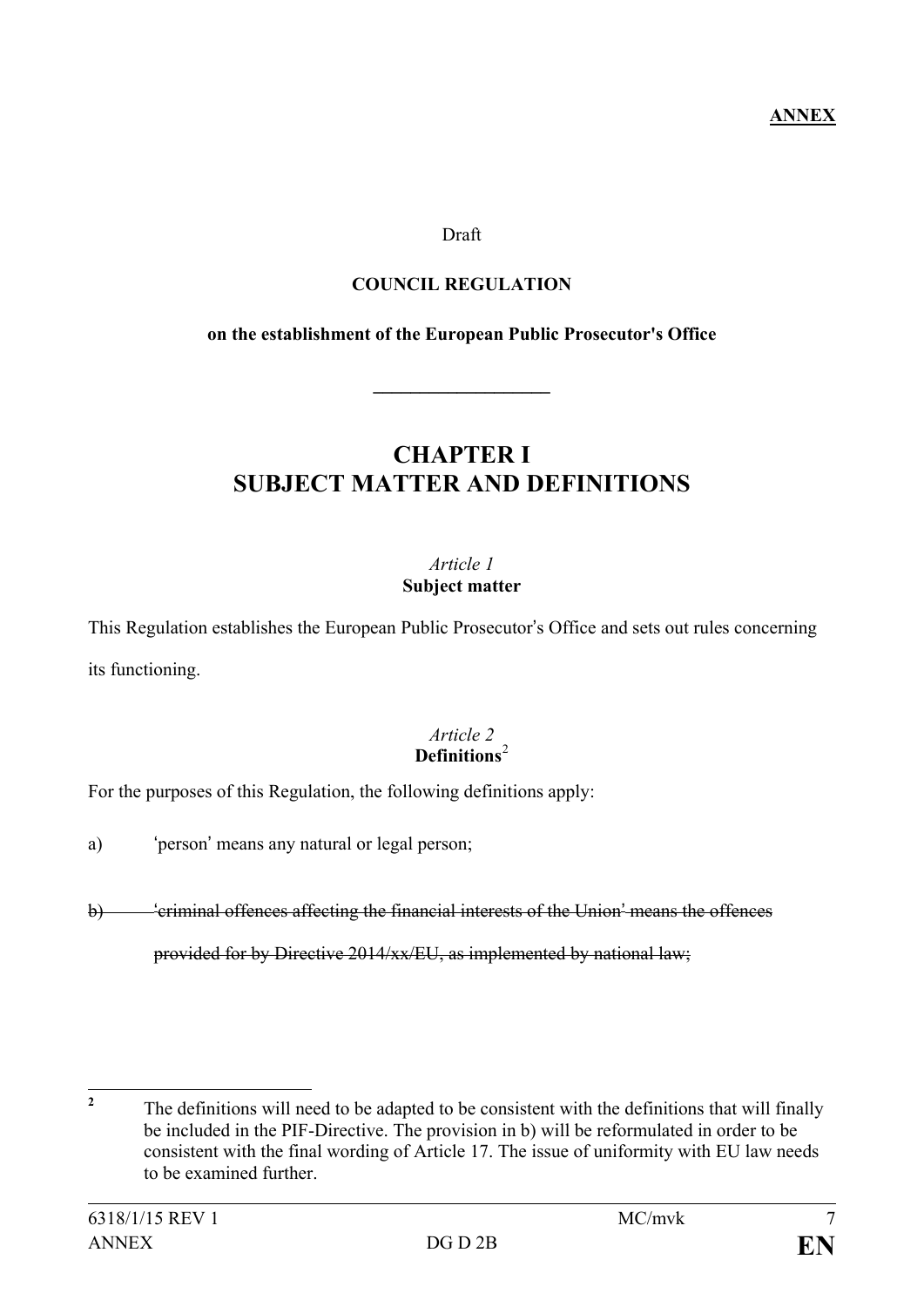- c) 'financial interests of the Union' means all revenues, expenditures and assets covered by, acquired through, or due to the Union budget and the budgets of institutions, bodies, offices and agencies established under the Treaties and budgets managed and monitored by them**[3](#page-12-0)** ;
- d) 'administrative personal data' means all personal data processed by the European Public Prosecutor's Office except for operational personal data;
- e) 'operational personal data' means all [case-related] personal data processed by the European Public Prosecutor's Office to meet the purposes laid down in Article [37];
- f) 'staff of the Central Office' means personnel which supports the College, the Permanent Chambers, the European Chief Prosecutor and the Members of the College in the day-today activities in the executions of the tasks of this Office under this Regulation.

# **CHAPTER II**

# **Establishment, tasks and basic principles of the European Public**

# **Prosecutor**'**s Office**

# *Article 3*

# **Establishment**

- 1. The European Public Prosecutor's Office is established as a body of the Union.
- 2. The European Public Prosecutor's Office shall have legal personality.
- 3. The European Public Prosecutor's Office shall cooperate with Eurojust and rely on its support in accordance with Article [57].

<span id="page-12-0"></span>**<sup>3</sup>** To be aligned with the final definition of the "financial interests of the Union" in the PIF **Directive**  $\overline{\mathbf{3}}$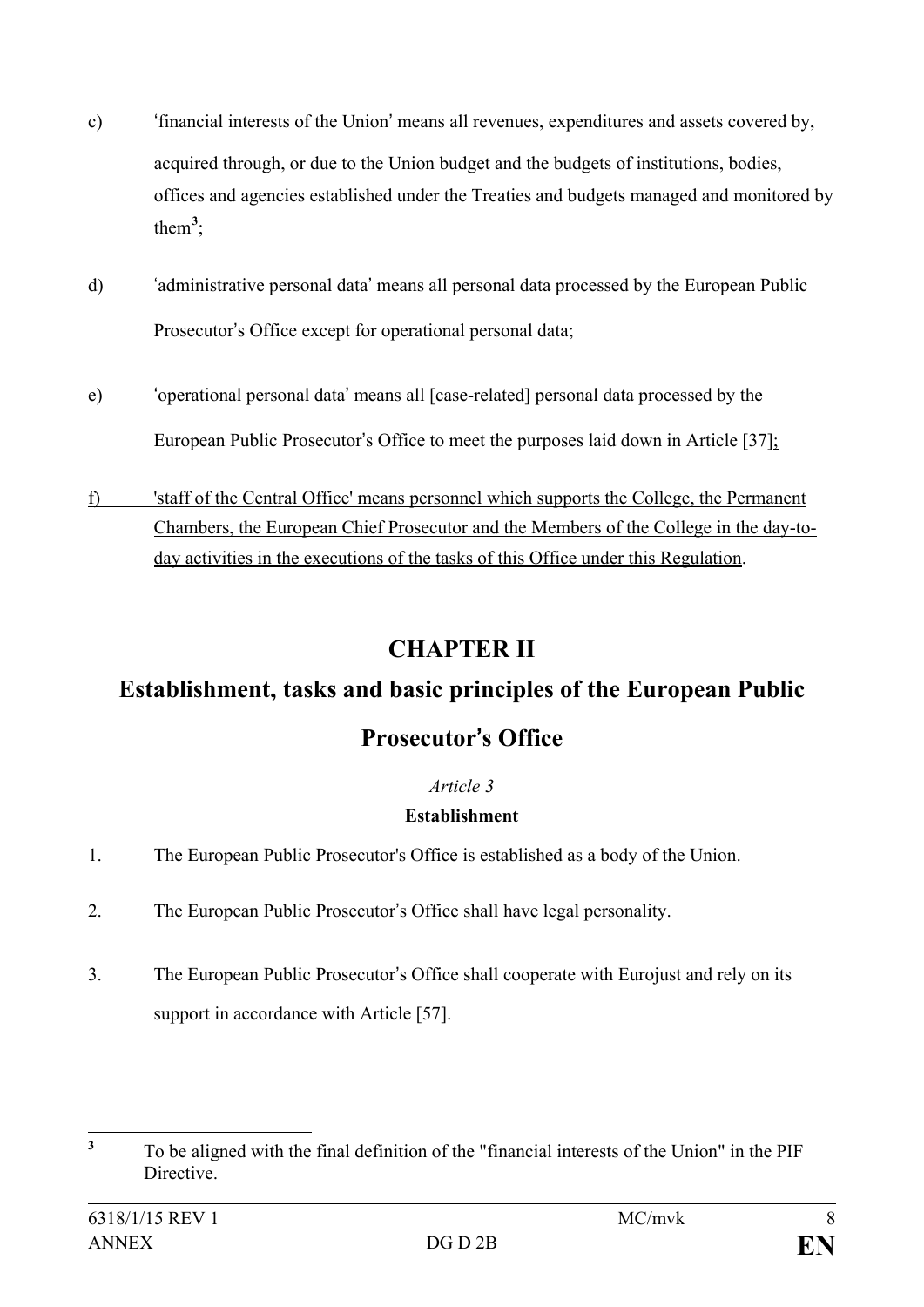# *Article 4* **Tasks**

- 1. The task of the European Public Prosecutor's Office shall be to combat**[4](#page-13-0)** criminal offences affecting the financial interests of the Union, which are provided for in Directive 2014/xx/EU.
- 2. The European Public Prosecutor's Office shall be responsible for investigating, prosecuting and bringing to judgment the perpetrators of, and accomplices in the criminal offences referred to in paragraph 1. In that respect the European Public Prosecutor's Office shall undertake investigations, and carry out acts of prosecution and exercise the functions of prosecutor in the competent courts of the Member States in respect of the offences referred to in paragraph 1, until the case has been finally disposed of**[5](#page-13-1)** .

# *Article 5*

# **Basic principles of the activities**

- 1. The European Public Prosecutor's Office shall ensure that its activities respect the rights enshrined in the Charter of Fundamental Rights of the European Union.
- 2. The European Public Prosecutor's Office shall be bound by the principles of rule of law and proportionality in all its activities, and guided by the principle of legality.
- 3. The investigations and prosecutions on behalf of the European Public Prosecutor's Office shall be governed by this Regulation. National law shall apply to the extent that a matter is not regulated by this Regulation. Unless otherwise specified in this Regulation, the applicable national law shall be the law of the Member State whose European Delegated Prosecutor is responsible for the investigations and prosecutions in accordance with Article 12(1). Where a matter is governed by national law and this Regulation, the latter shall prevail.

<span id="page-13-1"></span><span id="page-13-0"></span><sup>&</sup>lt;sup>4</sup> A few Member State would replace this term, for example with "prosecute". **<sup>5</sup>** Some delegations has suggested that this provision should be modified in order to clarify what functions the Office will have after the Court proceedings, in particular as regards the execution of a judgment. A recital highlighting the necessity for each Member State to foresee the function of a prosecutor with the tasks described in this Regulation shall be elaborated.  $\overline{\mathbf{4}}$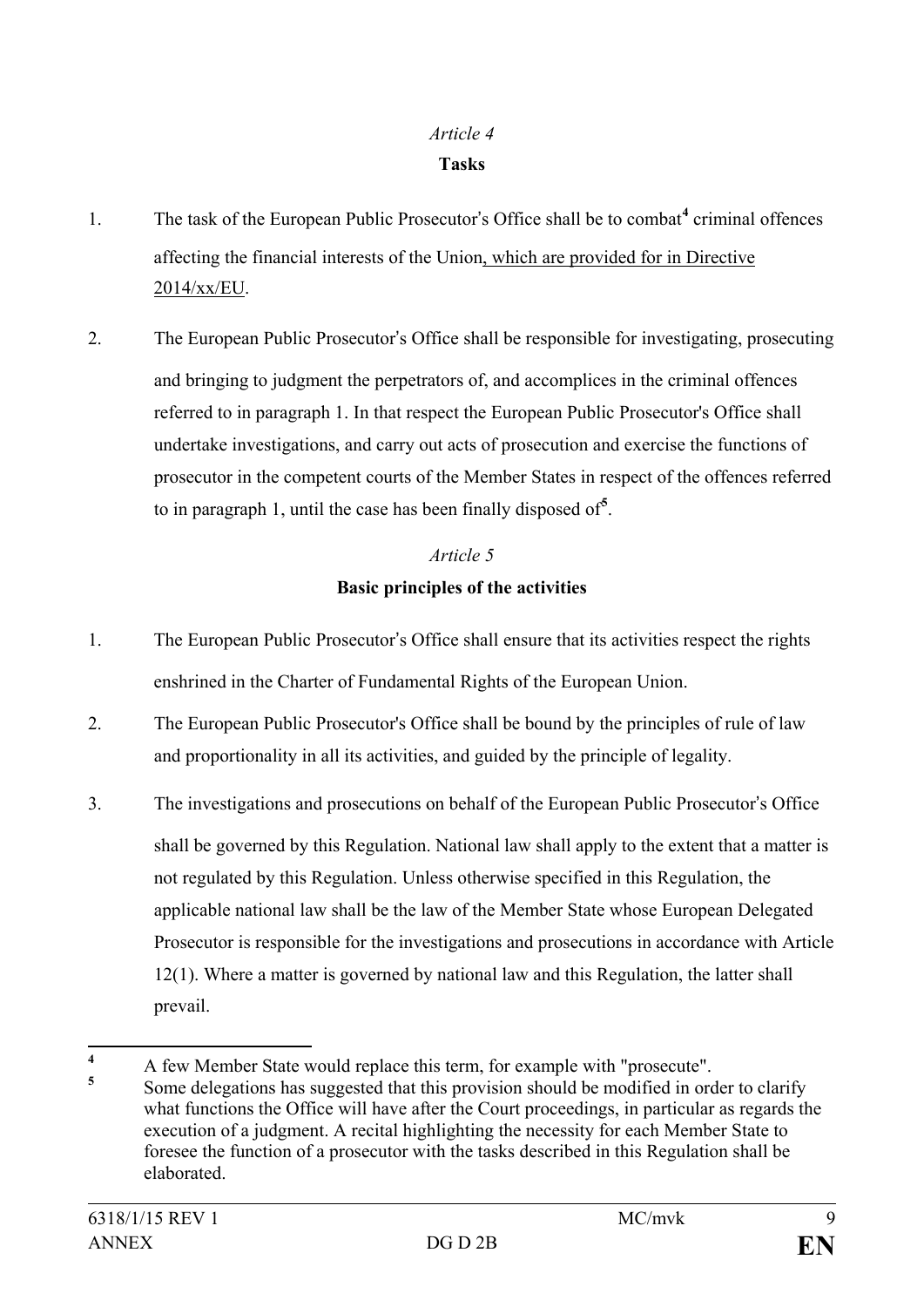- 4. The European Public Prosecutor's Office shall have competence to investigate, prosecute and bring to judgment the perpetrators of, and accomplices in the criminal offences against the Union´s financial interests as determined in Articles 17 and 18 and exercise this competence in accordance with Article 19 in this Regulation.
- 5. The European Public Prosecutor's Office shall conduct its investigations in an impartial manner and seek all relevant evidence<sup>[6](#page-14-0)</sup>, whether inculpatory or exculpatory.
- 6. The European Public Prosecutor's Office shall open and conduct investigations without undue delay.
- 7. The competent national authorities shall actively assist and support the investigations and prosecutions of the European Public Prosecutor's Office at its request and shall refrain from any action, policy or procedure which may hamper or unduly delay their progress.

# *Article 6* **Independence and accountability**

1. The European Public Prosecutor's Office and all its staff shall be independent. The European Chief Prosecutor, the Deputy European Chief Prosecutors, the European Prosecutors, the European Delegated Prosecutors as well as the staff of the European Public Prosecutor´s Office shall act in the interest of the Union as a whole, as defined by law, and neither seek nor take instructions from any person external to the office, any Member State or any institution, body, office or agency of the Union in the performance of their duties under this Regulation. The Member States and the Union institutions, bodies, offices or agencies shall respect the independence of the European Public Prosecutor's Office and shall not seek to influence it in the exercise of its tasks.

<span id="page-14-0"></span>**<sup>6</sup>** Some delegations wish that this and other provisions would clarify the role of investigative judges in cases handled by the EPPO.  $\overline{6}$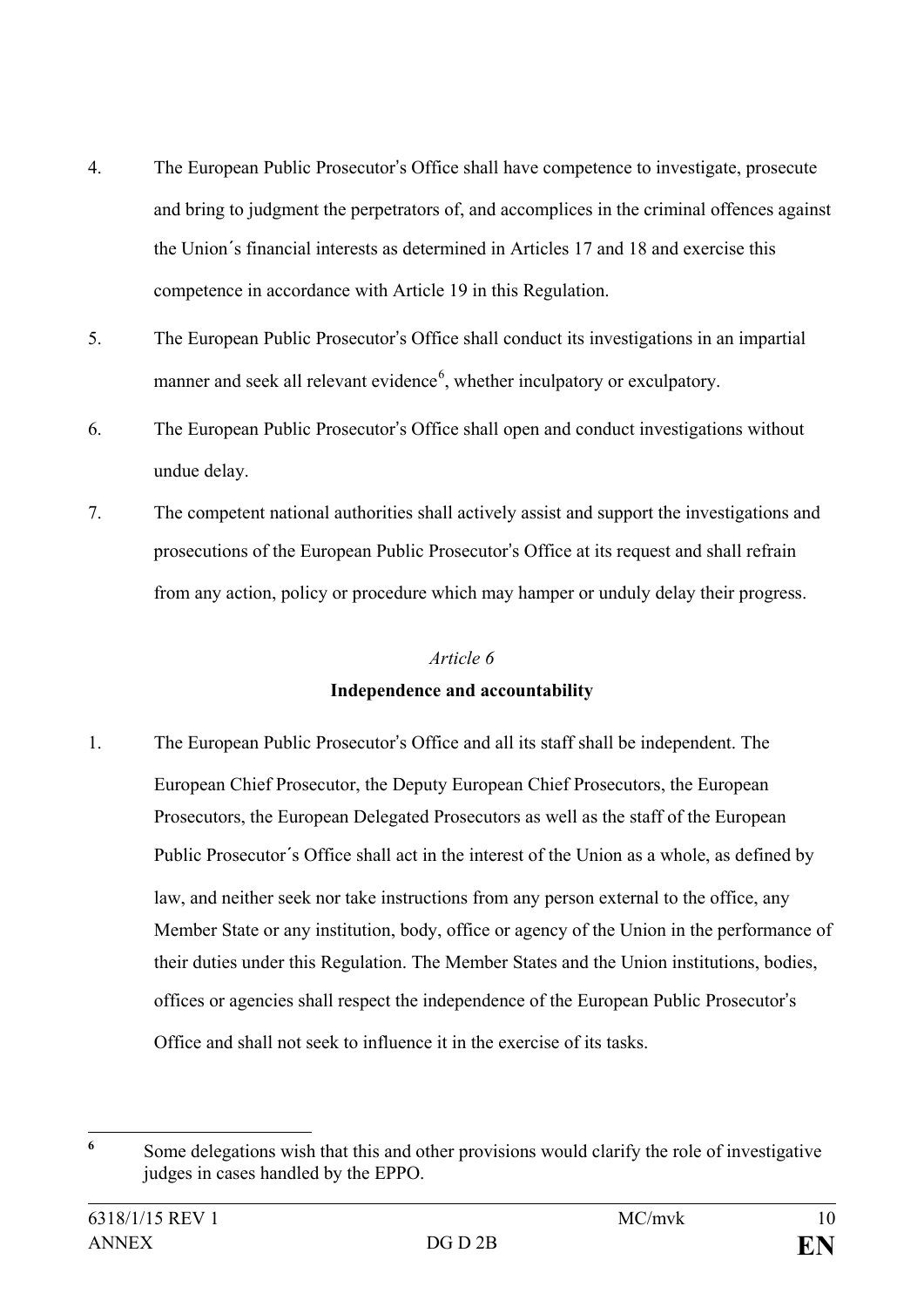2. The European Public Prosecutor's Office shall be accountable to the European Parliament, the Council and the European Commission for its general activities, and shall issue annual reports in accordance with Article 6a.

# *Article 6a[7](#page-15-0)*

# **Reporting**

- 1. Every year the European Public Prosecutor's Office shall draw up and issue an Annual Report in the official languages of the Union institutions on its general activities. It shall transmit the report to the European Parliament and to national parliaments, as well as to the Council and the Commission.
- 2. The European Chief Prosecutor shall appear once a year before the European Parliament and the Council to give account of the general activities of the European Public Prosecutor's Office, without prejudice to the Office's obligation of discretion and confidentiality as regards individual cases and personal data.
- 3. National Parliaments may invite the European Chief Prosecutor to participate in an exchange of views in relation to the general activities of the European Public Prosecutor's Office.

<span id="page-15-0"></span>**<sup>7</sup>** A few delegations are of the opinion that paragraphs 2 and 3 of this provision need clarification. In particular, a few delegations have requested that the notion of ''general activities" should be clarified. To that effect, a recital may be added in which it will be clarified that the report should as a minimum contain all relevant statistical data on the work of the Office.  $\overline{7}$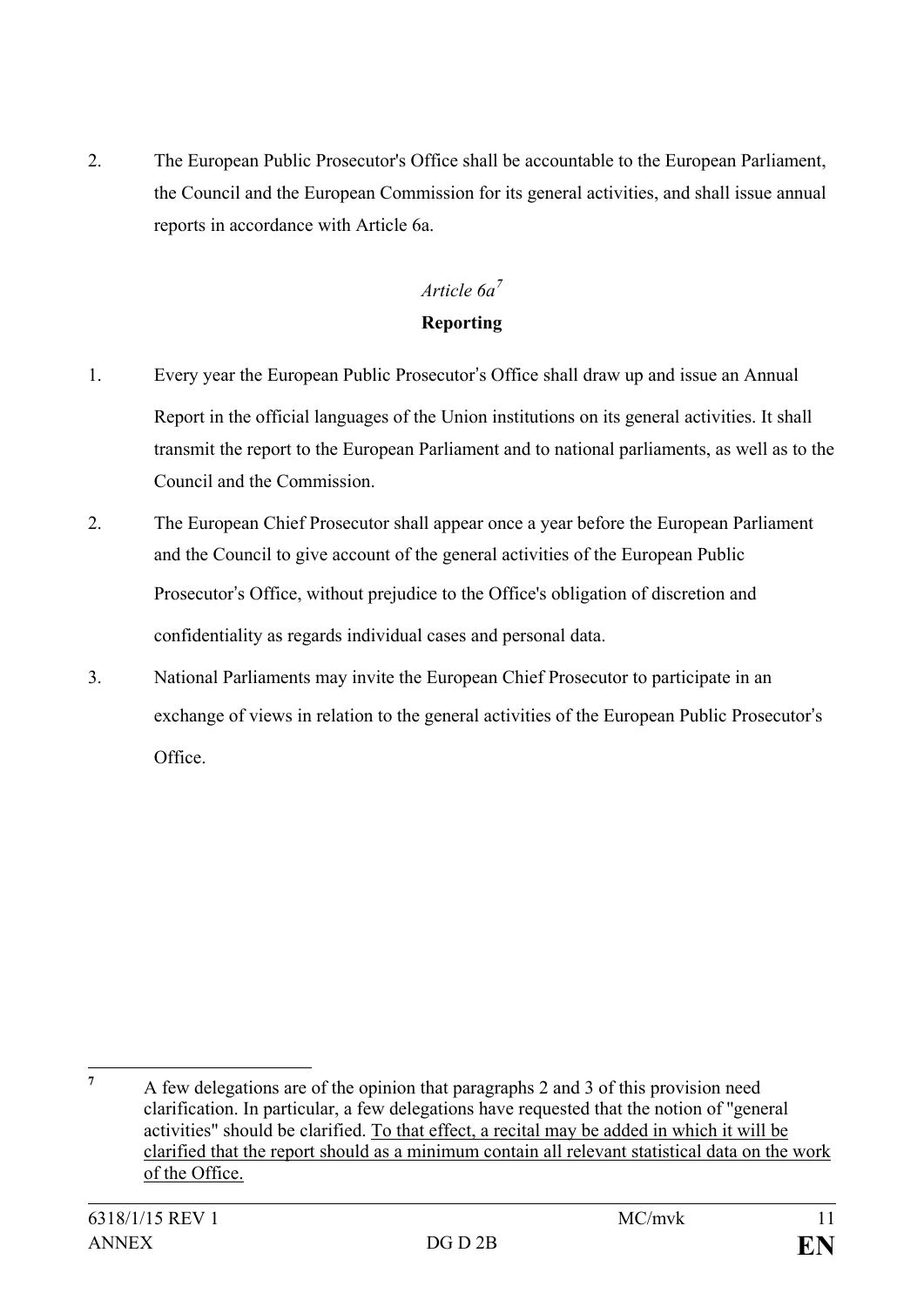# **CHAPTER III STATUS, STRUCTURE AND ORGANISATION OF EPPO**

# **SECTION 1**

# **STATUS AND STRUCTURE OF THE EUROPEAN PUBLIC PROSECUTOR**'**S OFFICE**

### *Article 7*

# **Structure of the European Public Prosecutor's Office**

- 1. The European Public Prosecutor's Office shall be a Union body operating as one single Office with a decentralised structure.
- 2. The European Public Prosecutor's Office shall be organised at a central level and at a decentralised level.
- 3. The central level shall consist of a Central Office at the seat. The Central Office shall consist of a College, its Permanent Chambers, a European Chief Prosecutor, [his/her deputies] and the Members of the College.
- 4. The decentralised level shall consist of European Delegated Prosecutors located in the Member States.

# *Article 8*

# **The College**

1. The College of the European Public Prosecutor's Office shall consist of the European Chief Prosecutor [and his/her Deputies] and one Member per Member State, who shall be referred to as European Prosecutors. The European Chief Prosecutor shall chair the meetings of the College and have responsibility for their preparation.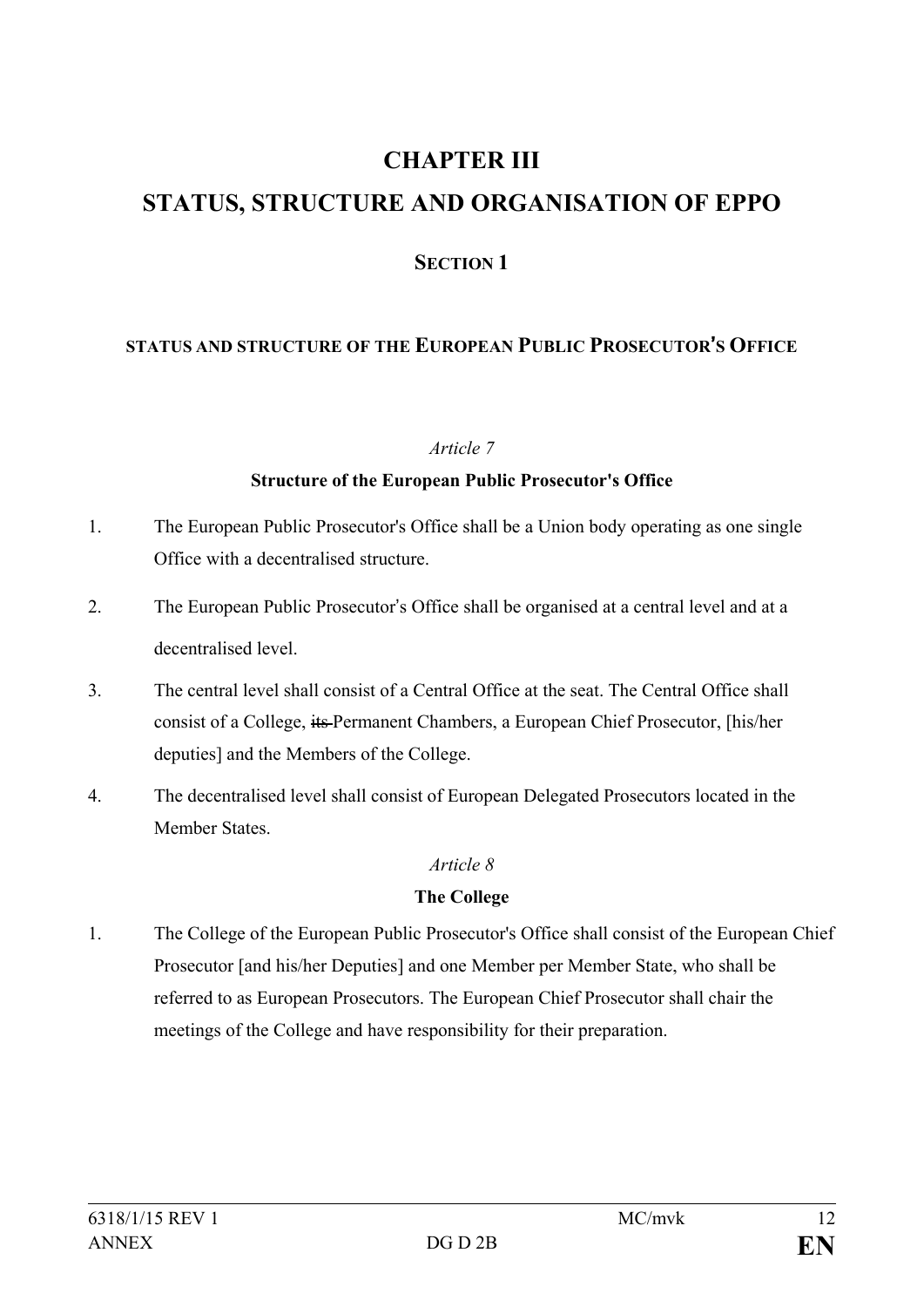- 2. The College shall meet regularly, in accordance with the internal Rules of Procedure. It and shall be responsible for the general oversight (monitoring)<sup>[8](#page-17-0)</sup> of the activities of the Office in accordance with the internal Rules of Procedure. It shall and for takeing decisions on strategic matters, and on general issues of general application arising from individual cases, in particular in view of ensuring coherence and consistency in the prosecution policy of the Office throughout the Union, as well on other matters as specified in this Regulation. The College shall not be responsible for taking operational decisions in individual cases.
- 3. On a proposal by the European Chief Prosecutor and in accordance with the internal Rules of Procedure, the College shall set up Permanent Chambers to direct and monitor the casework of the European Public Prosecutor's Office<sup>[9](#page-17-1)</sup>.
- 4. The College shall adopt internal Rules of Procedure of the European Public Prosecutor's Office in accordance with Article 16, as well as the organigram and the establishment plan of the Central Office $10$ .

In this document, the terms "monitoring", "directing and monitoring" and "supervision" are used to describe different control activities. These terms will need more detailed explanations definitions in the text and/or recitals, in line with the following:  $\overline{-}$  In general terms, the preliminary understanding of the [Hellenic] Presidency is that

- ✓"Supervision" refers to a closer and rather continuous oversight of investigations and prosecutions, including full powers to at any time intervene and give instruction on
- <span id="page-17-1"></span>investigations and prosecution matters.<br>A number of delegations have requested that detailed criteria for the composition and set up of the Chambers shall be set out in the Regulation. Some have argued in favour of specialised chambers, whereas others appear to advocate a system where there is always one Chamber on duty. It has also been suggested that the European Prosecutors could be distributed between different Permanent Chambers with account taken to the size of the Member States and the expected number of cases
- <span id="page-17-2"></span><sup>10</sup> Whether the Internal Rules of Procedure will be adopted by the Council or the College will depend on the content of these rules. On the basis of the current state of negotiations, it is the assessment of the Presidency that the content of the Regulation will be such, that the internal Rules of Procedure can be adopted by the College. Some Member States have suggested that explanations of the terms organigram and establishment plan are needed.

<span id="page-17-0"></span><sup>8</sup> 

<sup>✓</sup>"Monitoring" refers to a general oversight of the activities of the Office, in which instructions are in principle only given on issues which will have a horizontal importance for the Office;

<sup>✓</sup>"Directing and monitoring" refers both to the general oversight just described and to certain clear powers to direct individual investigations and prosecutions when such directions appear to be necessary.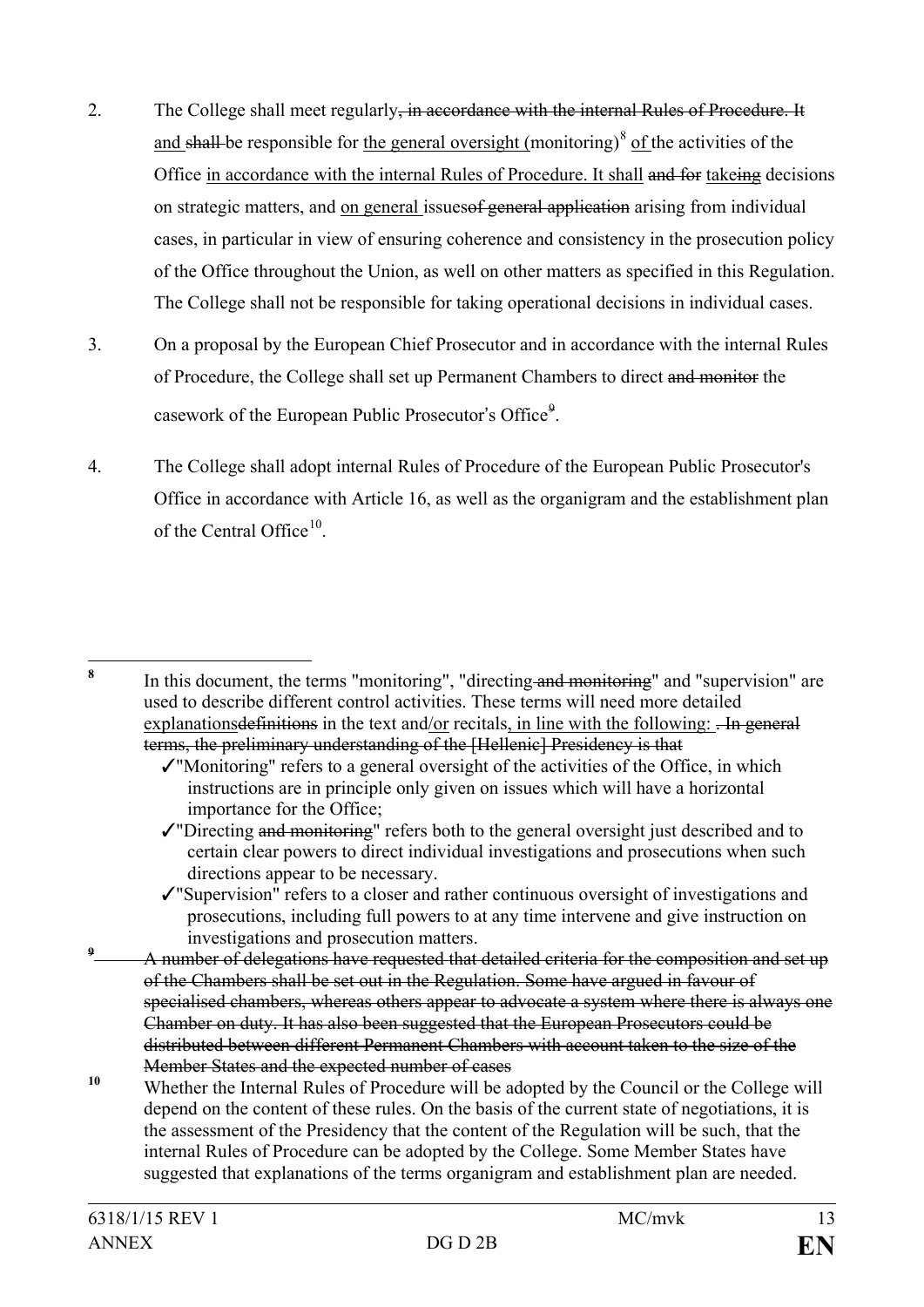5. Unless stated otherwise in this Regulation, the College shall take decisions by simple majority. The College shall vote at the request of any of its Members. Each Member of the College shall have one vote. The European Chief Prosecutor shall have a casting vote in the event of a tie vote on any matter to be decided by the College<sup>[11](#page-18-0)</sup>.

# *Article 9*

# **The Permanent Chambers**

- 1. The European Chief Prosecutor, the Deputies and all the other European Prosecutors shall be Memberspart of at least one Permanent Chamber. Each Permanent Chamber shall be chaired by the European Chief Prosecutor or one of the Deputies, or a Chairman appointed in accordance with the internal Rules of Procedure, and have 2 additional permanent Members. The number of Permanent Chambers shall be determined in function of the needs of the Office, and in accordance with the rules on setting up Permanent Chambers in the internal Rules of Procedure.
- 2. The Permanent Chambers shall direct and monitor the investigations and prosecutions conducted in the Member States in accordance with paragraphs 3 and 4 in this Article**[12](#page-18-1)**. They shall also ensure the coordination of investigations and prosecutions in cross-border cases and the implementation of decisions taken by the College on strategic or prosecution policy matters in accordance with Article 8(2).

<span id="page-18-0"></span>The casting vote of the Chief Prosecutor as well as other voting arrangements foreseen have been criticized by some.  $11$ 

<span id="page-18-1"></span><sup>&</sup>lt;sup>12</sup> The Commission, with the support of some Member States, advocates that the Permanent Chambers should be in charge of supervision in order to create a European system of supervision. The Commission also advocates a solution where one of the Members of a Permanent Chamber - regardless of his or her nationality - will be selected to be Rapporteur of the case in order to ensure the neutrality of the Rapporteur. One Member State would exclude that the Permanent Chamber shall have the right to intervene in individual cases.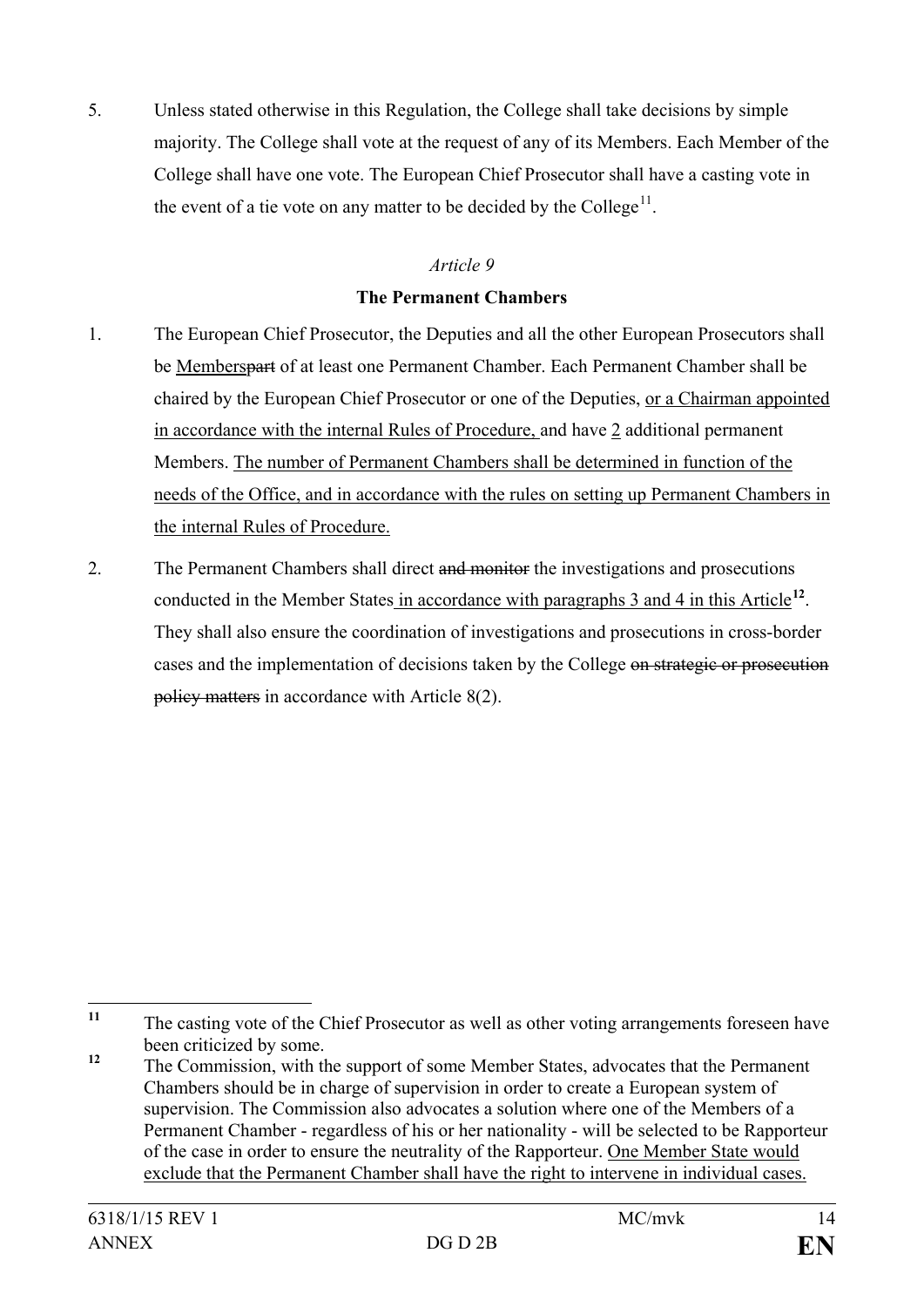- 3. The Permanent Chambers shall take the following decisions in accordance with the conditions and procedures set out by this Regulation**[13](#page-19-0)**:
	- a) to initiate an investigation in accordance with the rules in Article 21(1), where no investigations has been initiated by an European Delegated Prosecutor;
	- b) to refer to the College strategic matters or general issues of general application arising from individual cases;
	- c) to reallocate a case;
	- d) to determine the Member State in which the prosecution shall be brought;
	- e) to bring a prosecution to Court;
	- f) to dismiss a case, including through a transaction.

The decisions shall be taken in deliberation in the Chambers. All case material shall at request be accessible to the Permanent Chamber in view of the preparation of the decisions.

The internal Rules of Procedure may, as regards decisions that do not require any prior evaluation of evidence, authorise the Permanent Chambers to delegate its decision-making powers under points e) and f) in this provision to European Prosecutors or European Delegated Prosecutors. The internal Rules of Procedure may also authorise the Permanent Chambers to take decisions of a simple nature, to be defined in the internal Rules of Procedure, by means of a written procedure.

 $\overline{a}$ 

<span id="page-19-0"></span>**<sup>13</sup>** A number of delegations have questioned whether all (or any) important operational decisions always need to be taken by a Permanent Chamber and if such a system would ensure efficient and speedy proceedings. The introduction of a rule enabling European Prosecutors or European Delegated Prosecutors to take certain decisions and then refer the matter to a Permanent Chamber for confirmation has also been suggested. The Commission has argued that important decisions, with the exception of initiating an investigation, should be taken at Chamber level, in view of ensuring full independence of the decision-making. The list will be completed at a later stage of negotiations. A few delegations wish to include a provision indicating under which conditions a Member State may refuse instructions from the Central Office.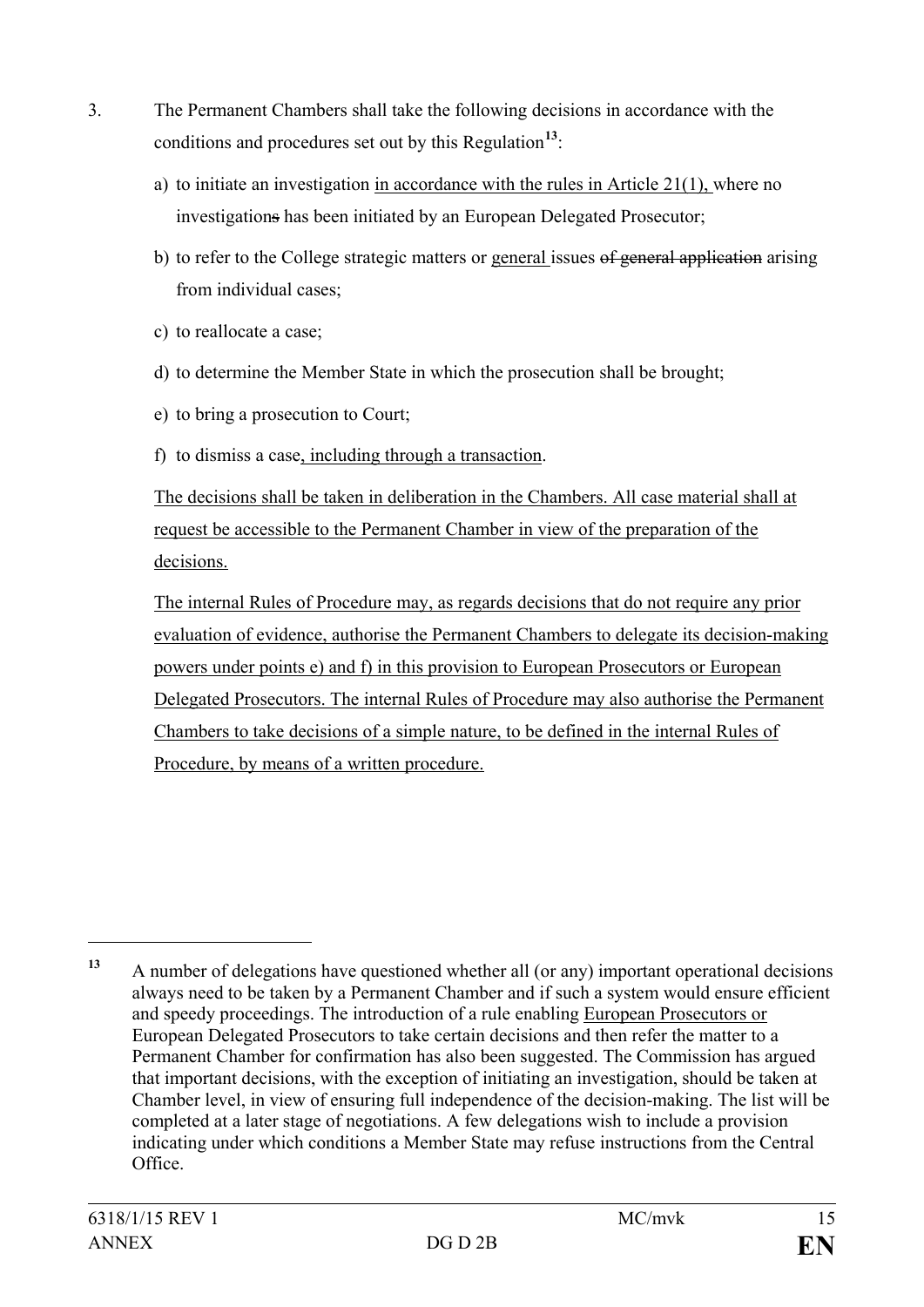- 4. The competent Permanent Chamber may give instructions, through the competent European Prosecutor, in a specific case to the European Delegated Prosecutor to whom it has been allocated, whenever necessary for the efficient handling of the investigation and prosecution and in the interest of justice and a coherent functioning of the European Public Prosecutor's Office.
- 5. The Permanent Chamber shall take decisions by simple majority. The Chamber shall vote at the request of any of its Members. Each Member shall have one vote. The Chair shall have a casting vote in the event of a tie vote.
- 6. In addition to the permanent Members, the European Prosecutor or European Prosecutors who is  $\frac{a}{\sqrt{1}}$  supervising a prosecution or an investigation<sup>[14](#page-20-0)</sup> in accordance with Article 11(1) shall participate in the decisions of the Permanent Chamber, without a right to voteas regards. A Permanent Chamber may also, either at the request of a European Prosecutor or a European Delegated Prosecutor or at its own initiative, invite other European Prosecutors or European Delegated Prosecutors who are concerned by a case to attend their meetings without a right to vote.
- 7. The Chairs of the Permanent Chambers shall, in accordance with internal Rules of Procedure, keep the College informed of the decisions taken pursuant to this Article, in order to enable the College to fulfill its role in accordance with Article 8(2)accordance with the internal Rules of Procedure. The Permanent Chambers may also request guidance from the College in a particular case whenever this is required in order to ensure coherence and consistency in the prosecution policy of the European Public Prosecutor's Office.

<span id="page-20-0"></span>**<sup>14</sup>** Some delegations have suggested that the participation in the decision-making should be limited to one of the supervising European Prosecutors, possibly to the one coordinating the investigations.  $14$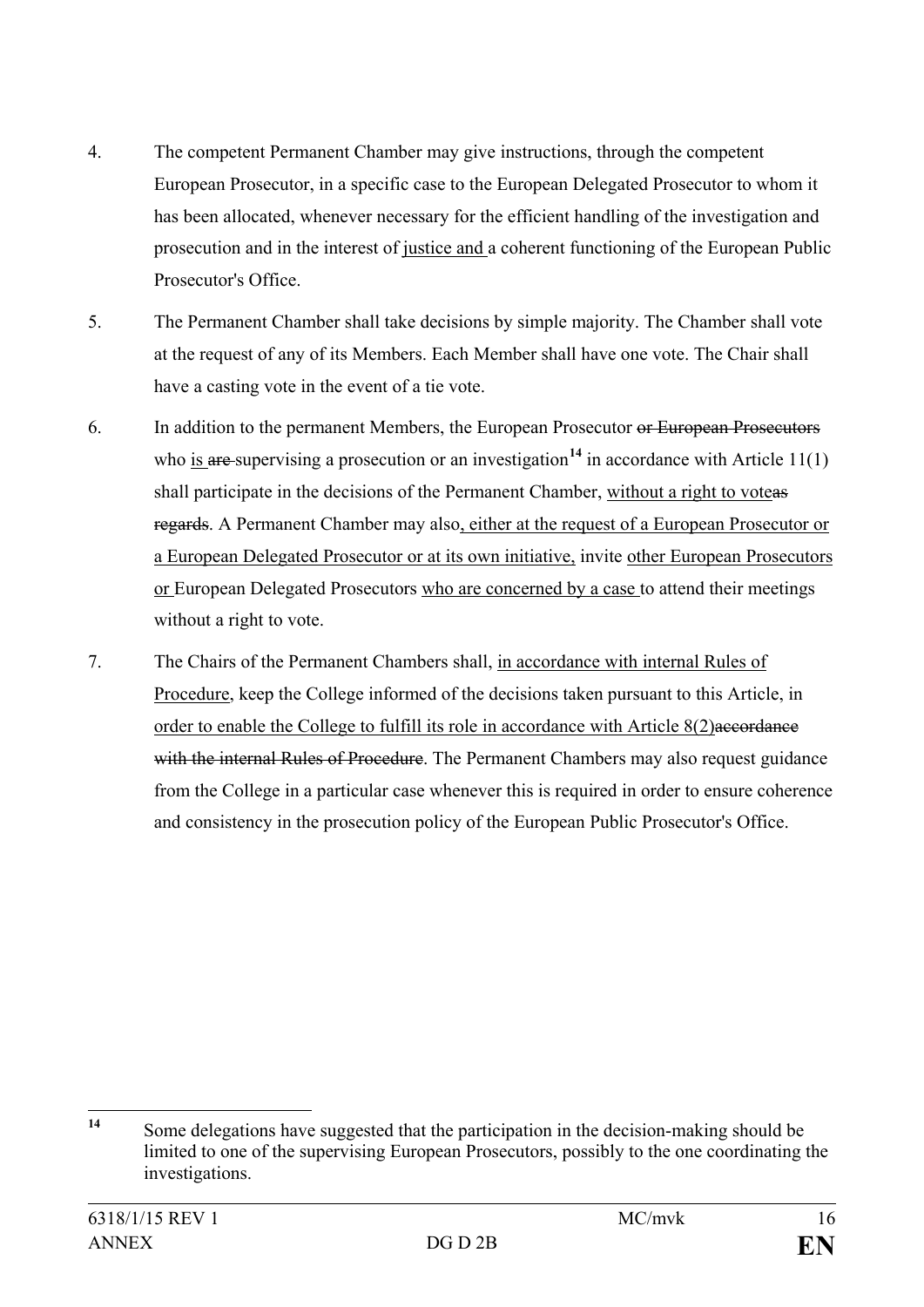# **The European Chief Prosecutor and the Deputies**

- 1. The European Chief Prosecutor shall be the head of the European Public Prosecutor's Office. The European Chief Prosecutor shall organise the work of the Office, direct its activities, and take decisions in accordance with this Regulation and the internal Rules of Procedure.**[15](#page-21-0)**
- 2. [Five] Deputies shall be appointed to assist the European Chief Prosecutor in the discharge of his/her duties and act as replacement when he/she is absent or is prevented from attending to his/her duties.
- 3. When the European Chief Prosecutor has been informed through the Case Management System or otherwise that a case has been initiated, or when a case has been evoked in accordance with Article 21a, he/she shall allocate the case to the Permanent Chambers which shall be in charge of the case in accordance with Article [X] and the automatised system of allocation of cases defined in the internal Rules of Procedure, decide which Permanent Chamber shall be in charge of a case. The European Chief Prosecutor may disregard the automated distribution of cases where he/she deems it necessary for ensuring a balanced workload among the Permanent Chambers.
- 4. The European Chief Prosecutor shall represent the European Public Prosecutor's Office towards the Union institutions, the Member States and third parties. The European Chief Prosecutor may also delegate his/her tasks relating to representation to one of the Deputies or to a European Prosecutor.
- 5. The European Chief Prosecutor and his/her Deputies shall be assisted by the staff of the Central Office in their duties under this Regulation.

<span id="page-21-0"></span>**<sup>15</sup>** The Rules of Procedure should include a provision on the equal distribution of the workload within the Office. A few delegations have suggested that this provision gives too extensive powers to the Chief Prosecutor. 15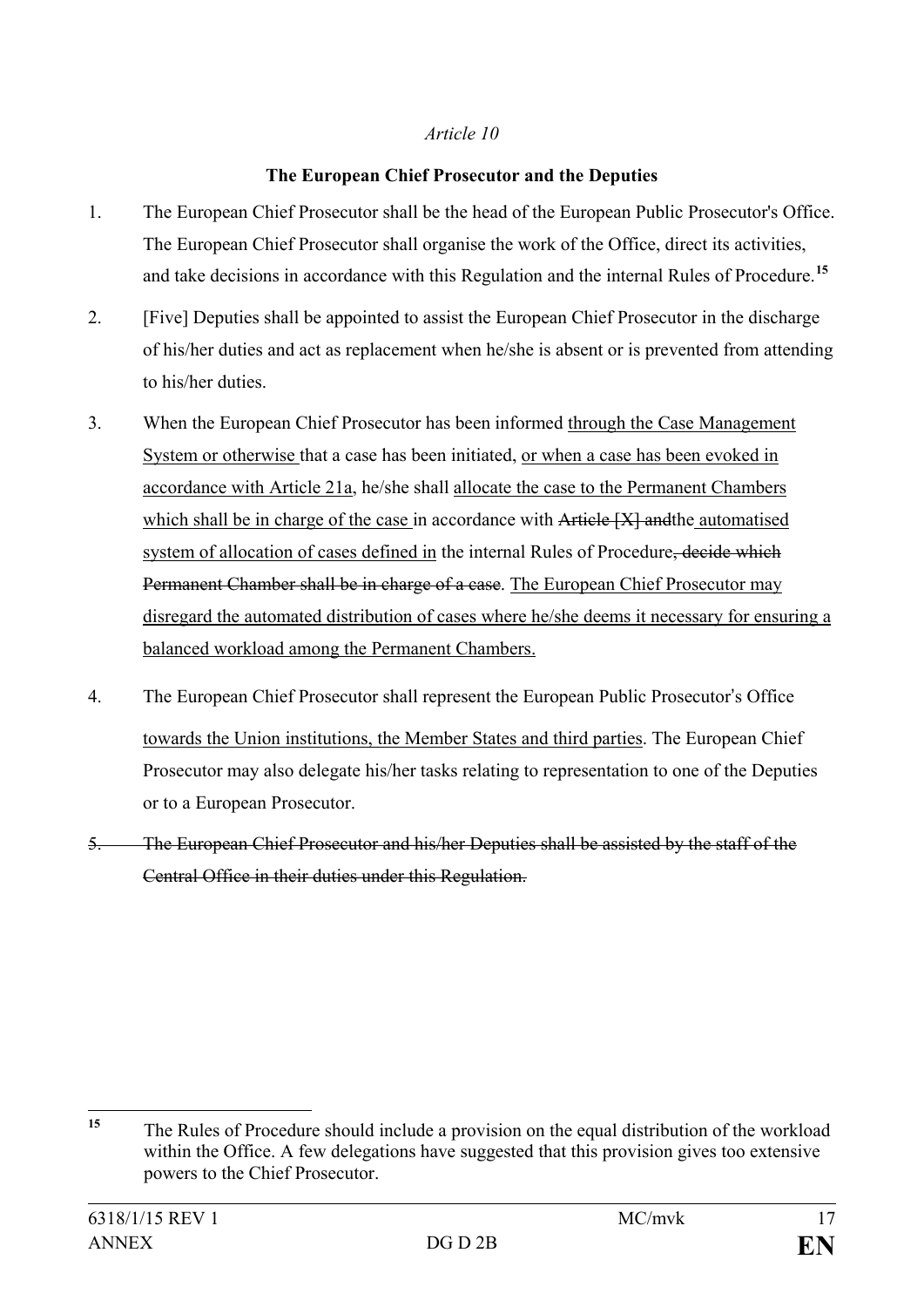### **The European Prosecutors**

1. The European Prosecutors shall, on behalf of the Permanent Chamber in charge of the case and in accordance with the instructions of the Permanent Chamber in charge of the caseits instructions, supervise investigations and prosecutions allocatssigned to European Delegated Prosecutors, and may present proposals for decisions to be taken by the said Chamber<sup>16</sup>. The internal Rules of Procedure shall provide for a mechanism of mutual substitution between European Prosecutors in case the competent European Prosecutor is absent from his/her duties or for other reasons not available to carry out the functions of the European Prosecutors.

The European Prosecutors may give instructions in investigation or prosecution matters under their supervision whenever necessary for the efficient handling of the investigation and prosecution and in the interest of justice and a coherent functioning of the European Public Prosecutor's Office.

They shall also function as liaisons and channels of information between the Permanent Chambers and the European Delegated Prosecutors in their respective Member States.

2. The European Prosecutors shall monitor the implementation<sup>[17](#page-22-1)</sup> of the tasks of the Office in their respective Member States in close consultation with the European Delegated Prosecutors, and shall ensure in accordance with this Regulation and the internal Rules of Procedure that all relevant information from the Central Office is provided to European Delegated Prosecutors and vice versa.

<span id="page-22-0"></span>A number of delegations have suggested, as regards cases allocats allocats are several European Prosecutors, that one of these European Prosecutors shall be selected to be coordinator/rapporteur of the case in question.  $16$ 

<span id="page-22-1"></span><sup>&</sup>lt;sup>17</sup> Some delegations have suggested that a specific definition of the notion "monitoring the implementation of the tasks" should be introduced in the text.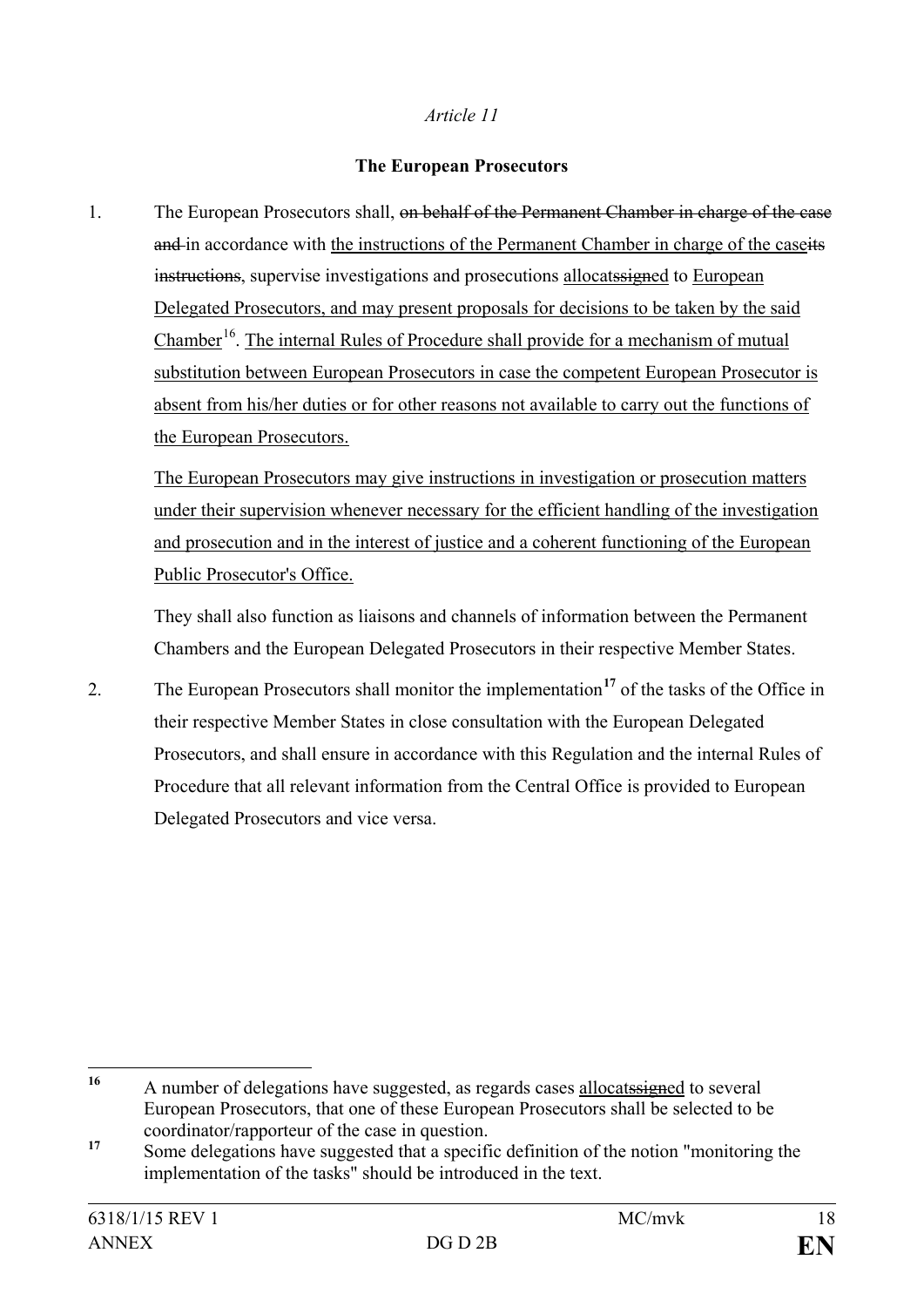3. [The European Prosecutors may temporarily be authorised to discharge their duties on a part-time basis provided that this does not conflict with the interest of the European Public Prosecutor's Office. Such an authorisation may be granted, upon the written request of the national prosecution authorities, by the European Chief Prosecutor for a maximum period of up to 6 months. This period may upon request be extended by a new decision of the European Chief Prosecutor. The authorisation may be revoked at any time after consultation with the appropriate authorities].**[18](#page-23-0)**

# *Article 12*

# **The European Delegated Prosecutors**

1. The European Delegated Prosecutors shall be competent to act on behalf ofrepresent the European Public Prosecutor's Office in their respective Member States and shall have the same powers as national prosecutors in respect of investigations, prosecutions and bringing cases to judgment.

The European Delegated Prosecutors shall be responsible for the investigations and prosecutions, which they have initiated or which have been allocated to them by a Permanent Chamber through the competent European Prosecutor, and act under their directioninstructions. The European Delegated Prosecutors shall also be responsible for bringing a case to judgment, in particular have the power to present trial pleas, participate in evidence taking and exercise the available remedies in accordance with national law.

2. There shall be two or more European Delegated Prosecutors in each Member State. The Member States shall determine the division of competences rules governing the distribution of tasks between their European Delegated Prosecutors shall be established in the internal rules of procedure.

<span id="page-23-0"></span>**<sup>18</sup>** A number of delegations wish to delete this provision, or to move it to Chapter IV. Various opinions as regards the need and appropriateness of various parts of this provision have been expressed. 18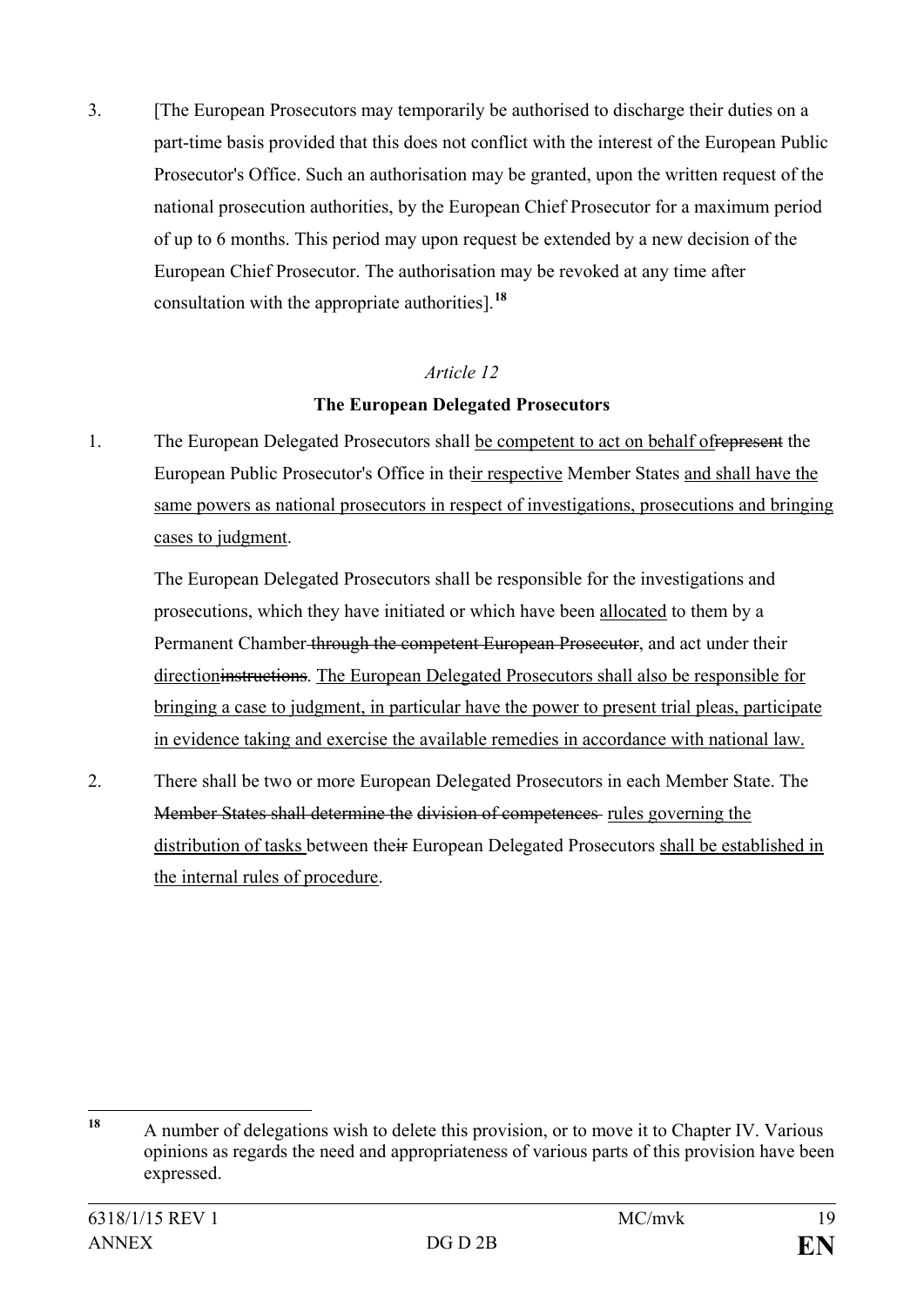3. The European Delegated Prosecutors may also exercise functions as national prosecutors, to the extent that this does not prevent them from fulfilling their obligations under this Regulation. They shall inform the competent European Prosecutor of such functionsassignments. In the event that they are at any given moment unable to fulfil their tasks as European Delegated Prosecutors because of other commitments, the European Prosecutors may, after consultation with the competent national prosecution authorities, instruct the European Delegated Prosecutor concerned to give priority to their functions deriving from this Regulation and immediately inform the competent national prosecution authorities thereof.[19](#page-24-0) Should the European Delegated Prosecutor fail to follow the instructions, the European Prosecutor may propose to the Permanent Chamber to reallocate the case to another European Delegated Prosecutor or to himself/herself.

# **SECTION 2**

# **APPOINTMENT AND DISMISSAL OF THE MEMBERS OF THE EUROPEAN PUBLIC PROSECUTOR**'**S OFFICE**

# *Article 13*[20](#page-24-1)

# **Appointment and dismissal of the European Chief Prosecutor and of the Deputy European Chief Prosecutors**

- 1. The European Parliament and the Council shall appoint by common accord the European Chief Prosecutor for a term of nine years, which shall not be renewable. The Council shall act by simple majority.
- 2. The European Chief Prosecutor shall be selected from among candidates

<span id="page-24-0"></span>Various opinions have been expressed as regards the wording and content of this provision. In particular, clear rules on conflict of interest have been called for. The Commission has suggested that the reallocation of a case could also be done to an EDP in another Member State. Some Member States would prefer to delete the last sentence of the Article. 19

<span id="page-24-1"></span><sup>&</sup>lt;sup>20</sup> A number of delegations would prefer that the Chief Prosecutor is chosen from among the Members of the College.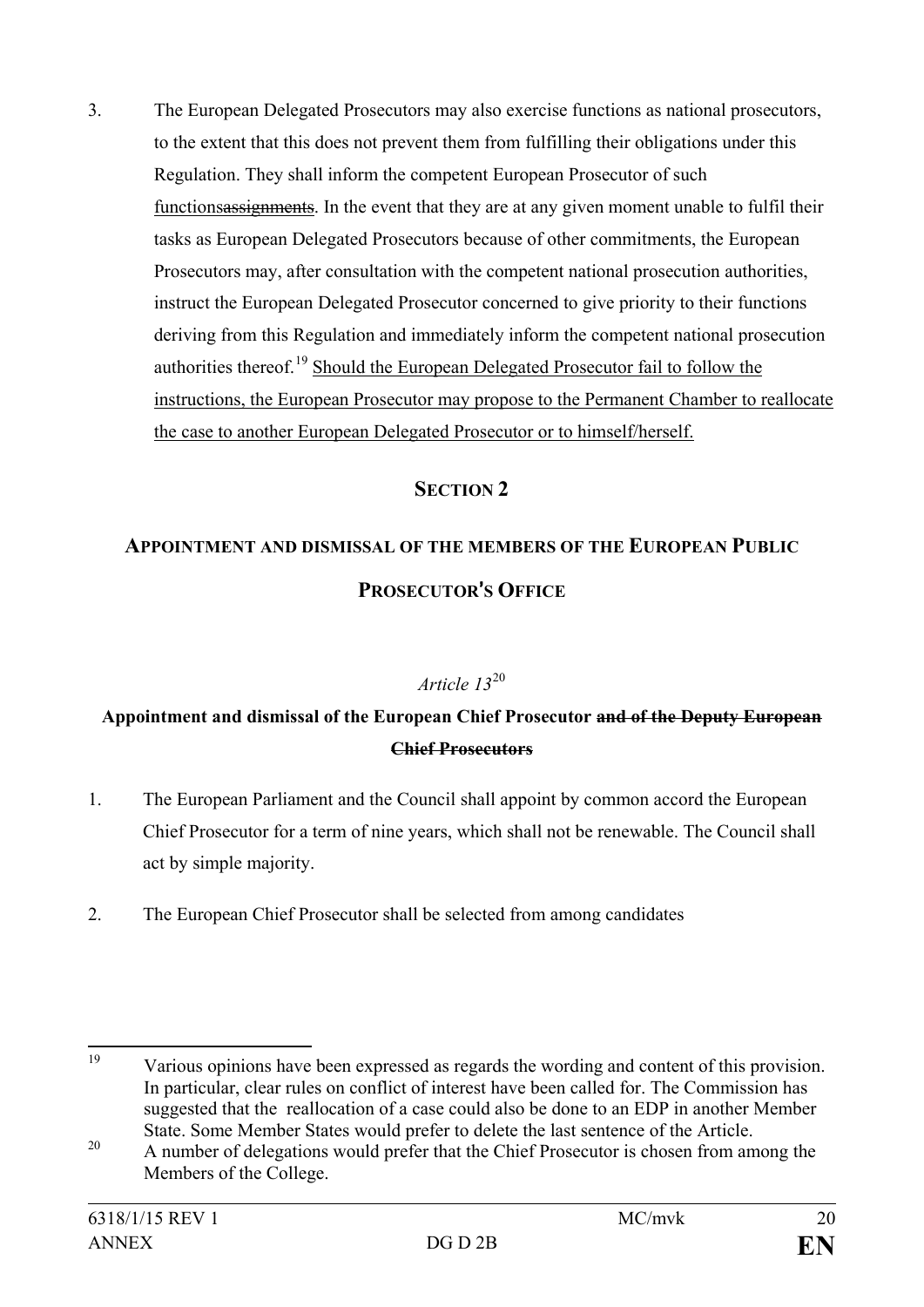- a) who are active members of the public prosecution service or judiciary of the Member States :
- b) whose independence is beyond doubt;
- c) who possess the qualifications required for appointment, in their respective countries, to the highest prosecutorial or judicial offices and have relevant practical experience of national legal systems and of international judicial cooperation in criminal matters, or have served as European Prosecutors, and
- d) who have sufficient managerial experience and qualifications for the position.
- 3. The selection shall be based on an open call for candidates, to be published in the Official Journal of the European Union, following which a Selection panel shall draw up a shortlist of qualified candidates to be submitted to the European Parliament and the Council. The panel shall comprise […] persons chosen from among former members of the Court of Justice and the Court of Auditors, former national members of Eurojust, members of national supreme courts and lawyers of recognised competence, one of whom shall be proposed by the European Parliament. The Council shall adopt a decision establishing the panel's operating rules and adopt a decision appointing its members.<sup>[21](#page-25-0)</sup>
- 4. The Court of Justice of the European Union may, on application by the European Parliament, the Council or the Commission, dismiss the European Chief Prosecutor [or a Deputy European Chief Prosecutor] if it finds that he or she no longer fulfils the conditions required for the performance of his or her duties or that he or she is guilty of serious misconduct.

<span id="page-25-0"></span>**<sup>21</sup>** The composition of the Selection panel remains to be determined. A Recital will be added to duly justify the conferral of implemeting powers on the Council, in accordance with Article 291(2) TFEU.  $21$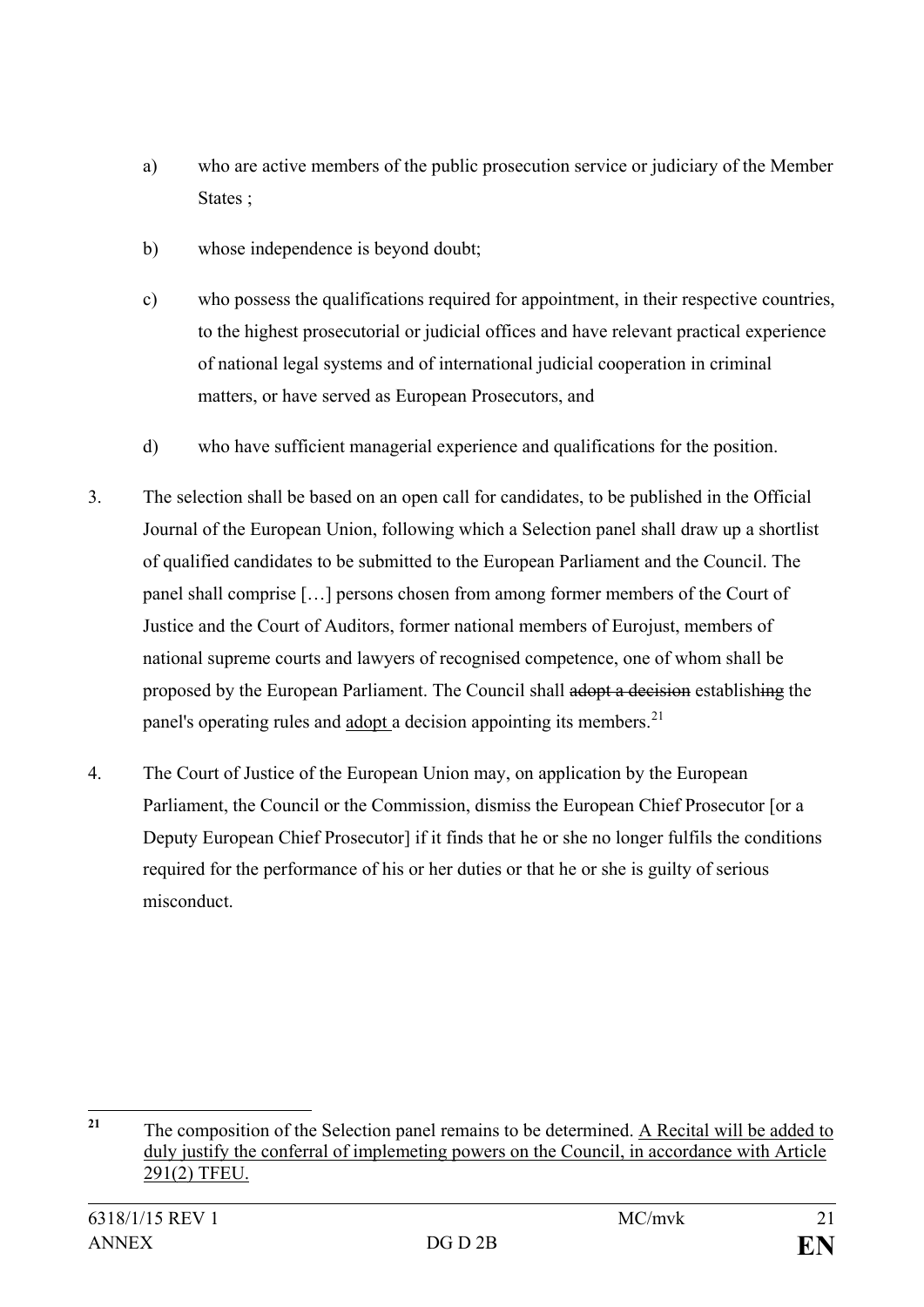5. If the European Chief Prosecutor, if his/her services are no longer necessary to fulfil the duties of the Office, if he/she is dismissed or leaves his/her position for any other reason, the position shall immediately be filled in accordance with the procedure set out in paragraphs  $1 - 3$  above.

# *Article 14[22](#page-26-0)*

# **Appointment and dismissal of the European Prosecutors**

- 1. Each Member State shall nominate three candidates for the position as European Prosecutor from among candidates which:
	- a) are active members of the public prosecution service or judiciary of the Member States ;
	- b) whose independence is beyond doubt, and
	- c) who possess the qualifications required for appointment, in their respective countries, to high prosecutorial or judicial office and have relevant practical experience of national legal systems and of international judicial cooperation in criminal matters.
- 2. The Council shall, after having heard the Selection panel<sup>[23](#page-26-1)</sup>, select and appoint one of the candidates to be the European Prosecutor of the Member State in question. If the Selection Panel finds that a candidate does not fulfil the conditions required for the performance of the duties of a European Prosecutor, its opinion shall be binding on the Council.
- 3. The European Prosecutors shall be selected and appointed for a non- renewable term of [nine] years by the Council, acting by simple majority.
- 4. Every [three] years there shall be a partial replacement of a third of the European Prosecutors. The Council, acting by simple majority, shall adopt transitional rules<sup>[24](#page-26-2)</sup> for the appointment of European Prosecutors for and during their first mandate period.

<span id="page-26-0"></span>**<sup>22</sup>** Some delegations are of the opinion that it would be enough for each Member State to nominate one candidate for the position as European Prosecutor.  $22$ 

<span id="page-26-1"></span><sup>&</sup>lt;sup>23</sup> The composition of the panel remains to be determined.

<span id="page-26-2"></span>**<sup>24</sup>** A Recital will be added to duly justify the conferral of implementing powers on the Council, in accordance with Article 291(2) TFEU.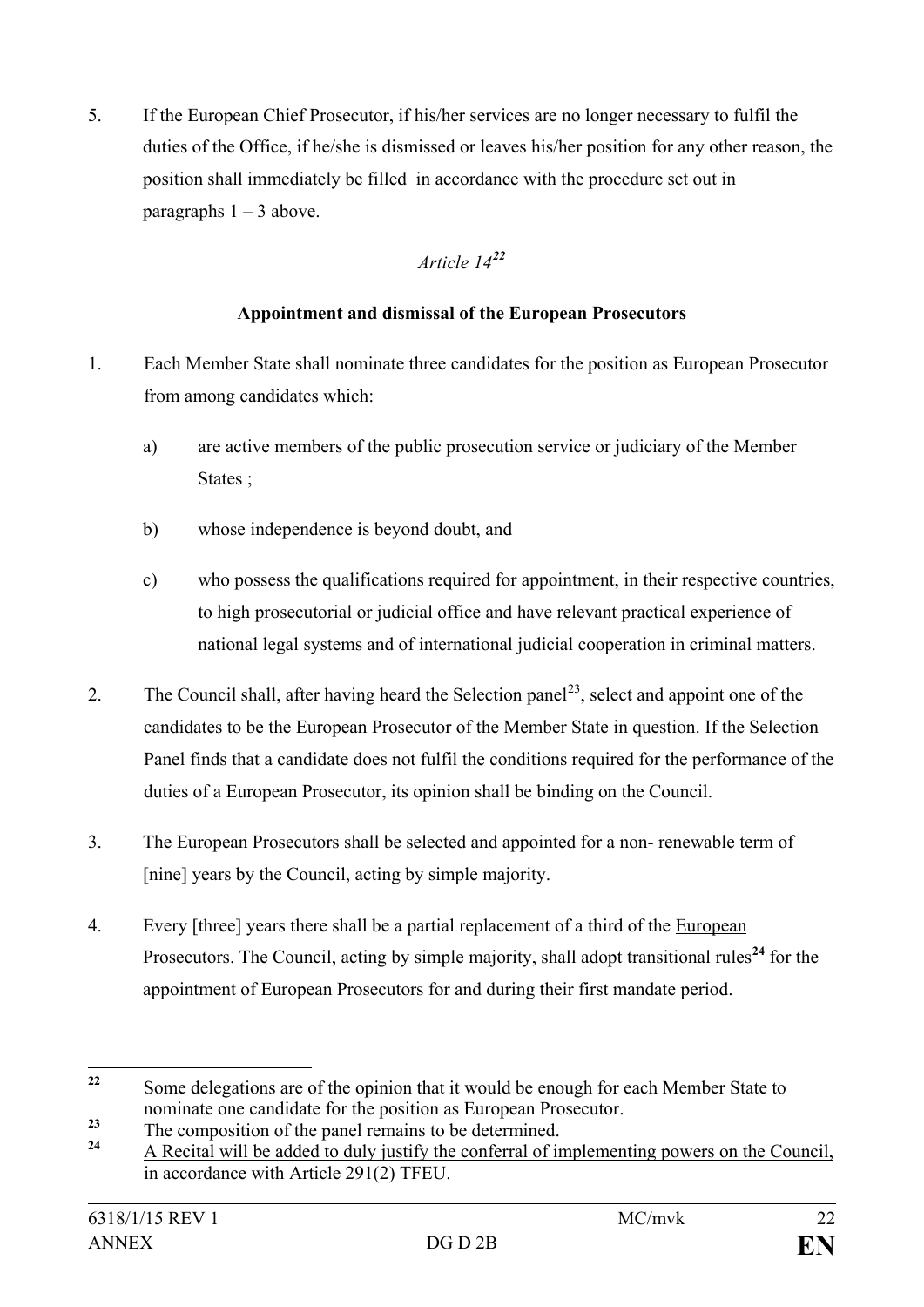- 5. The Court of Justice of the European Union may, on application by the European Parliament, the Council or the Commission, dismiss a European Prosecutor if it finds that he or she no longer fulfils the conditions required for the performance of his or her duties or that he or she is guilty of serious misconduct.
- 6. If a European Prosecutor resigns, if his/her services are no longer necessary to fulfil the duties of the Office, if he/she is dismissed or leaves his/her position for any other reason, the position shall immediately be filled in accordance with the procedure set out in paragraphs 1 and 2 above.

# **Appointment and dismissal of the European Delegated Prosecutors**

- 1. The College shall, upon proposal by the European Chief Prosecutor, appoint the European Delegated Prosecutors nominated by the Member States. The College may reject the nominated person if he/she does not fulfil the criteria referred to in paragraph 2. The European Delegated Prosecutors shall be appointed for a term of five years, which shall be renewable.
- 2. The European Delegated Prosecutors shall be active members of the public prosecution service or the judiciary of the Member States which nominated them. Their independence shall be beyond doubt and they shall possess the necessary qualifications and relevant practical experience of their national legal system. Member States shall appoint a European Delegated Prosecutor as a Prosecutor under national law if at the time of his or her appointment as a European Delegated Prosecutor, he or she did not have this status already.
- 3. The appointment of European Delegated Prosecutors shall take effect upon the decision of the College.
- 4. The College shall dismiss a European Delegated Prosecutor if it finds that he or she no longer fulfils the requirements set out in paragraph 2 or the criteria applicable to the performance of their duties**[25](#page-27-0)**, or that he or she is guilty of serious misconduct.

<span id="page-27-0"></span><sup>25</sup> Some delegations have suggested that additional criteria should be added here.  $25$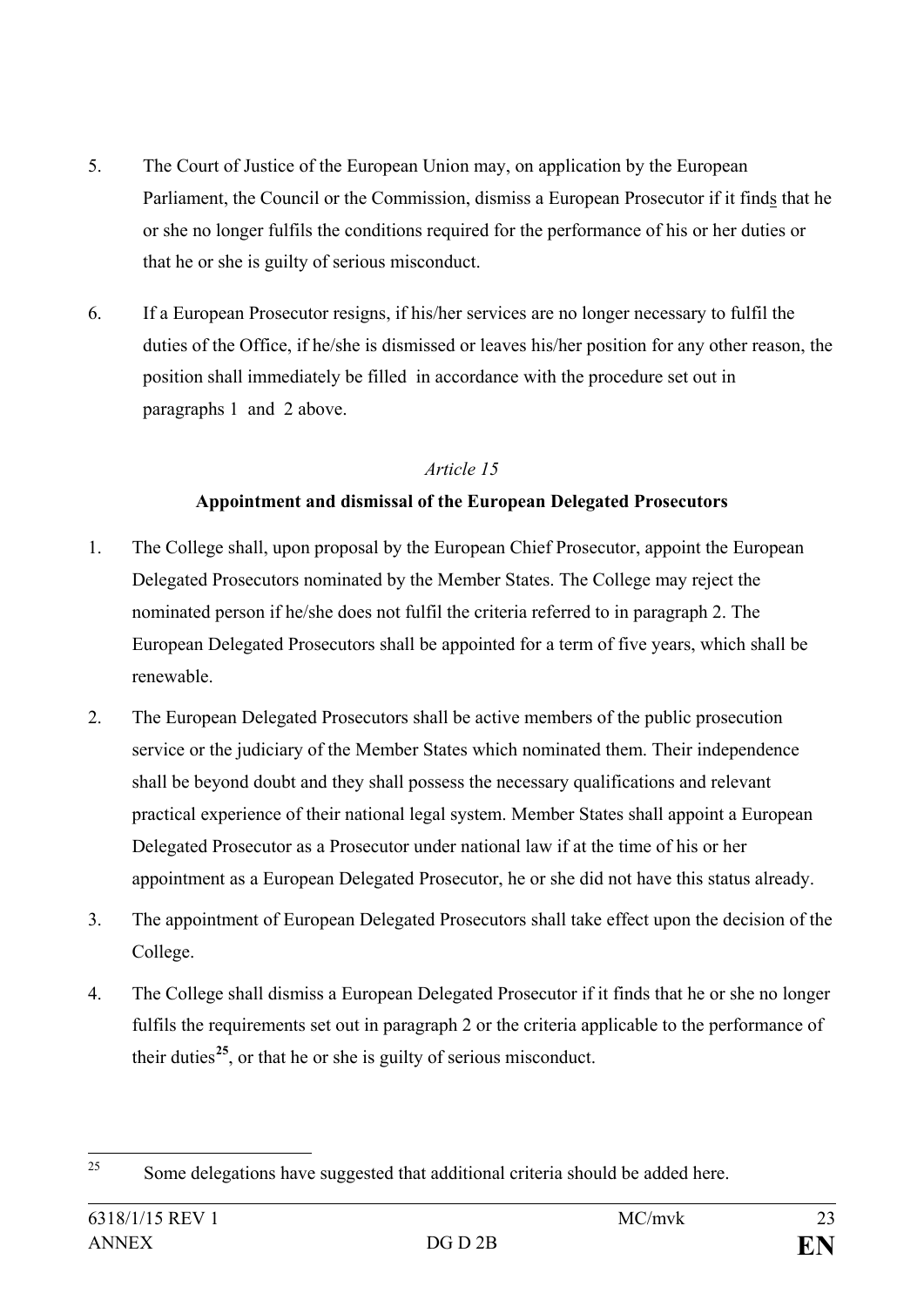- 5. If a Member State decides to dismiss or take disciplinary action against a national prosecutor who has been appointed as European Delegated Prosecutor, it shall consult the European Chief Prosecutor before taking action. A Member State may not dismiss or take disciplinary action against a European Delegated Prosecutor for reasons connected with his activities under this Regulation<sup>26</sup>.
- 6. If a European Delegated Prosecutor resigns, if his/her services are no longer necessary to fulfil the duties of the Office, if he/she is dismissed or leaves his/her position for any other reason, the relevant Member State shall immediately inform the Central Office and, where necessary, nominate another prosecutor to be appointed as the new European Delegated Prosecutor<sup>[27](#page-28-1)</sup> in accordance with paragraph 1.

# **SECTION 3 INTERNAL RULES OF PROCEDURE**

# *Article 16*

# **Internal rules of Procedure of the European Public Prosecutor**'**s Office**

- 1. The internal Rules of Procedure shall govern the organisation of the work of the Office<sup>28</sup>.
- 2. A proposal for the internal Rules of Procedure of the European Public Prosecutor's Office

shall be prepared by the European Chief Prosecutor and adopted by the College by two thirds majority without delay once the Office has been set up.

<span id="page-28-0"></span><sup>26</sup> Some delegations have noted that a differentiation between the respective roles of an EDP and of a national prosecutor may need to be spelled out in this context. A number of delegations have also underlined their view that the European Delegated Prosecutors will remain in the national prosecution structure and that national rules on disciplinary actions and other matters should apply to them. One delegation has noted that it must be clarified what the notion "connected with his activities" actually means.  $26$ 

<span id="page-28-1"></span><sup>&</sup>lt;sup>27</sup> Some Member States have questioned whether the words "where necessary" are sufficient in order to clarify that Member States do not always need to replace EDP's that leave their position.

<span id="page-28-2"></span><sup>&</sup>lt;sup>28</sup> It has been agreed that the Regulation will include very detailed rules on allocation of cases.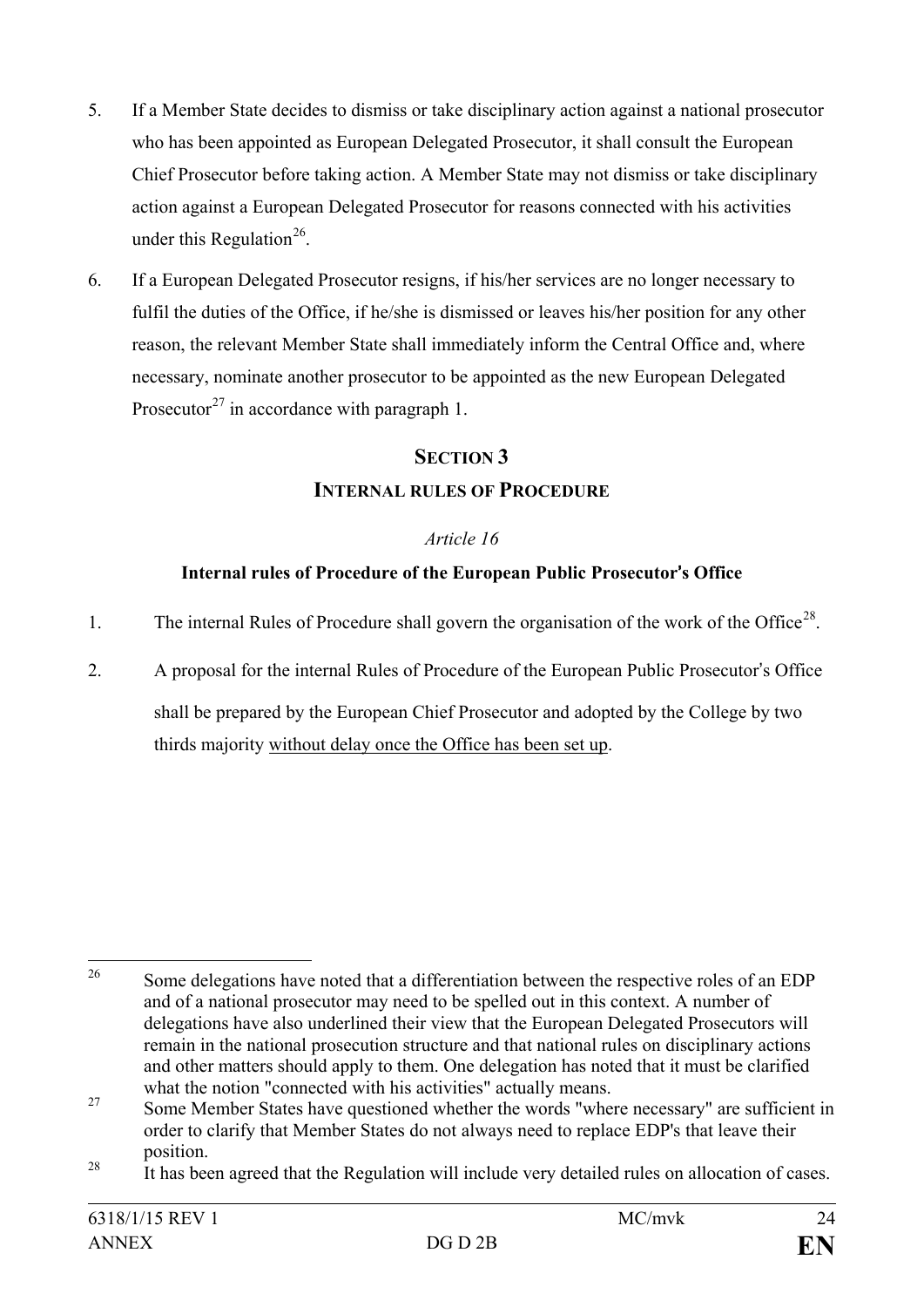# **SECTION 4**

# **COMPETENCE OF THE EUROPEAN PUBLIC PROSECUTOR**'**S OFFICE**

### *Article 17*

### **Criminal offences within the competence of the European Public Prosecutor**'**s Office**

The European Public Prosecutor's Office shall have competence in respect of the criminal offences affecting the financial interests of the Union, which are provided for in Directive 2014/xx/EUand as implemented by national law <sup>29</sup>. The European Public Prosecutor's Office shall exercise this competence on the basis of the applicable national law implementing this Directive.

# *Article 18*[30](#page-29-1)

### **Ancillary competence**

1. Where an offence constituting a criminal offence referred to in Article 17 is based on a set of facts which are identical or inextricably linked to a set of facts constituting, in whole or in part under the law of the Member State concerned, a criminal offence other than those referred to in Article 17, the European Public Prosecutor's Office shall also be competent for those other criminal offences, under the condition that the offence referred to in Article 17 is preponderant. Where the offence referred to in Article 17 is not preponderant, the Member State that is competent for the other offence shall also be competent for the offence referred to in Article  $17<sup>31</sup>$  $17<sup>31</sup>$  $17<sup>31</sup>$ .

<span id="page-29-0"></span>The competence of the EPPO as determined by this Article raises complex legal issues that will need to be considered further. One of the open issues in this Article is whether a dynamic reference (the standard solution ensuring legal certainty) or a static reference to the substantive law should be chosen. Some delegations would prefer to see the offences defined in this Regulation directly. 29

<span id="page-29-1"></span><sup>&</sup>lt;sup>30</sup> Many delegations continue to question whether the legal basis in Article 86 TFEU covers this Article.<br><sup>31</sup> The need for this provision has been questioned by some. Others have noted that it must be

<span id="page-29-2"></span>seen in the light of the right of evocation as foreseen in Article 21a.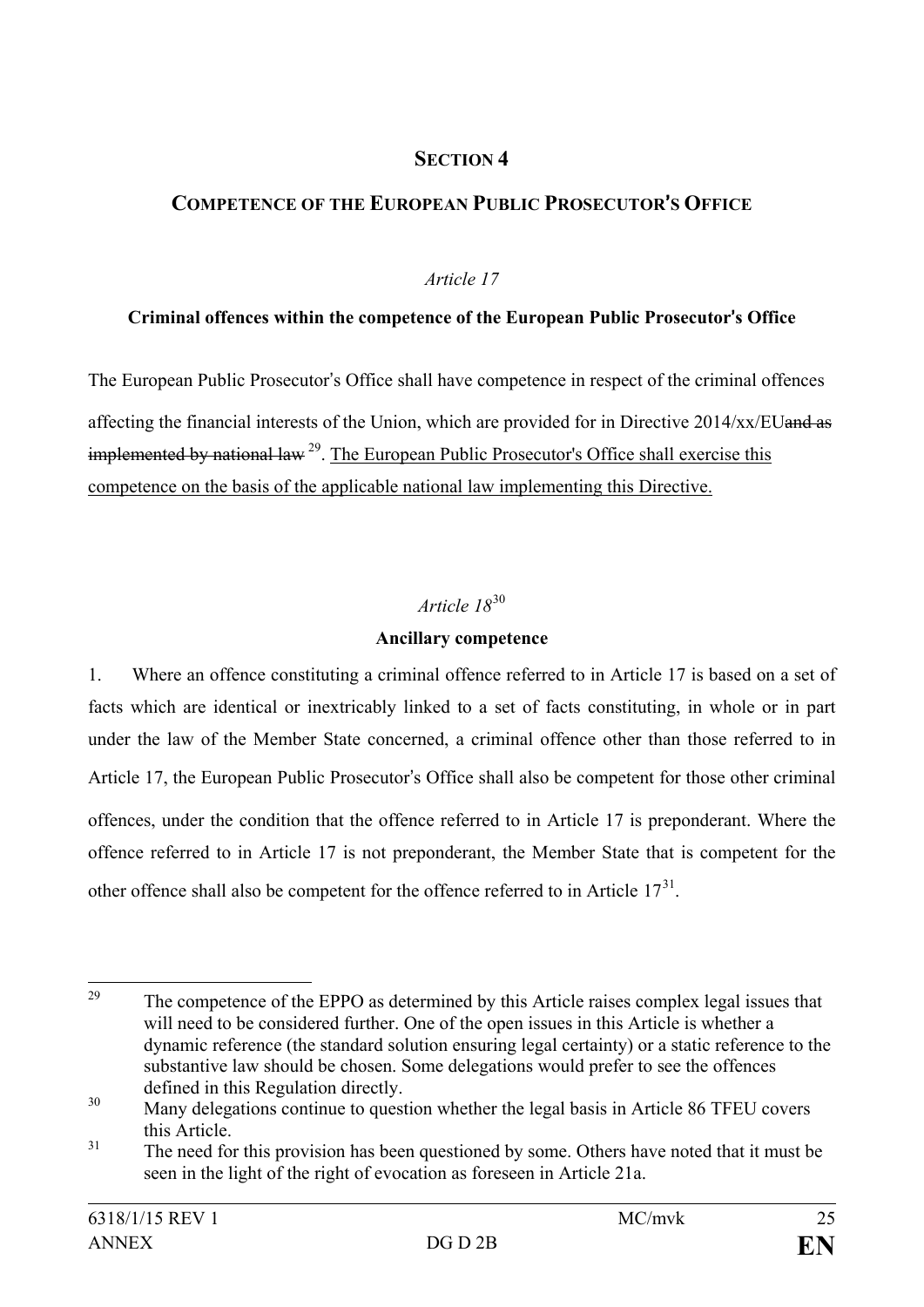- 2. When assessing whether two set of facts are inextricably linked within the meaning of paragraph 1, account shall be taken as to whether one of the relevant offences has been instrumental in committing the other offence or to whether one offence has been committed with a view to ensuring impunity<sup>32</sup>.
- 3. An offence in accordance with Article 17 shall be considered to be preponderant:
	- a) if the damage caused or likely to be caused to the Union exceeds the damage caused or likely to be caused by the same act to the Member State or a third party,  $or<sup>33</sup>$  $or<sup>33</sup>$  $or<sup>33</sup>$ ,
	- b) in case the same act, under the law of the Member State, constitutes a different type of offence: if the sanction that may be imposed in respect of the offence in accordance with Article  $17$  is<sup>[34](#page-30-2)</sup> more severe than the sanction that may be imposed in respect of the other type of offence.
- 5. The European Public Prosecutor's Office and the national prosecution authorities shall consult each other in order to determine which authority should exercise its competence pursuant to paragraph 1. Where appropriate to facilitate this choice, Eurojust may be associated in accordance with Article [57].
- 6. In case of disagreement between the European Public Prosecutor's Office and the national prosecution authorities over the exercise of competence pursuant to this Article, the national authorities competent to decide on the attribution of competences concerning prosecution at national level<sup>[35](#page-30-3)</sup> shall decide who shall exercise the ancillary competence.

<span id="page-30-0"></span>**<sup>32</sup>** A few delegations have suggested that this provision should rather be a recital. Others have suggested that the text should be given more detail.  $32$ 

<span id="page-30-1"></span><sup>&</sup>lt;sup>33</sup> Many delegations have pointed out that it would be difficult to measure and compare the financial damage, or that it would at least be difficult to know what the damage is at an early stage of investigation. The assessment of the damage may also change during an investigation. It has been suggested that this rule should be seen as a hierarchical order of criteria. An explanatory recital could be considered to address these concerns.

<span id="page-30-2"></span><sup>&</sup>lt;sup>34</sup> The Commission and some delegations would add the words "equal or" here.

<span id="page-30-3"></span>**<sup>35</sup>** Some delegations would prefer to refer to the College or to the Court of Justice for these decisions (linked to Article 33 on judicial review).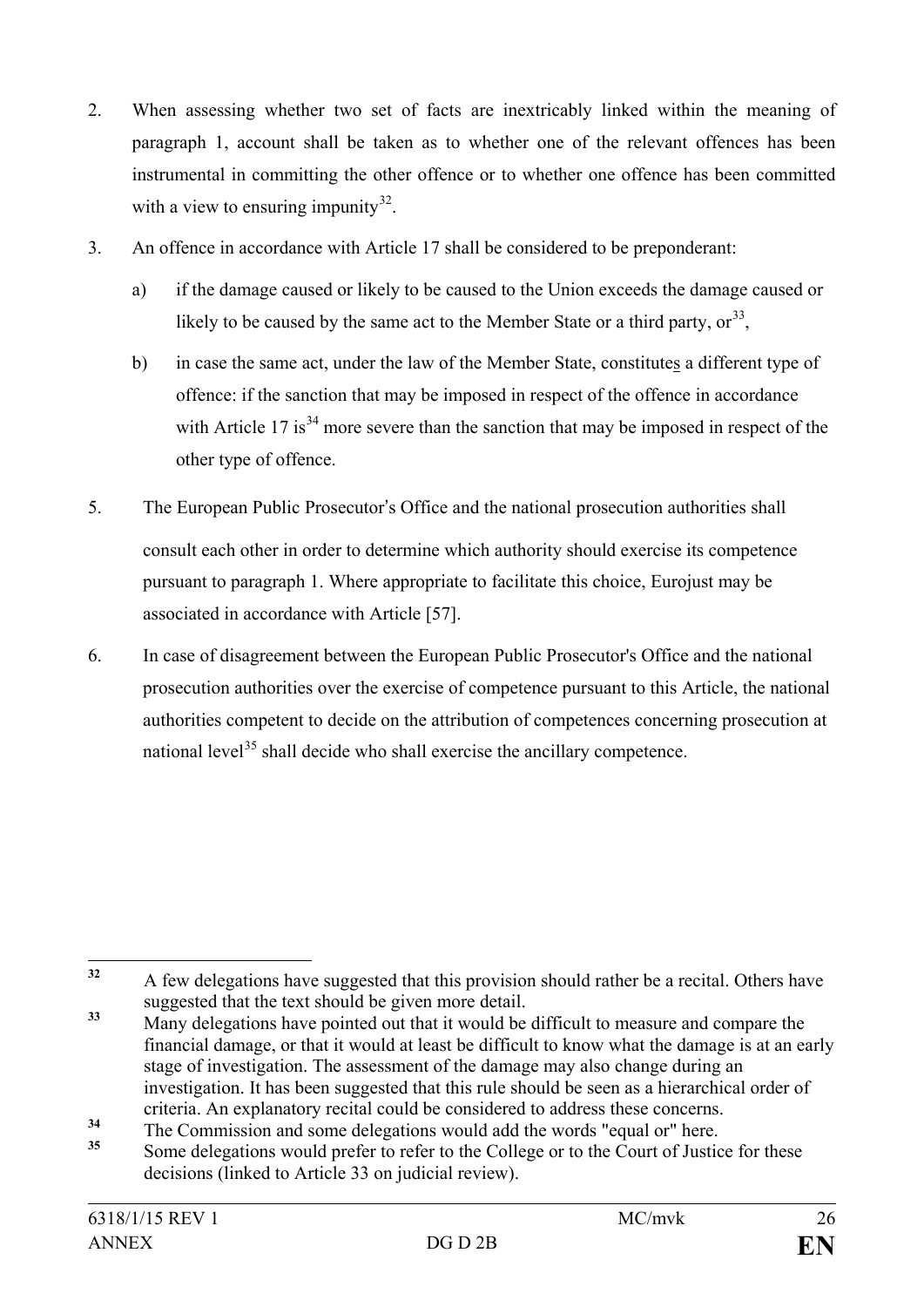# **Exercise of the competence of the European Public Prosecutor**'**s Office**

- 1. The European Public Prosecutor's Office has priority competence to investigate and prosecute any criminal offence referred to in Articles 17 and, where applicable, Article 18, where such offence $36\,37$  $36\,37$  $36\,37$ 
	- a) was committed in whole or in part within the territory of one or several Member States, or
	- b) was committed by a national of a Member State, or
	- c) when committed outside of these territories by a person who was subject to the Staff Regulations or Conditions of Employment of Other Servants, at the time of the offence, provided that a Member State, according to its law, has jurisdiction for such offences when committed outside its territory.
- 2. The European Public Prosecutor's Office shall exercise its competence by initiating an investigation in accordance with Article 21 unless the Office has become aware that national authorities have already opened an investigation in respect of the same offence. If the European Public Prosecutor's Office decides to exercise its competence, the national

authorities shall not exercise an own competence in respect of the same offence. If the national authorities have already started a criminal investigation in respect of the same offence, the European Public Prosecutor's Office may take over the investigation initiated by the national authority by exercising its right of evocation in accordance with Article 21a**[38](#page-31-2)**.

<span id="page-31-0"></span>**<sup>36</sup>** This jurisdiction provision should at term be in principle identical with the corresponding jurisdiction provision in the PIF-Directive. Some delegations would introduce a reference to 36

<span id="page-31-1"></span><sup>&</sup>quot;participating Member States" in this and other provisions. **<sup>37</sup>** One delegation has requested that non-serious offences for which intent is presumed according to national law should not be covered by the competence of the Office.

<span id="page-31-2"></span><sup>&</sup>lt;sup>38</sup> One delegation has requested that non-serious offences for which intent is presumed according to national law should not be covered by the competence of the Office.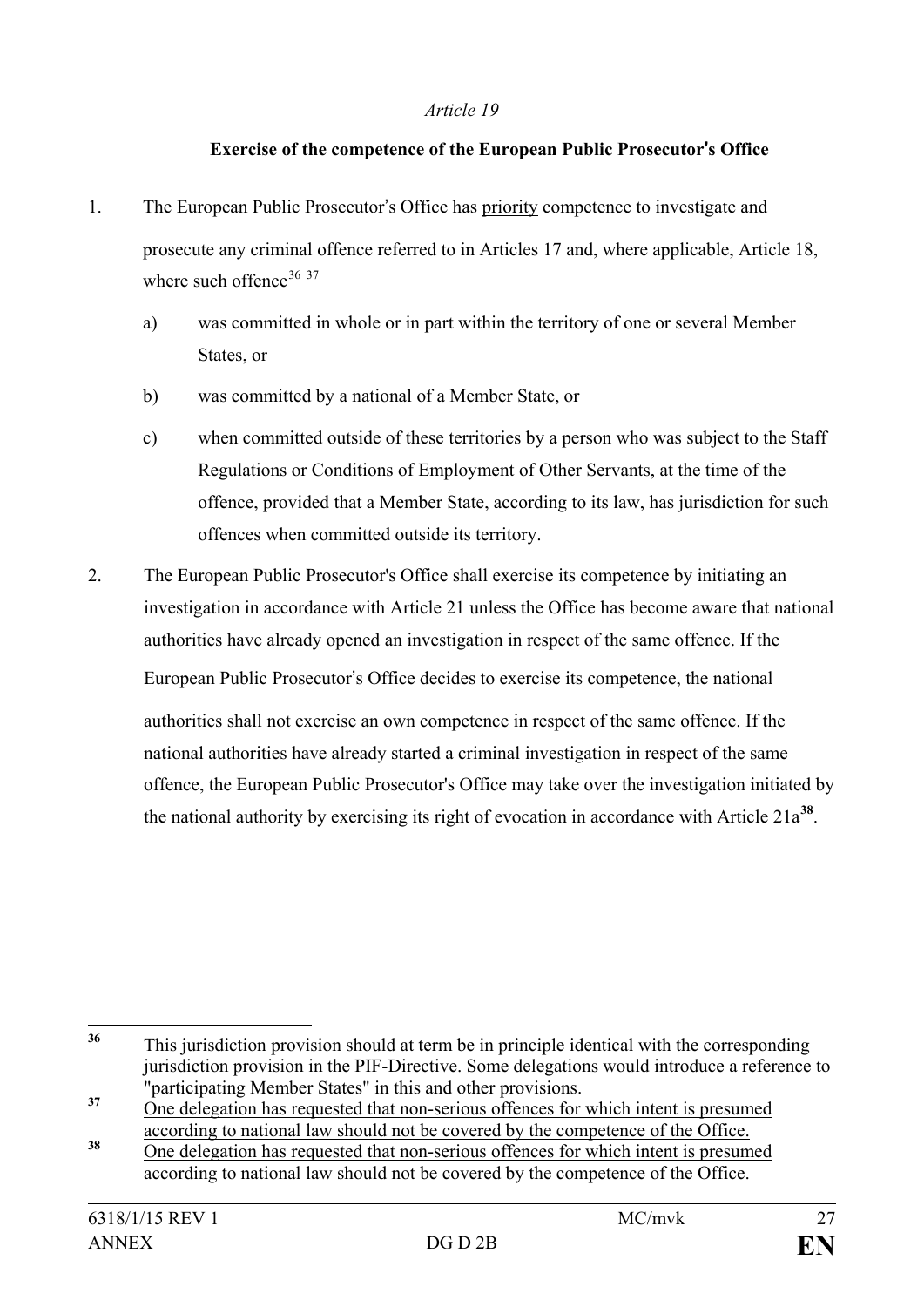# **CHAPTER IV RULES OF PROCEDURE ON INVESTIGATIONS, PROSECUTIONS AND TRIAL PROCEEDINGS**

# **SECTION 1 CONDUCT OF INVESTIGATIONS**

*Article 20*

### **Registration and verification of information**

- 1. The institutions, bodies, offices and agencies of the Union, and, in accordance with applicable national law, the competent authorities of the Member States shall inform**[39](#page-32-0)** the European Public Prosecutor's Office of any conduct which might constitute an offence within its competence. Where the conduct caused or is likely to cause damage to the Union's financial interest of less than EUR 10 000, and the national authorities do not have reasons to assume that the Office will exercise its right of evocation in accordance with Article 21a for the reason that the case has does not have repercussions at Union level which require an investigation to be conducted by the Office or has been opened following suspicions that an offence has been committed by officials and other servants of the European Union or members of the institutions, the information obligation may be fulfilled through a summary report [every threesix months] of conduct which might constitute such offences.<sup>[40](#page-32-1)</sup> [The report] shall include all information that is relevant for the functions of the Office and may be presented in the form of an automatically generated information from a Member State's criminal case management system.[41.](#page-32-2)
- 2. The European Public Prosecutor's Office collects and may receive any necessary information on conduct which might constitute an offence within its competence.

<span id="page-32-0"></span>**<sup>39</sup>** Some delegations have requested that the procedures for providing this information should be described in detail, in particular with a view of ensuring an uncomplicated reporting process.<br> **40** One delegation has requested that non-serious offences for which intent is presumed 39

<span id="page-32-1"></span>according to national law should not be covered by the information obligation.

<span id="page-32-2"></span><sup>&</sup>lt;sup>41</sup> This phrase will be developed further, in view of clarifying what information must always be included in the report.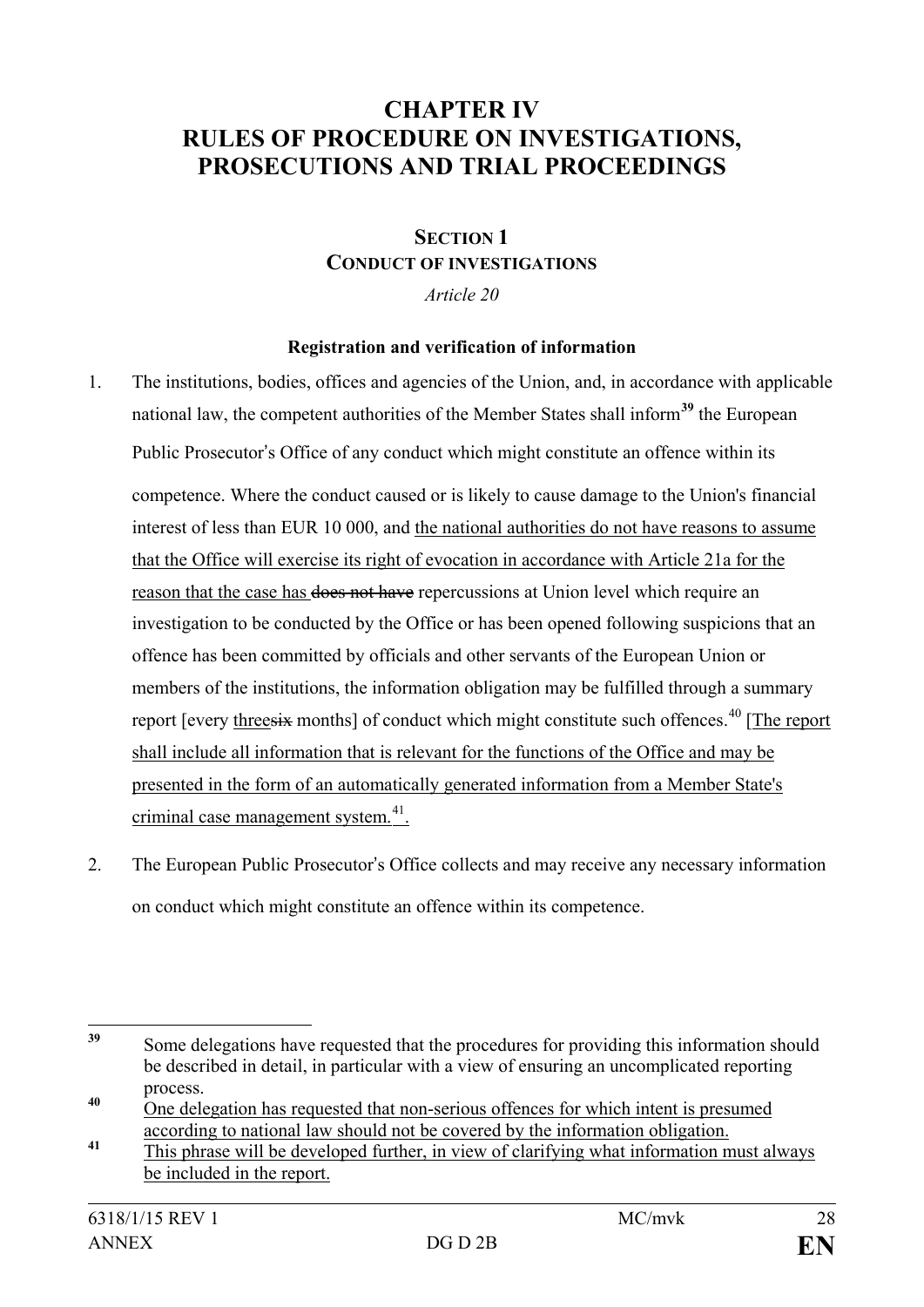- 3. Any information brought to the attention of the European Public Prosecutor's Office shall be registered and verified by the European Public Prosecutor's Office in accordance with the internal rules of procedure. The verification shall aim at assessing whether there are grounds for the European Public Prosecutor's Office to initiate an investigation under this Regulation.
- 4. Where, upon verification, the European Prosecutor's Office decides that there is no ground to initiate an investigation, the reasons shall be noted in the Case Management System. It shall inform the national authority, the Union institution, body, office or agency, and, where appropriate<sup>[42](#page-33-0)</sup>, the persons who provided the information, thereof.

# **Initiation of investigations and allocation of competences within the European Public Prosecutor**'**s Office***.*

1. Where, in accordance with applicable national law, there are reasonable grounds to believe that an offence within the competence of the European Public Prosecutor's Office is being or has been committed, a European Delegated Prosecutor in a Member State which according to its national law has jurisdiction in the case, or in cases referred to in Article 9(3)(a) a Permanent Chamber, shall initiate an investigation and note this in the Case Management System**[43](#page-33-1)**. If more than one Member State has jurisdiction, the competence shall in principle be exercised by the European Prosecutor or a European Delegated Prosecutor infrom the Member State where the focus of the criminal activity is.

<span id="page-33-0"></span>**<sup>42</sup>** A few delegations would wish to delete "where appropriate", and a few others would prefer  $\overline{A2}$ 

<span id="page-33-1"></span>to introduce the words "at their request" as regards persons who provided information.<br><sup>43</sup> It is the understanding of the Presidency that the notification in the Case Management System will cover the necessary information from the European Delegated Prosecutor to the Central Office.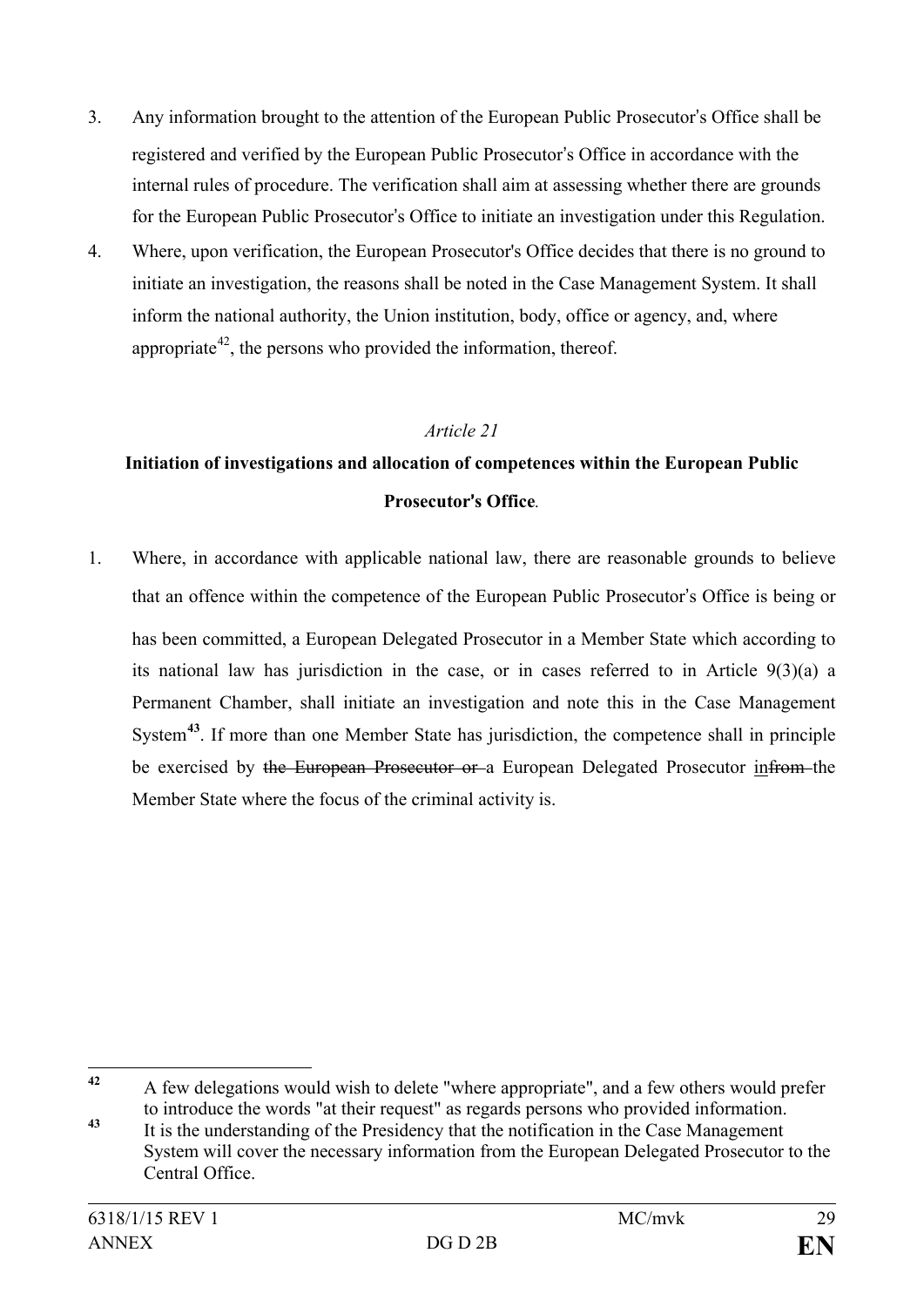- 2. Upon receipt of such information, the Central Office shall verify whether an investigation has not already been initiated by the European Public Prosecutor's Office. If an investigation in respect of the same offence had not already been initiated, the Permanent Chamber may, taking into account the criteria set out in paragraph 3, allocates is the case to a European Delegated Prosecutor with origin in another Member State, which according to its law would havehas jurisdiction in the case. If an investigation in respect of the same offence has already been initiated by the European Public Prosecutor's Office, the competent Permanent Chamber shall, after consultation with the European Prosecutors and/or European Delegated Prosecutors concerned and taking into account the criteria set out in paragraph 3 of this Article, allocate the case in accordance with Article 12(1).
- 3. A case shall in principle be handled by a European Delegated Prosecutor from the Member State where the focus of the criminal activity is or, if several connected offences within the competence of the Office have been committed, the Member State where the bulk of the offences has been committed. When allocating a case in accordance with paragraph 2 of this Article, the Permanent Chamber may deviate from that principle on sufficiently justified grounds, taking into account in particular the following criteria, in order of priority:
	- (a) the place where the accused person has his/her habitual residence;
	- (b) the nationality of the accused person;
	- (c) the place where the direct victim has its seat.
- 4. In the course of an investigation and until a decision to prosecute in accordance with Article 27 is taken, the Permanent Chamber directing monitoringa case concerning more than one Member State may, after consultation with the European Prosecutors and/or European Delegated Prosecutors concerned, decide to reallocate a case to a European Delegated Prosecutor in another Member State if such reallocation is in the interest of the efficiency of investigations and in accordance with the general criteria for the choice of competent European Delegated Prosecutor set out in paragraph 3 in this Article.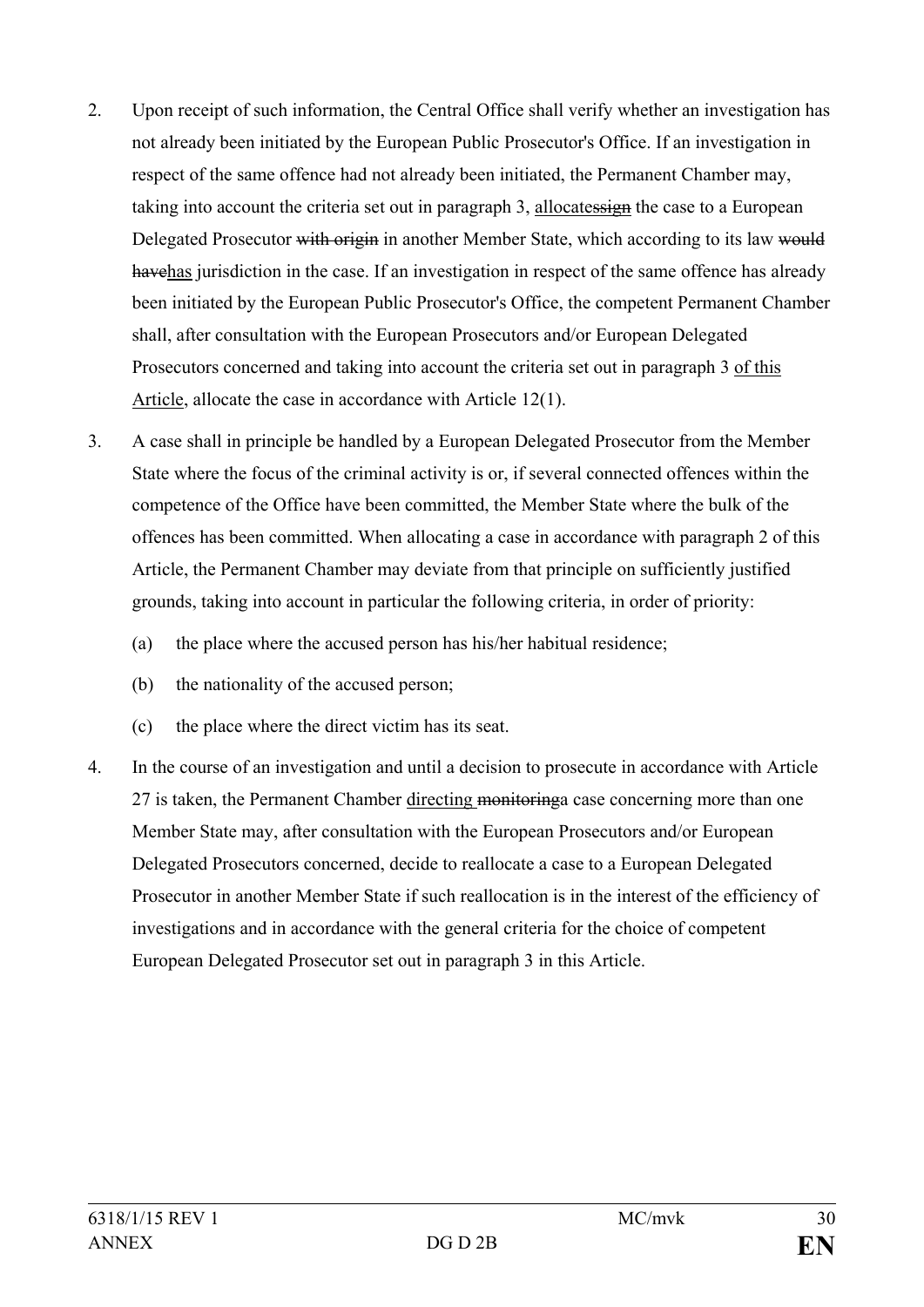### *Article 21a*

### **Right of evocation and transfer of proceedings to the European Public Prosecutor's Office**

- 1. When a judicial authority or a law enforcement authority of a Member State exercises a competence in respect of an offence referred to in Article 17 or 18, it shall without delay inform the European Public Prosecutor's Office so that the latter may decide whether to exercise its right of evocation. The European Public Prosecutor's Office shall take its decision as soon as possible., but The decision shall be taken no later than [14] days after having received the information from the national authority, unless the European Chief Prosecutor in a specific case takes a reasoned decision to prolong the time frame of [14 days] with a maximum of [14 days]. During this timeperiod the national authority shall refrain from taking any decision under national law which may have the effect of precluding the European Public Prosecutor's Office from exercising its right of evocation. The Member States' judicial and law enforcement authorities are not required to inform the European Public Prosecutor's Office of cases where the damage caused or likely caused by the alleged offender does not exceed 10 000 Euros unless they have reasons to assume that the Office would exercise its right of evocation in accordance with paragraph 2 and 3 of this Article.
- 2. If the European Public Prosecutor's Office is informed in accordance with paragraph 1or becomes otherwise aware of the fact that an investigation in respect of the same case is already undertaken by the judicial or law enforcement authorities of a Member State, the European Public Prosecutor's Office shall, where appropriate, consult with these authorities and shall thereafter decide**[44](#page-35-0)** whether to open its own investigation by exercising its right of

<span id="page-35-0"></span>Some Member States would indicate certain conditions under which such a decision could be taken. It has also been suggested that it should be indicated who within the European Public Prosecutor's Office should be entitled to take such decisions. Others have strongly opposed any condition to the right of evocation; some have suggested that the national competence should only be exercised when EPPO has taken a formal decision not to use its own competence. 44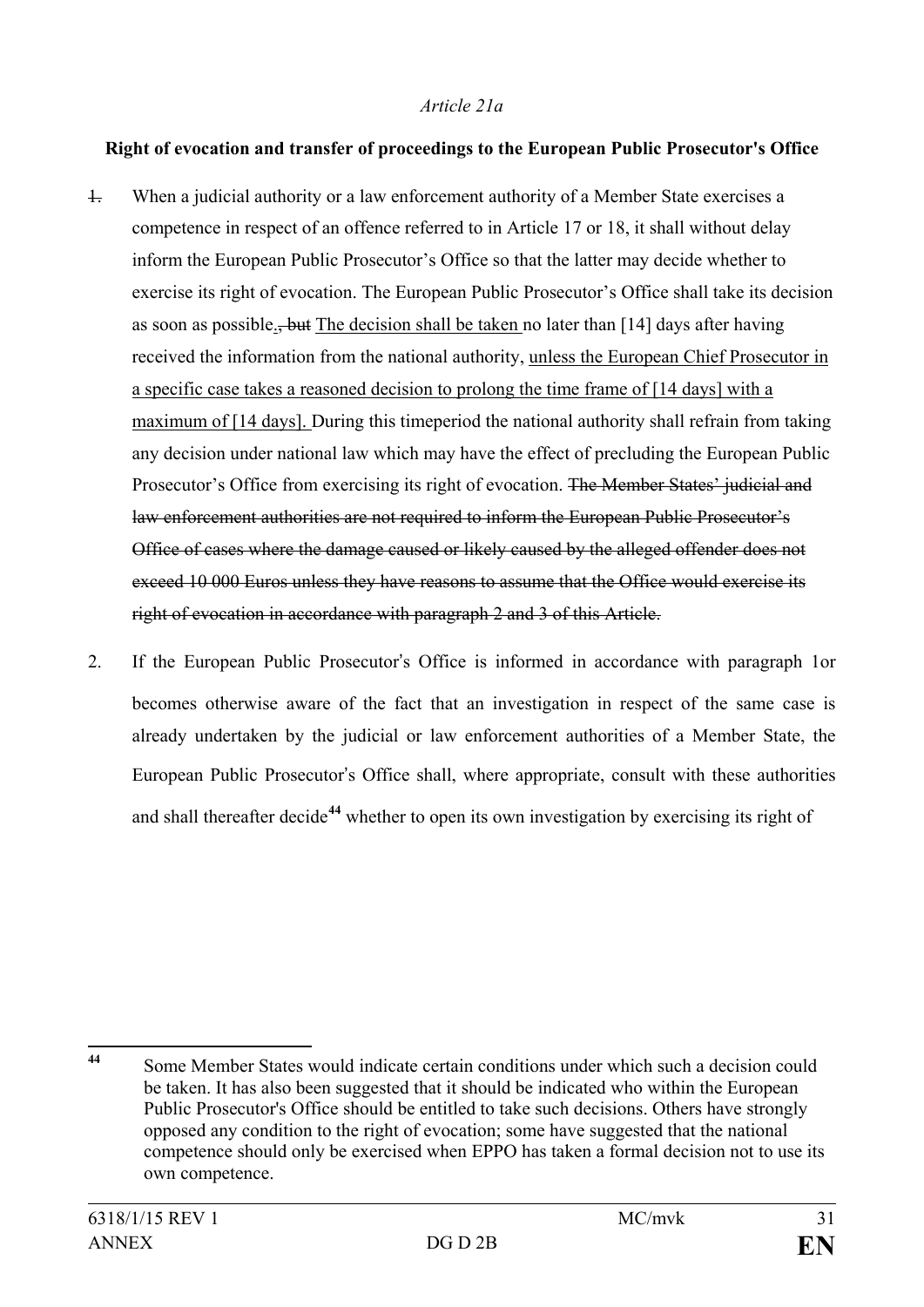evocation. Where the European Public Prosecutor's Office exercises its competence, the competent authorities of the Member States shall transfer the proceedings to the Office and refrain from carrying out further acts of investigation in respect of the same offence except when acting on behalf of the European Public Prosecutor's Office in accordance with Article 23.

3. Where a criminal offence caused or is likely to cause damage to the Union's financial interests of less than EUR 10 000, the European Public Prosecutor's Office shall refrain from exercising its right of evocationes exercising its right of evocation es

(a) a case has repercussions at Union level**[45](#page-36-0)** which require an investigation to be conducted by the Office, or

(b) a case has been opened following suspicions that an offence has been committed by officials and other servants of the European Union, or members of the Institutions**[46](#page-36-1)**.

The Office may consult relevant national authorities in view of establishing whether the criteria of the cases defined in (a) and (b) in this provision are fulfilled.

- 4. The European Public Prosecutor's Office may exercise the right of evocation at any time during the investigation. Where the Office, after having been duly informed by the national authorities in accordance with paragraph 1 in this Article, has refrained from exercising its right of evocation, the competent judicial or law enforcement authority shall at any time in the course of the proceedings inform the Office of any new facts which could give the Office reasons to reconsider its previous decision.
- 5. In case of an ancillary competence in accordance with Article 18, the European Public Prosecutor's Office can may exercise its right of evocation in accordance with the conditions for the exercise of the said competence set out in the said Article.

<span id="page-36-0"></span><sup>&</sup>lt;sup>45</sup> Some delegations request that a definition of this concept shall be introduced. 45

<span id="page-36-1"></span>**<sup>46</sup>** A few delegations have questioned whether these cases always need to be handled by the Office. Many delegations would like to see a definition or explanation of the concept of "repercussions at Union level" included in the text.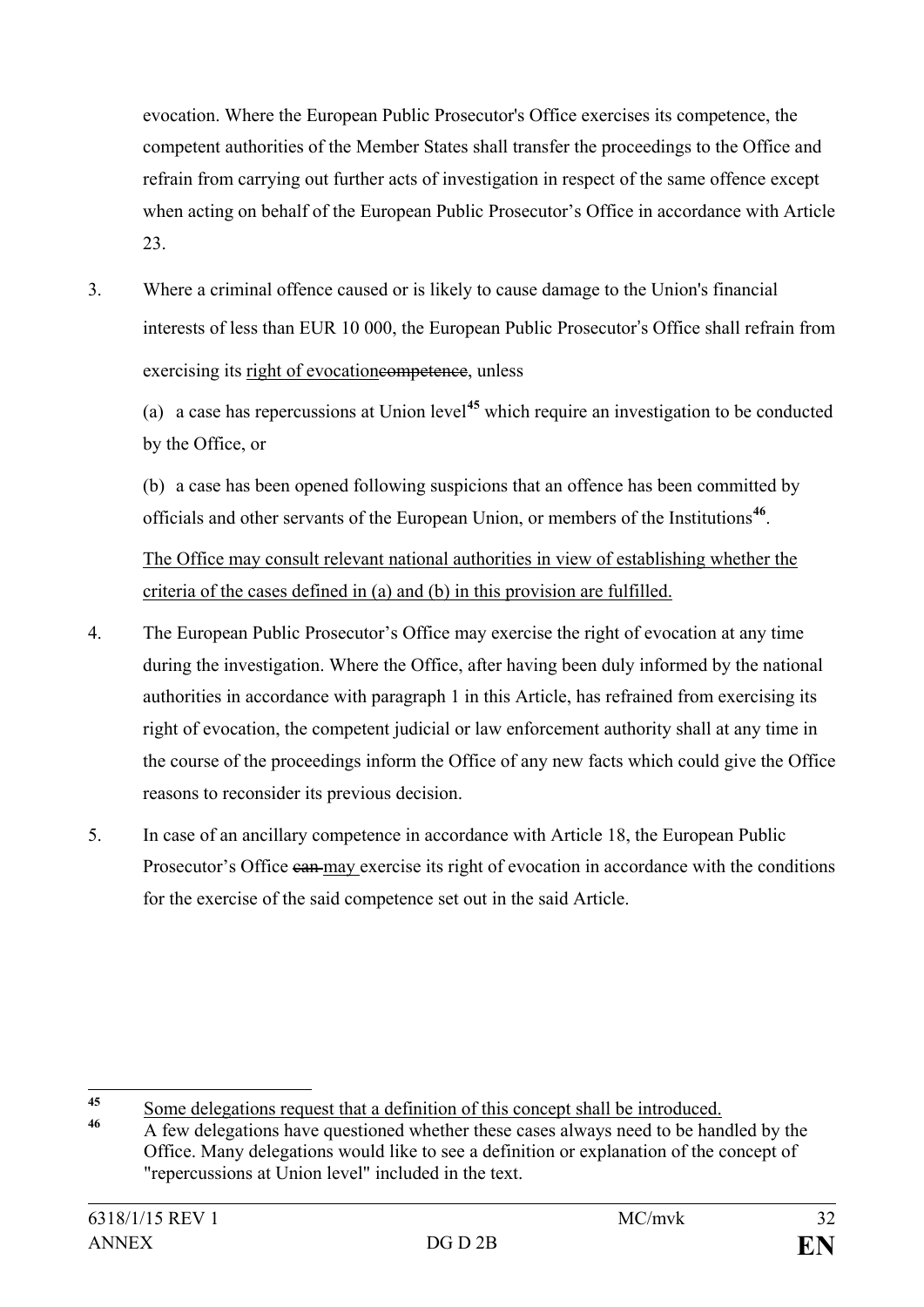6. The right of evocation in accordance with this Article may be exercised by a European Delegated Prosecutor from any Member State, whose judicial or law enforcement authorities have initiated an own investigation in respect of an offence in accordance with Articles 17 or 18. Article 21(2), (3) and (4) shall will apply when the right of evocation is exercised. When taking a decision to allocatessign the case to a European Delegated Prosecutor from another Member State, the Permanent Chamber shall take due account of the current state of the investigations. Where a European Delegated Prosecutor, who has received the information in accordance with paragraph 1 of this Article considers not to exercise the right of evocation, he/she shall inform the competent European Prosecutor and await his/her instructions.

# *Article 22[47](#page-37-0)*

# **Urgent measures**

The competent national authorities shall take any urgent measures necessary to ensure effective investigation and prosecution with regard to an offence within the competence of the European Public Prosecutor's Office. If the European Public Prosecutor's Office decides to initiate the investigation or to exercise the right of evocation, it shall confirm, if possible within [48 hours] from the initiation of the investigations, the measures taken by the national authorities, even if such measures have been undertaken and executed under rules other than those of this Regulation.

<span id="page-37-0"></span>The added value of the provision has been questioned by a few delegations.  $47$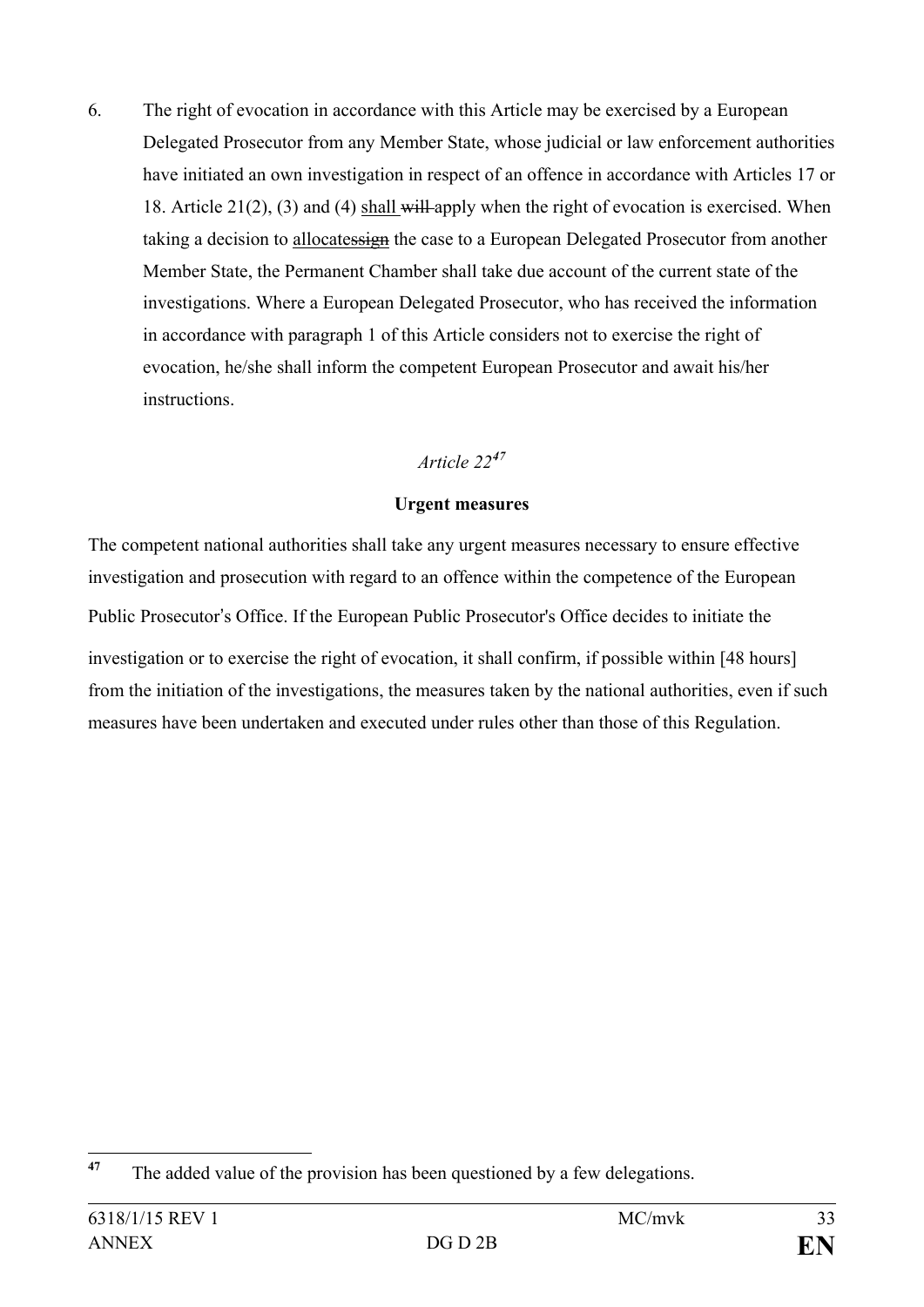# **Conducting the investigation**[48](#page-38-0)

- 1. The European Delegated Prosecutor handling the case in accordance with Article 12(1)21 may, in accordance with national law, either undertake the investigation measures on his/her own or instruct the competent law enforcement authorities in the Member State where he/she is located. These authorities shall, in accordance with national law, ensure that all instructions from the European Public Prosecutor's Office, coming through the competent European Delegated Prosecutor, are followed and undertake the investigation measures allocats signed to them. The European Delegated Prosecutor shall regularly report on significant developments to the Permanent Chamber, through the competent European Prosecutor.
- 2. In cross-border cases, where investigation measures need to be executed in another Member State, the European Delegated Prosecutor handling the case in accordance with Article 21 shall act in cooperation with the European Delegated Prosecutor where the investigation measure needs to be carried out in accordance with Article 26a.
- 3. At any time during the investigations, the competent national authorities shall take urgent measures necessary to ensure effective investigations even where not specifically acting under an instruction given by the competent European Delegated Prosecutor. The national authorities shall without delay inform the European Delegated Prosecutor of the urgent measures taken.
- 4. In the course of an investigation and until a decision to prosecute in accordance with Article 27 is taken, the Permanent Chamber monitoring a case concerning more than one Member State may, after having consulted the European Prosecutor and the European Delegated Prosecutor concerned, decide to reallocate a case to a European Delegated Prosecutor in another Member States, if such reallocation is in the interest of the efficiency of investigations and in accordance with the criteria for jurisdiction set out in Article 21(3).

<span id="page-38-0"></span>**<sup>48</sup>** A general rule on the responsibility of the EDP's as regards the conduct of investigations can be found in Art 12(1). Some delegations have requested that chain of command, according to which EP's always are those instructing EDP's from their own state shall be mentioned explicitly in this provision. 48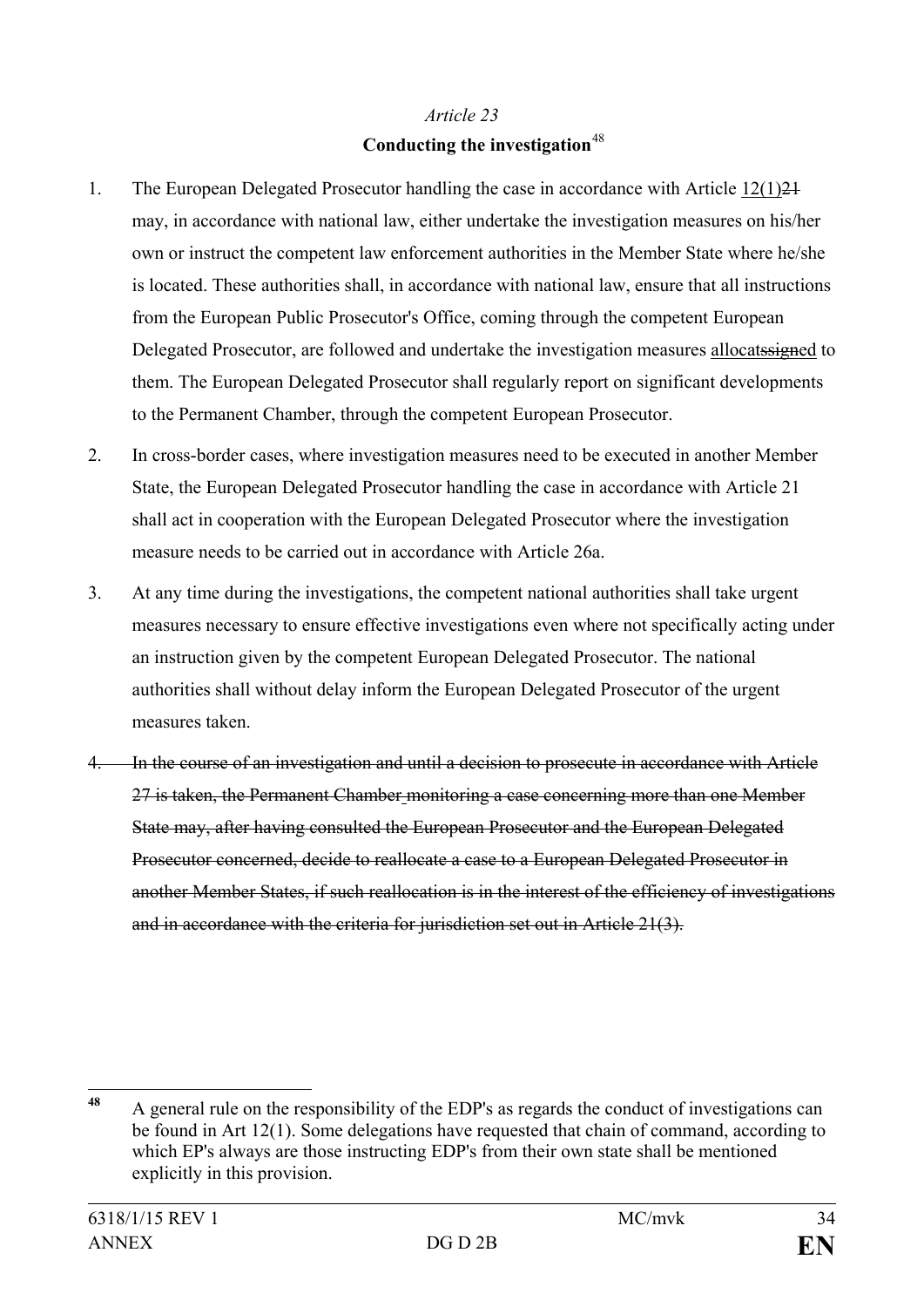- 5. The competent European Prosecutor may with the approval of that Permanent Chamber in exceptional cases take the decision to conduct the investigation himself/herself, if this appears necessary in the interest of the efficiency of the investigations or prosecution on the grounds of one or more of the following criteria<sup>49</sup>:
	- a) the seriousness of the offence, in particular in view of its possible repercussions on Union level;
	- b) when the investigation concerns Members of the institutions of the European Union;
	- c) when the competent European Delegated Prosecutor in the Member State cannot perform the investigation or prosecution.

When a European Prosecutor decides to conduct the investigation himself/herself, he/she will have all the powers of a European Delegated Prosecutor in accordance with national law.

The European Delegated Prosecutors concerned by the case shall be informed without delay of any decision taken under this paragraph.

6. Investigations carried out under the authority of the European Public Prosecutor's Office shall be protected by the rules concerning professional secrecy under the applicable Union legislation. Authorities participating in the investigations of the European Public Prosecutor's Office are also bound to respect professional secrecy as provided under the applicable national law.

<span id="page-39-0"></span>A number of delegations oppose that a European Prosecutor should have any right to take over the conduct of investigations, and argue that it is sufficient that they have the right to supervise and instruct. Some have also suggested that the provision should be more flexible. Many delegations have criticised the wording of the criteria in this provision and asked for better clarity. The Presidency considers that the whole provision will be developed further in detail, in particular as regards applicable national law and judicial review. 49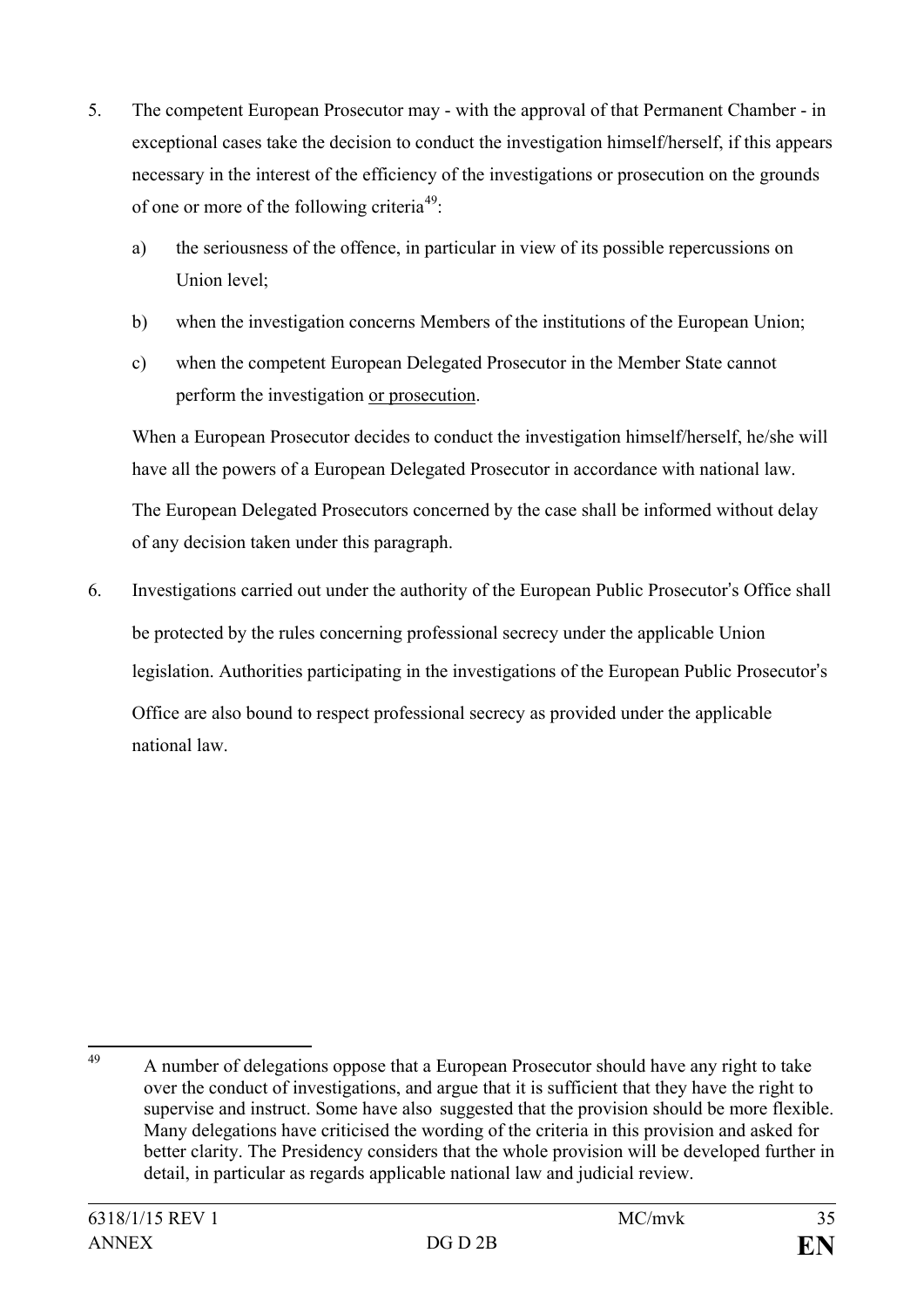### **Lifting privileges or immunities**

- 1. Where the investigations of the European Public Prosecutor's Office involve persons protected by privileges or immunities under national law, and such privilege or immunity presents an obstacle to a specific investigation being conducted, the European Chief Prosecutor<sup>[50](#page-40-0)</sup> shall make a reasoned written request for its lifting in accordance with the procedures laid down by that national law.
- 2. Where the investigations of the European Public Prosecutor's Office involve persons protected by privileges or immunities under the law of the European Union, in particular the Protocol on the privileges and immunities of the European Union, and such privilege or immunity presents an obstacle to a specific investigation being conducted, the European Chief Prosecutor shall make a reasoned written request for its lifting in accordance with the procedures laid down by Union law.

<span id="page-40-0"></span>A number of delegations have suggested that this request should rather be made by European Delegated Prosecutors. 50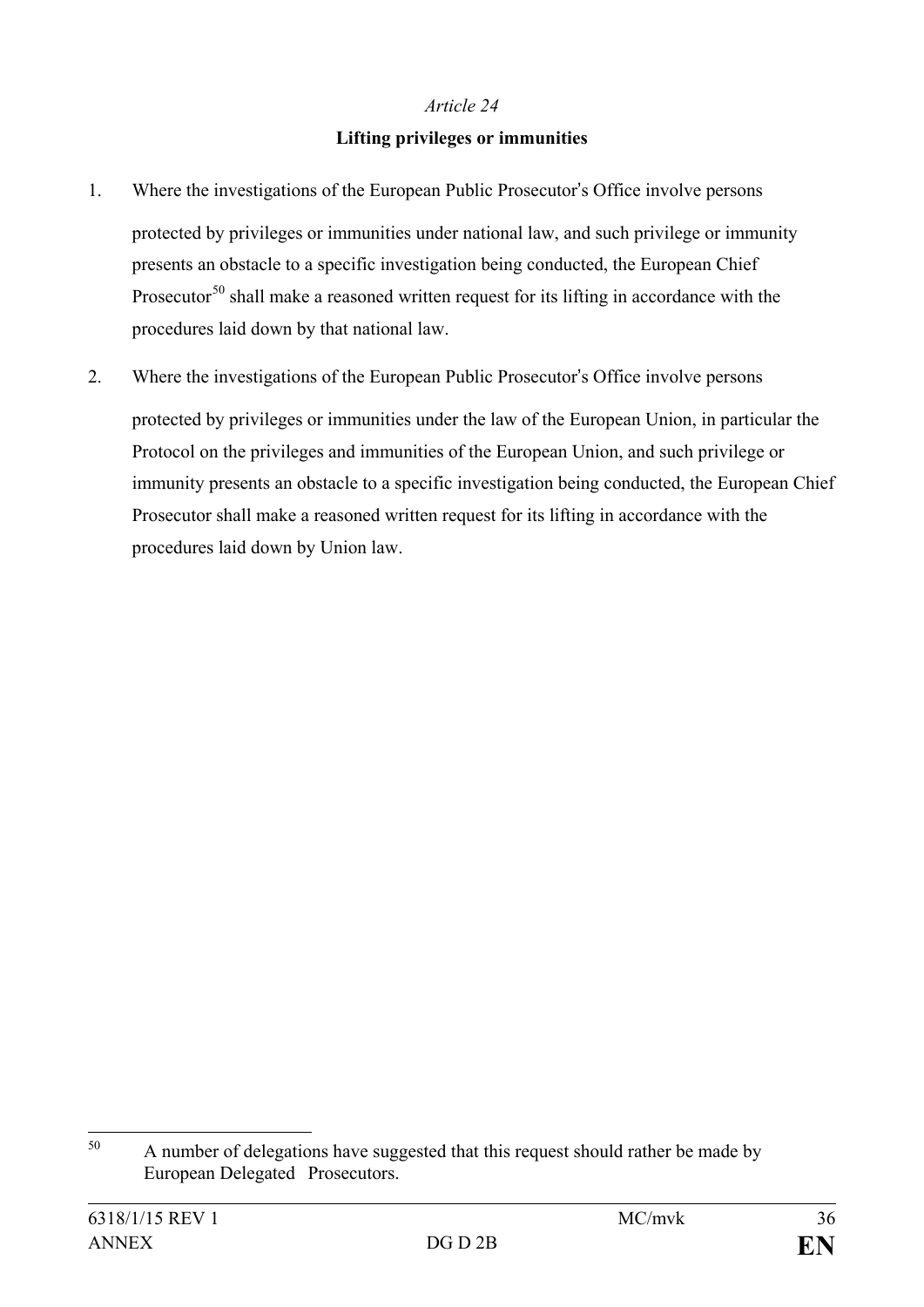# **SECTION 2**

# **INVESTIGATION MEASURES**

# *Article 25*

# **The European Public Prosecutor's Office's authority to investigate**

- 1. The European Delegated Prosecutor handling the case shall be entitled to order the same types of investigative measures in his/her Member State which are available to investigators/prosecutors according to national law in similar national cases. In addition to the conditions set out in national law, such measures may only be ordered where there are reasonable grounds to believe that the specific investigation measure in question might provide information or evidence useful to the investigation, and where there is no less intrusive measure available which could achieve the same objective.
- 2. Before ordering any investigation measure referred to in Article 26, the European Delegated Prosecutor handling the case shall request the authorisation of the competent national court.
- 3. Where the European Delegated Prosecutor handling the case, or a competent authority acting on his/her instructions in accordance with Article 23(1), undertakes investigative measures, the law of the Member State in which the measures are undertaken shall apply.

# *Article 26* **Investigation measures[51](#page-41-0)**

Where the offence subject to the investigation would cause or is likely to cause a damage of [100,000] EUR or more, Member States shall ensure that the following investigative measures are also available under their laws to the European Public Prosecutor's Office:

a) search any premises, land, means of transport, private home, clothes and any other personal property or computer system, and any conservatory measures necessary to preserve their integrity or to avoid the loss or contamination of evidence;

<span id="page-41-0"></span>**<sup>51</sup>** There are many diverging views on the content of this provision. This text is an attempt by the Presidency to reconcile as many as possible of the views expressed by delegations. A recital similar to recital 10 in the EIO Directive will give an explanation of the term "available" in the first paragraph. 51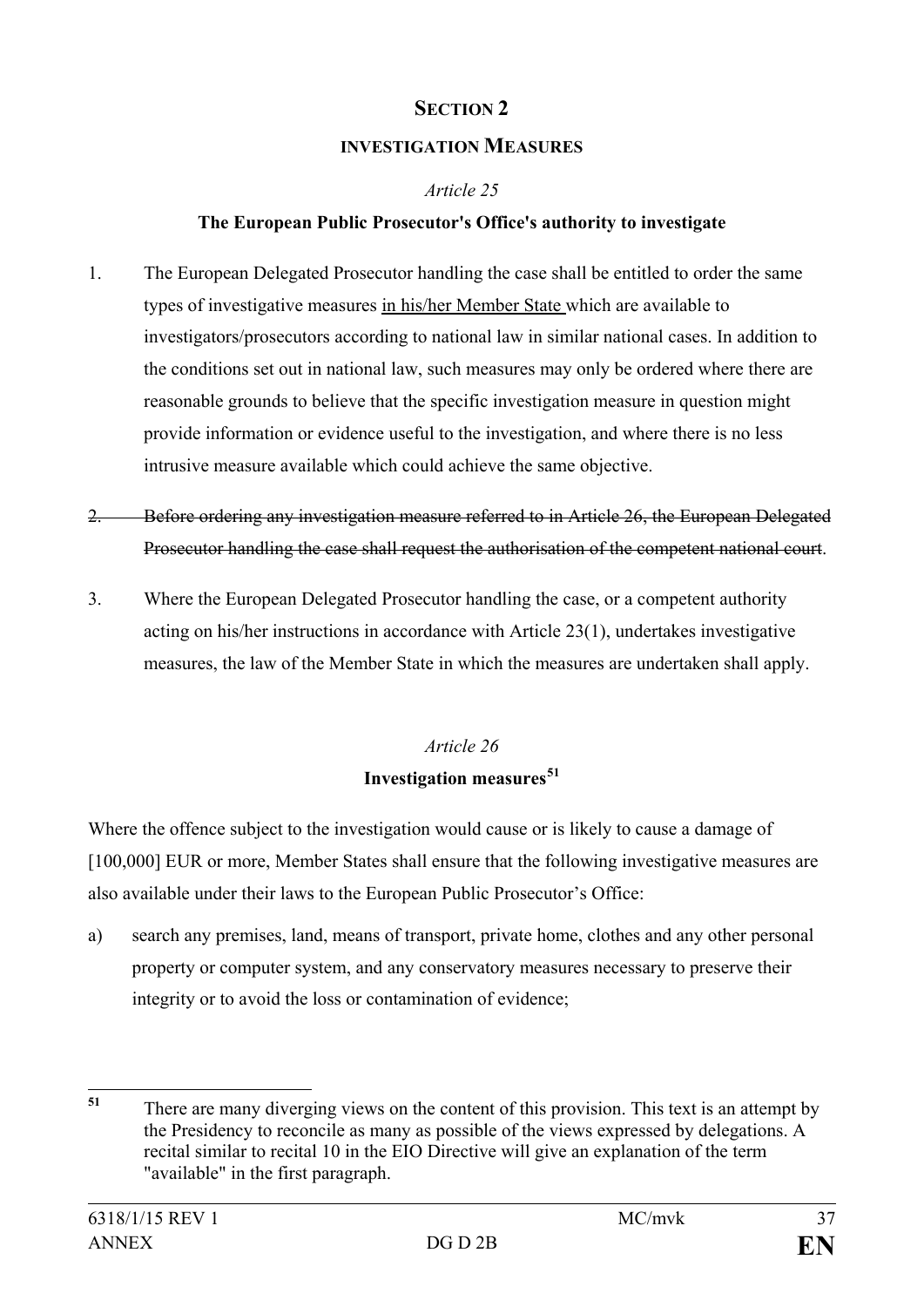- b) obtain the production of any relevant object or document, or of stored computer data, including traffic data and banking account data, encrypted or decrypted, either in original or in some other specified form;
- c) freeze instrumentalities or proceeds of crime, including freezing of assets, which are expected to be subject to confiscation by the trial court and there is reason to believe that the owner, possessor or controller will seek to frustrate the judgement ordering confiscation;
- d) freeze future financial transactions, by ordering any financial or credit institution to refrain from carrying out any financial transaction involving any specified account or accounts held or controlled by the suspected person;
- e) intercept electronic communications to and from the suspected person, on any electronic communication connection that the suspected person is using.

# *Article 26a***[52](#page-42-0)**

# **Cross-border investigations**

- 1. The European Delegated Prosecutors shall assist each other in cross-border cases. Where an investigation measure needs to be undertaken in a Member State other than the Member State of the European Delegated Prosecutor handling the case, the latter ("handling European Delegated Prosecutor") shall notify the European Delegated Prosecutor located in the Member State where that investigation measure needs to be carried out ("assisting European Delegated Prosecutor").
- 2. The handling European Delegated Prosecutor may notify any investigation measure in his or her competence in accordance with this Regulation or with national law of the Member State where he or she is located. The adoption and justification of such measures shall be governed by the law of the Member States of the handling European Delegated Prosecutor. The enforcement of such measures conditions, modalities and procedures for taking such measures shall be governed by the law of the Member State of the assisting European Delegated Prosecutor.

<span id="page-42-0"></span>**<sup>52</sup>** There are many diverging views on the content of this provision. This text is an attempt by the Presidency to reconcile as many as possible of the views expressed by delegations. 52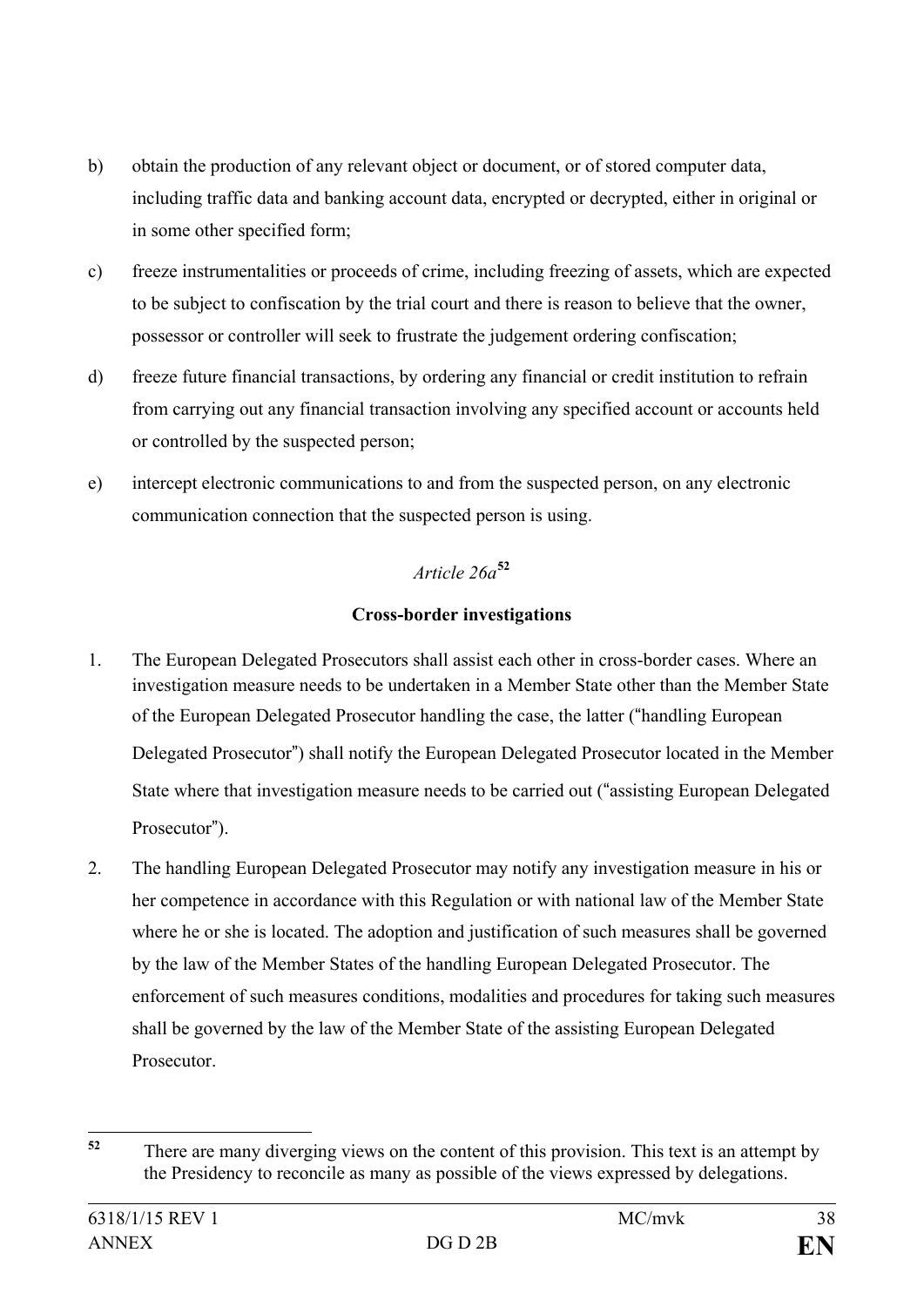- 3. Where this Regulation or the law of the Member State of the handling European Delegated Prosecutor requires a judicial authorisation for the measure in question, that European Delegated Prosecutor shall obtain the authorisation according to national law and/or in accordance with special procedural requirements provided for by the law of the Member State of the handling European Delegated Prosecutor.
- 4. The notification shall set out, in particular, a description of the investigative measures(s) needed, including the evidence to be obtained, and where necessary any specific formalities that have to be complied with, a description of the facts and the legal qualification of the criminal act which is the subject of the investigation. The request may call for the measure to be undertaken within a given time.
- 5. Where the law of the Member State of the assisting European Delegated Prosecutor requires judicial authorisation for a particular investigative measure, the said European Delegated Prosecutor shall seek such authorisation. The authorisation may only be refused if the measures are contrary to fundamental principles of law of the assisting State.
- 6. The assisting European Delegated Prosecutor shall undertake the notified measure, or another investigative measure that would achieve the same result, or ask the competent national authority to do so.
- 7. Where the assisting European Delegated Prosecutor considers that:

a) the notification is incomplete or contains a manifest relevant error,

b) the measure cannot be undertaken within the time limit set out in the notification for justified and objective reasons,

c) a less intrusive measure would achieve the same results as the measure requested, or

d) the notified measure does not exist or would not be available in a similar domestic case under the law of his or her Member State,

he or she shall consult with the handling European Delegated Prosecutor in order to resolve the matter bilaterally. This consultation shall take no longer than [5] working days.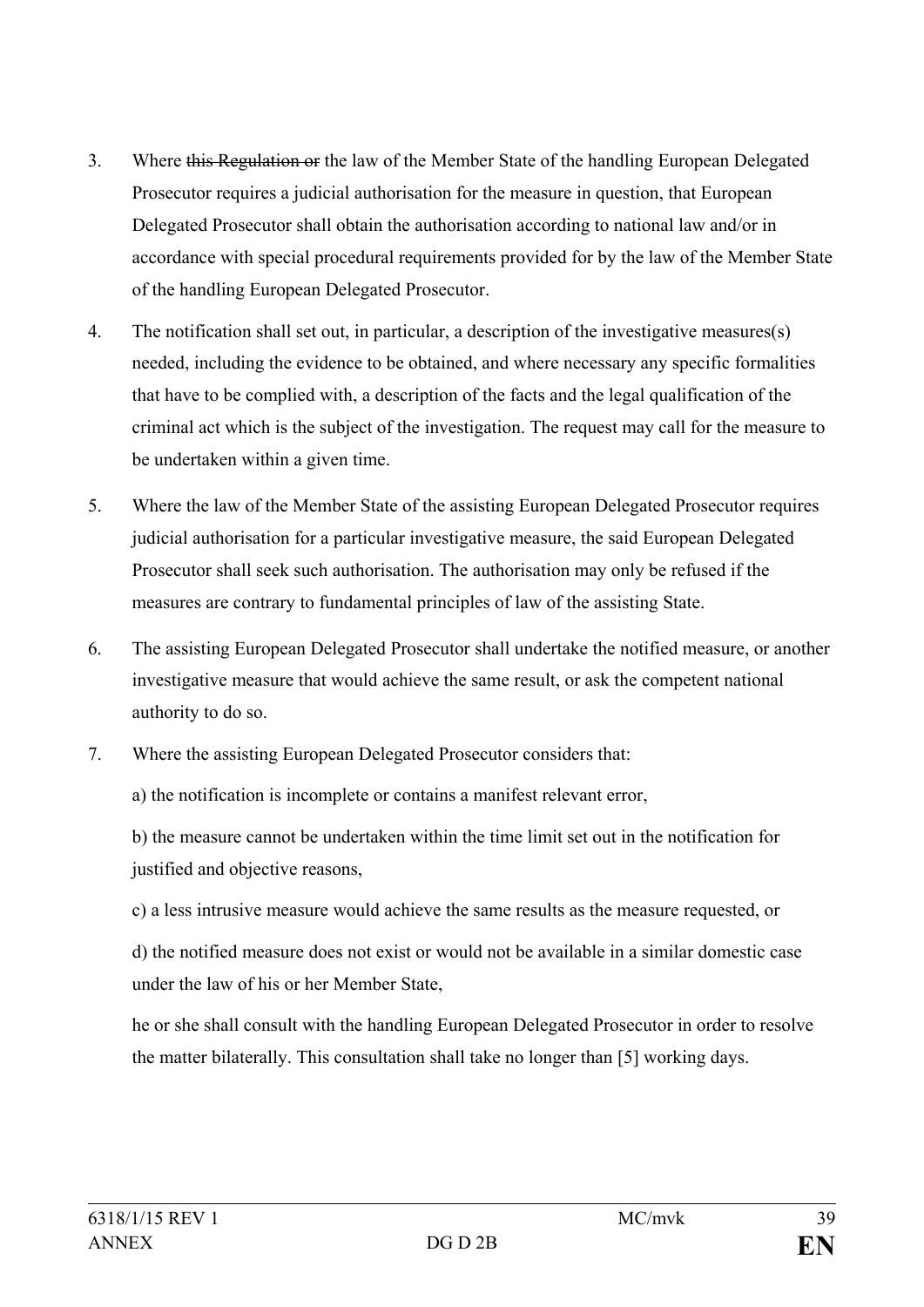- 8. If the European Delegated Prosecutors cannot resolve the matter and the request is maintained, the matter shall be referred to the competent Permanent Chamber. The same applies where the notified measure is not undertaken within the time limit set out in the notification or within a reasonable time.
- 9. The competent Permanent Chamber shall decide without undue delay whether and by when the measure needed, or a substitute measure, shall be undertaken by the assisting European Delegated Prosecutor, and communicate this decision through the competent European **Prosecutor**

# *Article 26b*

# **Pre-trial arrest and cross-border surrender**

- 1. The European Public Prosecutor's Office may request from the competent judicial authority the arrest or pre-trial detention of the suspected person in accordance with national law.
- 2. Where the arrest and surrender of a person who is not present in the Member State in which the European Delegated Prosecutor handling the case is located, is necessary, the latter shall request, for the purpose of conducting a criminal prosecution, the competent authority of that Member State to issue a European Arrest Warrant in accordance with Council Framework Decision 2002/584/JHA on the European arrest warrant and the surrender procedures between Member States.

# **SECTION 3**

# **TERMINATION OF THE INVESTIGATION AND POWERS OF PROSECUTION**

# *Article 27[53](#page-44-0)*

# **Prosecution before national courts**

1. The European Delegated Prosecutors shall have the same powers as national public prosecutors in respect of investigations, prosecution and bringing a case to judgment in their Member States of origin, in particular the power to present trial pleas, participate in evidence taking and exercise the available remedies.

<span id="page-44-0"></span>**<sup>53</sup>** It has suggested that a new Article with an enumeration of the decisions that the Office can take to terminate an investigation are indicated should be introduced before this provision. 53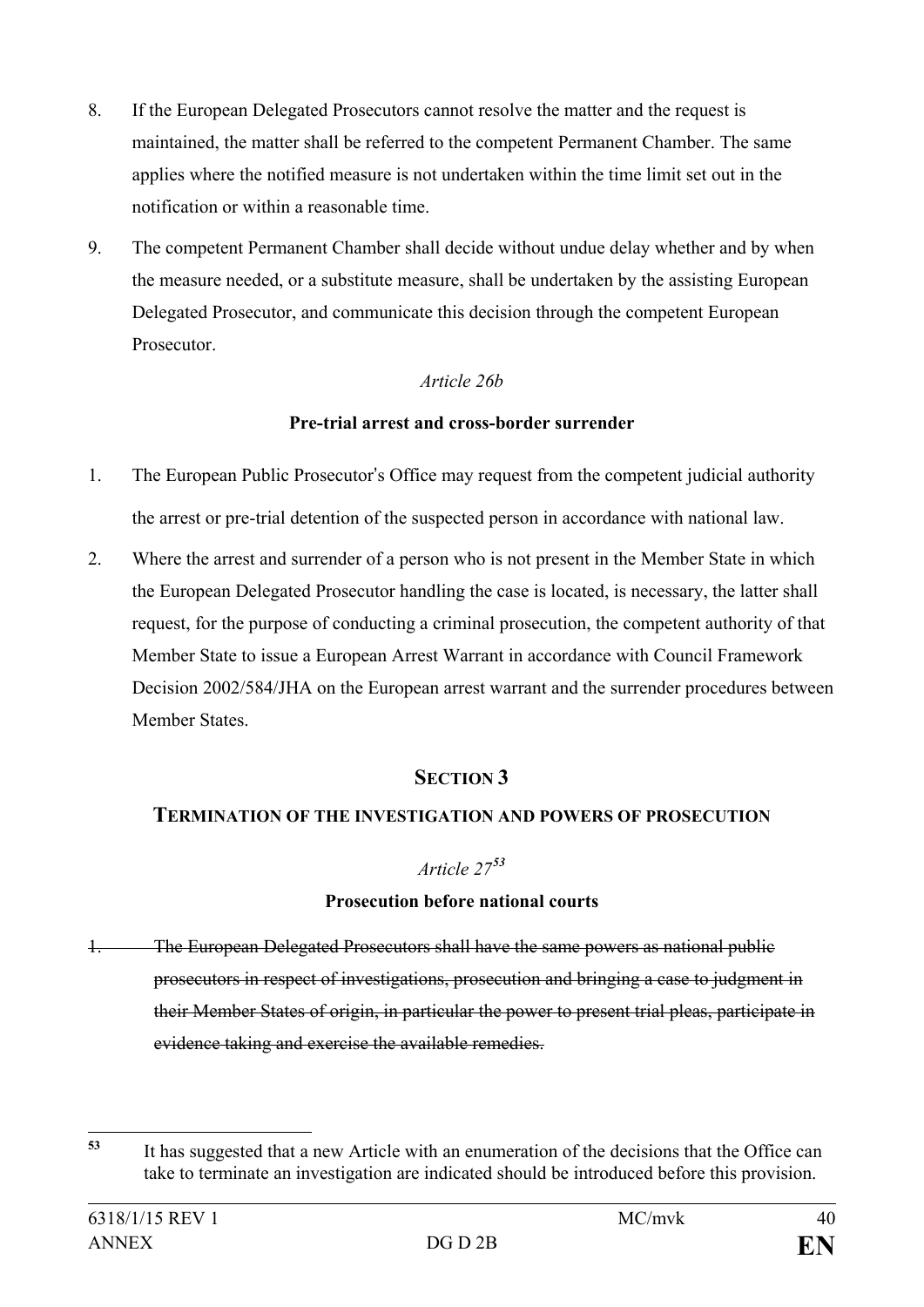- 2. When the competent European Delegated Prosecutor considers the investigation to be completed, he/she shall submit a summary of the case with, where applicable, a draft indictment and the list of evidence<sup>[54](#page-45-0)</sup> to the competent European Prosecutor and Permanent Chamber for review. Where it does not instruct to dismiss the case pursuant to Article 28, the Permanent Chamber, acting through the competent European Prosecutor, shall instruct the European Delegated Prosecutor to bring the case before the competent national court with an indictment, or refer it back for further investigations. If the European Delegated Prosecutor has not received any instruction in this sense within [x working days], it may decide to bring the case to the competent national Court on its proper initiative.
- 3. The competent Permanent Chamber shall determine, in close consultation with the European Delegated Prosecutor submitting the case and bearing in mind the proper administration of justice, the Member State in which the prosecution shall be brought. The Permanent Chamber shall in principle bring the prosecution in the Member State of the European Delegated Prosecutor allocatssigned the case in accordance with Article 21(2). The Chamber may determine another Member State if there are sufficiently justified grounds related to the criteria for determining the competent European Delegated Prosecutor in Article 21 (2) and  $(3)^{55}$  $(3)^{55}$  $(3)^{55}$ .
- 4. The competent national court is determined on the basis of national law.
- 5. Where necessary for the purposes of recovery, administrative follow-up or monitoring, the Central Office shall notify the competent national authorities, the interested persons and the relevant Union institutions, bodies, agencies of the decision taken by the European Public Prosecutor's Office in accordance with this Regulation.

<span id="page-45-0"></span><sup>&</sup>lt;sup>54</sup> A number of delegations would prefer the deletion of the words "and the list of evidence" 54

<span id="page-45-1"></span>**<sup>55</sup>** Many have called for specific rules on judicial review of the decision on jurisdiction of trial.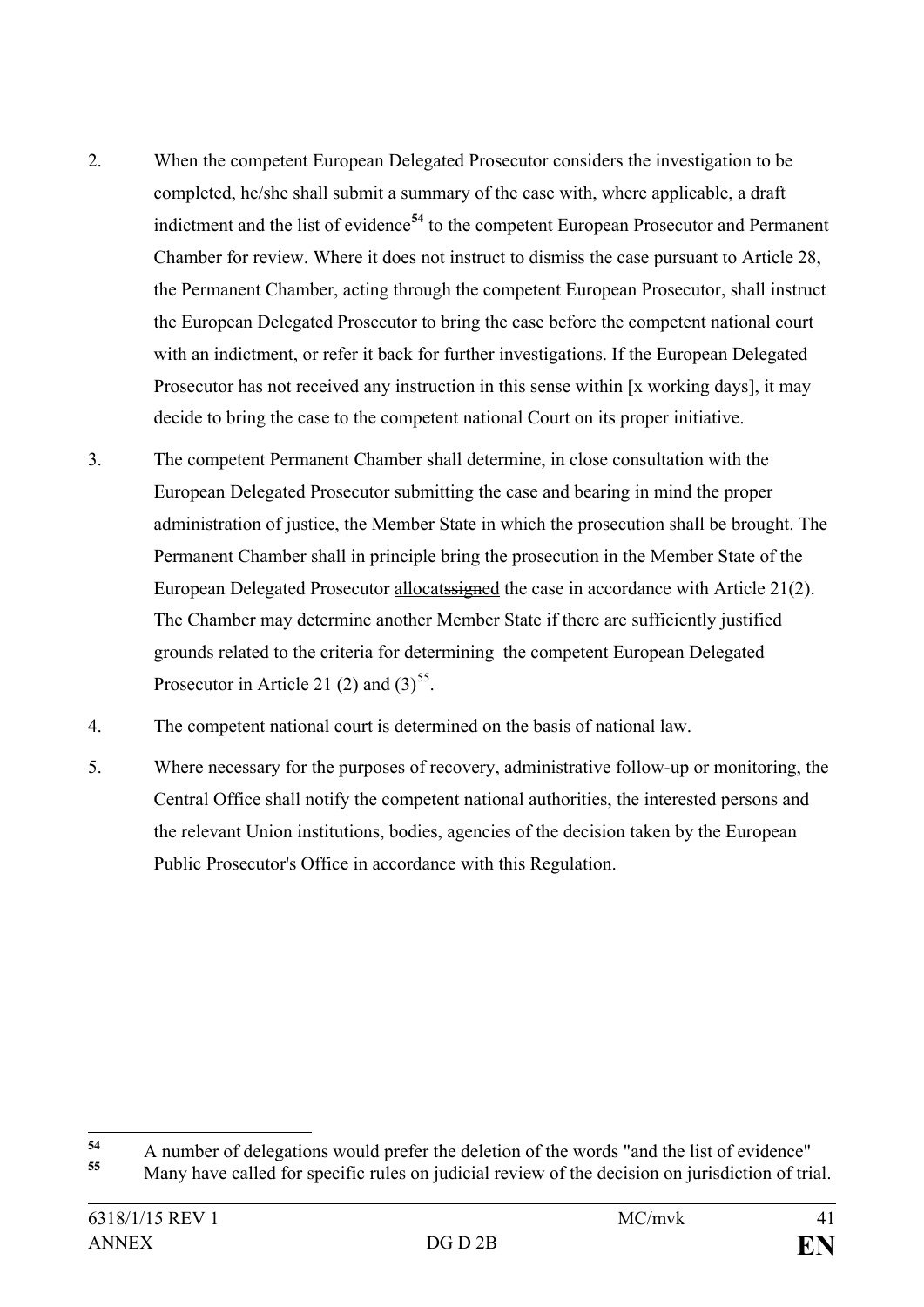# **Dismissal of the case**

- 1. The competent Permanent Chamber shall, on proposal from the European Delegated Prosecutor, dismiss the case against a person where prosecution has become impossible on account of any of the following grounds<sup>[56](#page-46-0)</sup>:
	- a) death of the suspected person;
	- b) amnesty granted in the state which has jurisdiction in the case;
	- c) immunity granted to the suspect, unless it has been lifted.
	- d) expiry of the national statutory limitation<sup>[57](#page-46-1)</sup> to prosecute;
	- e) the suspected person has already been finally acquitted or convicted of the same facts within the Union or the case has been dealt with in accordance with Article 29;
	- f) lack of relevant evidence.

2. The European Public Prosecutor's Office may refer cases dismissed by it to OLAF or to the competent national administrative or judicial authorities for recovery, other administrative follow-up or monitoring.

3. A decision in accordance with paragraph 1 shall not bar further investigations on the basis of new facts, which could not have been known to the European Public Prosecutor's Office at the time of the decision and which became known hereafter and before expiry of applicable

statutory limitations in all Member States where the case can be brought to judgment.

<span id="page-46-0"></span><sup>56</sup> Delegations have made a number of suggestions as regards the grounds. A criterion regarding permanently deranged persons has been called for, and a link to the prescription rules has also been asked for.<br>The question under which national law this should be assessed in cross-border cases has 56

<span id="page-46-1"></span>been raised.